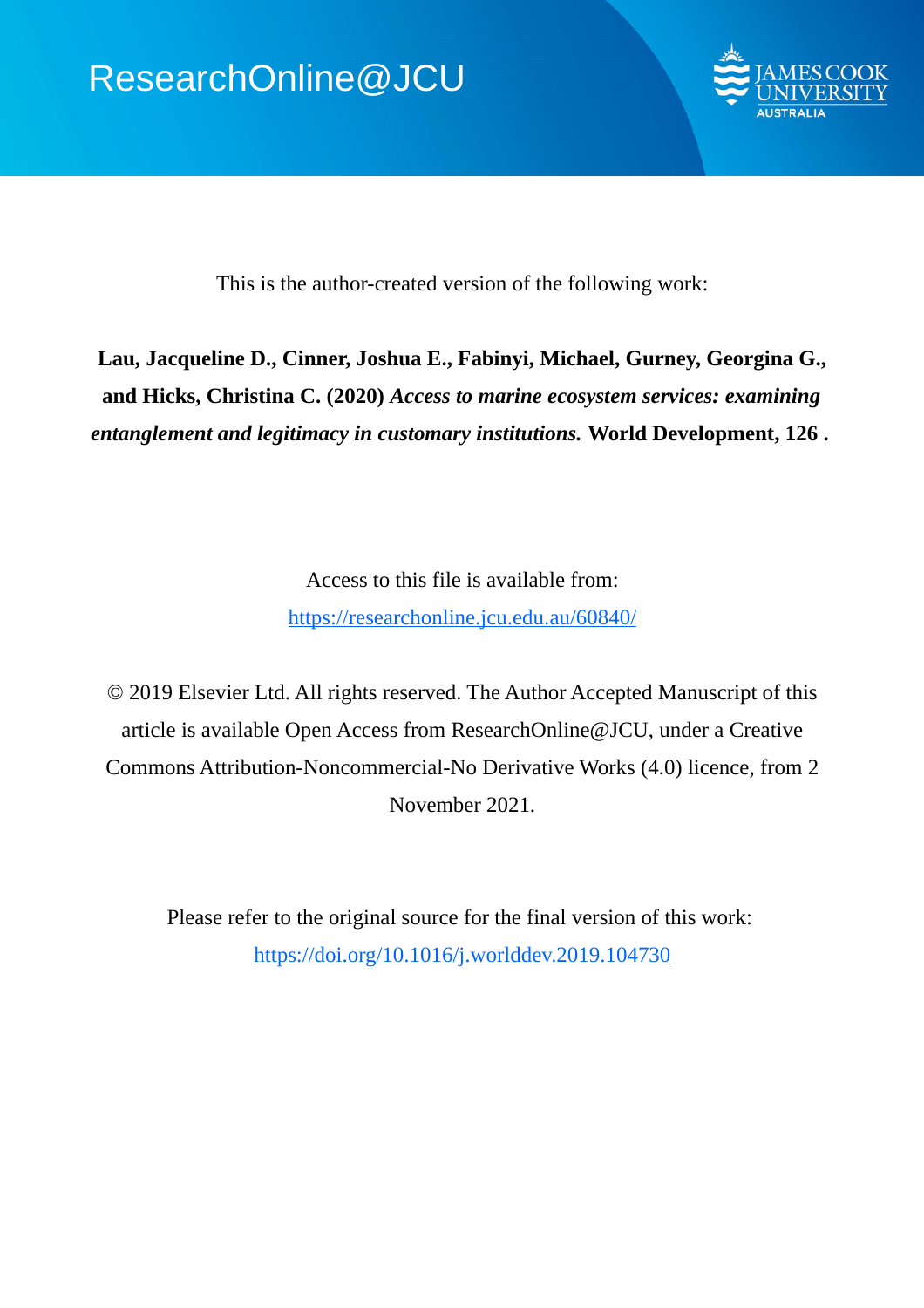## **1. Introduction**

Ecosystem services approaches are an increasingly popular paradigm for conceptualizing the relationship between the environment and human wellbeing (Adams, 2014; Díaz et al., 2015; Redford and Adams, 2009). However, there are several theoretical and empirical gaps in how ecosystem services scholarship treats access to benefits. In particular, an overt focus on the aggregate availability of ecosystem services (Wieland et al., 2016) has obscured both the role of people and institutions in coproducing ecosystem services (Palomo et al., 2016) and the uneven distribution of benefits, thereby also obscuring the implications of uneven access to ecosystem services for poverty alleviation and equity (Bennett et al., 2015; Fisher et al., 2014). To better conceptualize how people access benefits from ecosystem services, ecosystem services scholars have turned to political ecology, and particularly the theory of access. The theory of access emphasizes that people's *ability* to benefit from things (i.e. natural resources) ultimately derives from a range of social, cultural and economic factors, beyond solely legal or property rights. Thus, analysis of access seeks to 'understand *why* some people or institutions benefit from resources, *whether or not* they have institutionally recognized rights to them' (Ribot and Peluso, 2003: 154; emphases in the original). Access theory emphasized that, rather than formal property rights alone, people benefit from natural resources through a web of means, processes and relations. These means, processes and relations were called access mechanisms. Scholars drawing on access theory seek to understand how these 'webs of power' over a given benefit are created, maintained or controlled, often across large-value chains within broad-scale political economies (Beitl, 2012; Ribot, 2009).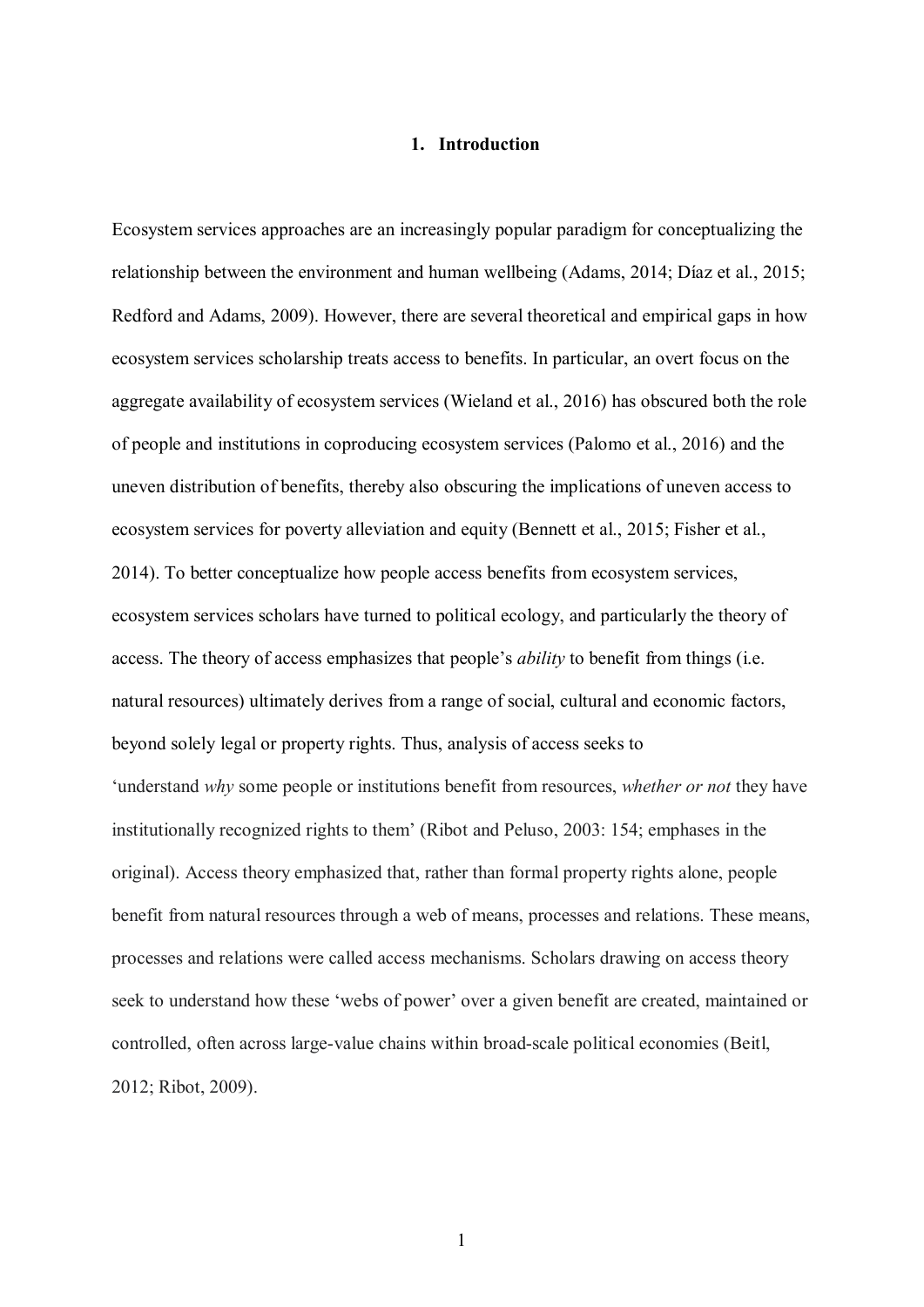Ecosystem services scholarship has increasingly embraced the theory of access, with a growing number of studies explicitly examining access to ecosystem services (e.g. Berbés-Blázquez et al., 2017; Hicks and Cinner, 2014; Lakerveld et al., 2015; Wieland et al., 2016). For example, along Canada's east coast, geographic location, technical capacity, markets and user conflicts, and (mis-)management are all potential barriers to First Nations people benefiting from shellfish (Wieland et al., 2016). Further, as well as drawing on access theory, ecosystem services scholarship has extended it, by examining what aspects of wellbeing are supported by different constellations of access mechanisms (2017). For instance, Berbés-Blázquez et al. (2017) suggest that the farmers in Costa Rica who pursued the conventional model of plantain production may place greater value on securing material dimensions of wellbeing, while those maintaining traditional practices may do so to maintain a sense of belonging and indigenous identity.

However, the underlying theories of power employed in ecosystem services to date, limit the ability for the framework to engage in the dynamic and relational ways that institutions gain legitimacy to shape access. Specifically, the ideas of entanglement (from anthropology) and legitimacy (from sociology and political ecology) can help ecosystem services extend the treatment of power beyond 'power over'–whereby power resides in stakeholders who have the ability to wield it to their interests (Berbés-Blázquez et al., 2016)–to a relational definition of power that recognizes power as dispersed throughout society (Foucault, 2008). The former approach defines power as a zero-sum game, whereby power is wielded over others or over resources. In the latter approach, power 'circulates and is *exercised* rather than possessed' (Deveaux, 1994, p. 231, emphasis in original). Thus, rather than power residing in individuals or institutions (e.g. Berbés-Blázquez et al., 2016; Felipe-Lucia et al., 2015), power is constantly reconstituted in the relationships that emerge between individuals and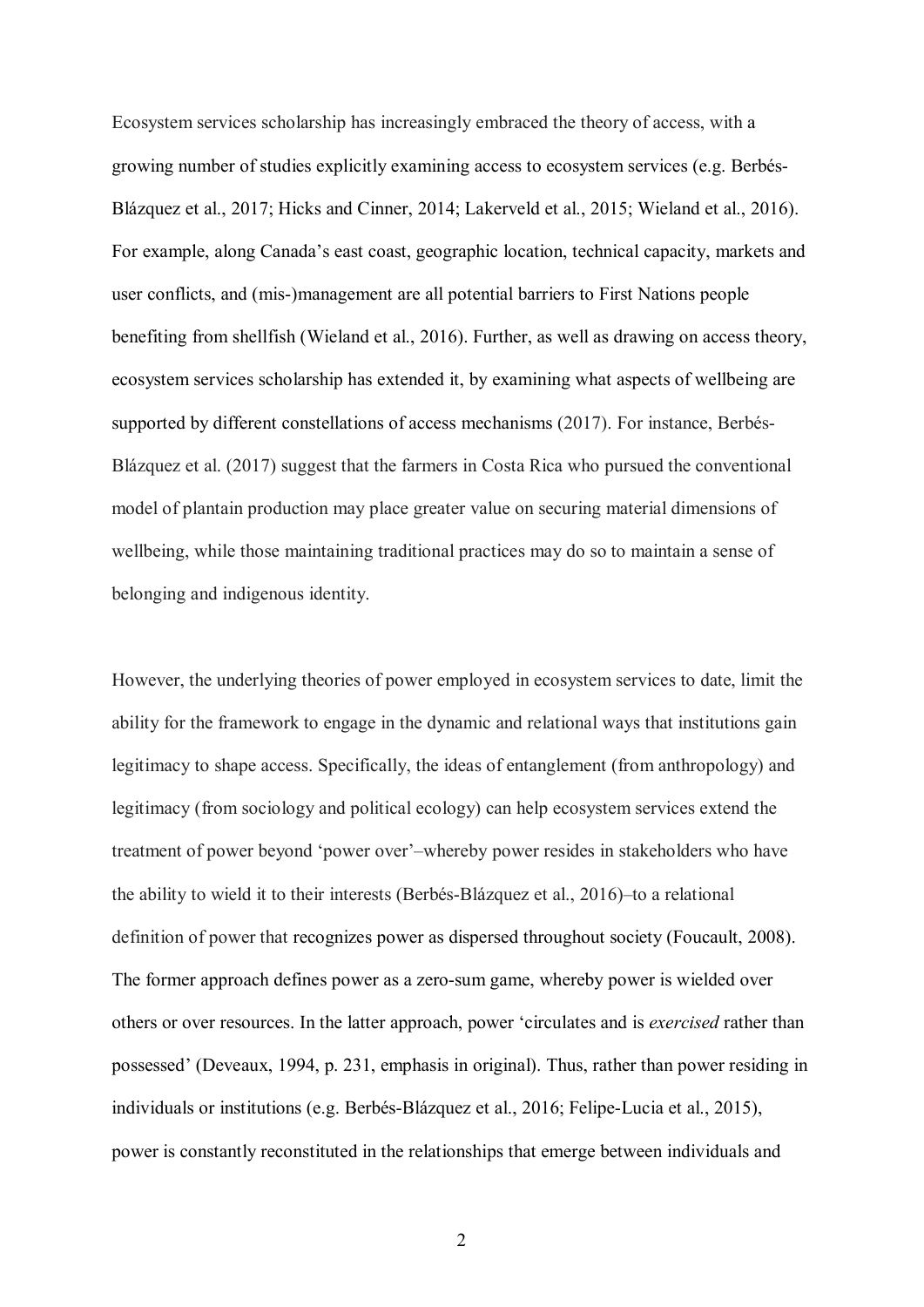institutions. Taken in this sense, power is a 'relational effect of social interaction' (Allen, 2011, p. 1), rather than an existing 'thing' which can be wielded or held. Both structural and relational forms of power are alluded to in Ribot and Peluso's original theory of access (2003); power was broadly defined as both the capacity for actors to affect others' practices and ideas, and as inherent and emergent in relationships, rather than attached to people (2003). We argue that the latter definition has not been adequately incorporated in ecosystem services approaches to access.

We contend that examining entanglement and legitimacy can deliberately move beyond a definition of power as static or absolute, to capture the dynamic and fluid landscape in which ecosystem services are co-produced. The idea of entanglement describes how, rather than a linear progression from customary or traditional systems towards modernity (e.g. Rostow, 1971), different parts of customary and modern systems 'entangle' to create multiple forms (Erazo and Jarrett, 2017). Legitimacy and legitimation are seen as a specific form of power that comes from how actors and institutions justify what is or what should be, through moral values and discourses (Hall et al., 2011). Thus, the aspects of modern and customary systems the persevere when the two entangle, depend on what is successfully legitimized. Theories of entanglement and legitimacy are explored in more detail in the following section.

Better understanding the legitimacy and entanglement of institutions shaping access to ecosystem services is particularly important in developing coastal and marine contexts. The ways that customary institutions change, will re-shape people's ability to and means of benefiting from coastal ecosystem services. What is interesting for scholars of ecosystem services in particular, is how, when and what parts of customary or traditional systems retain legitimacy in the face of this entanglement, what might these mean for access to resources,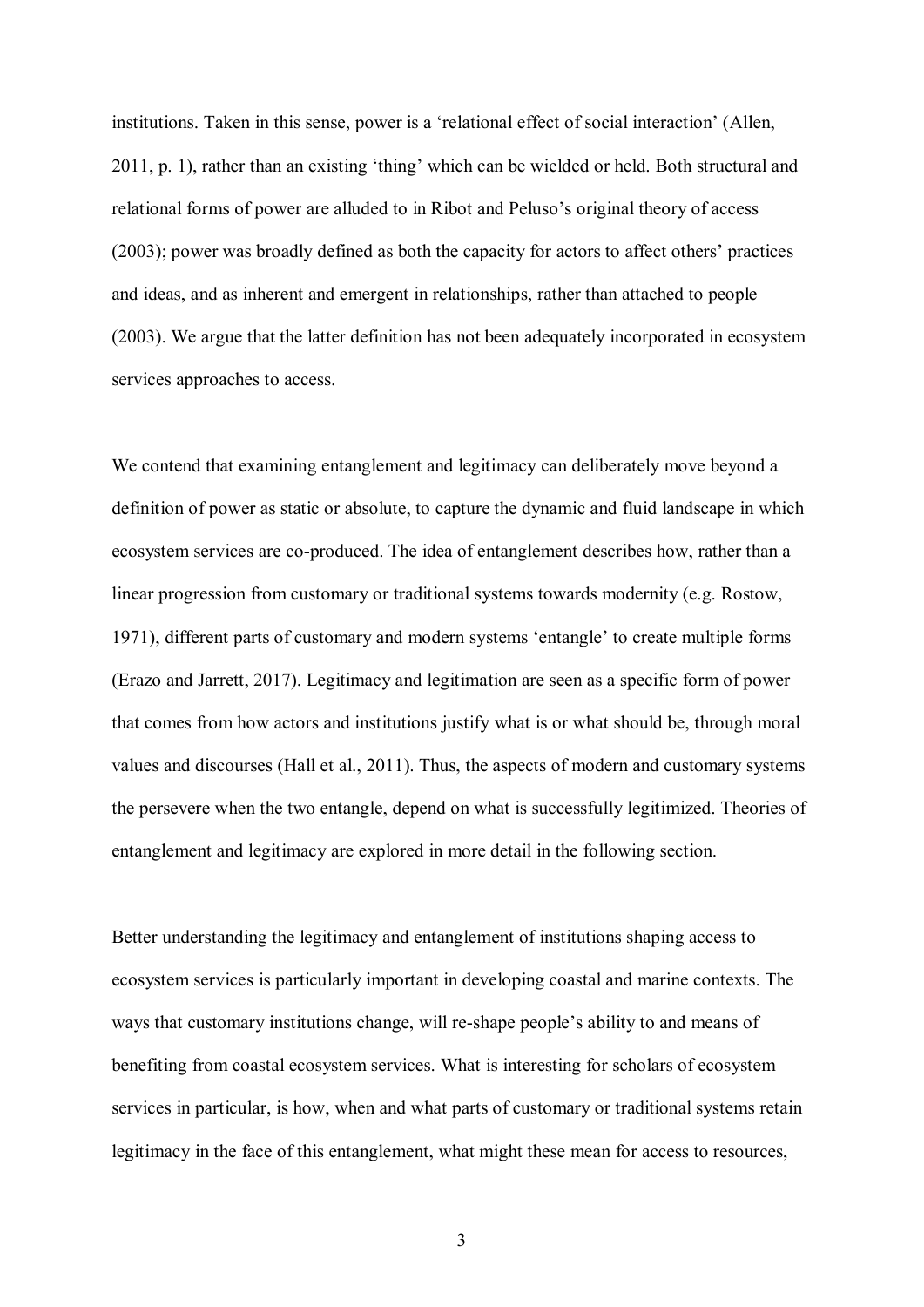and by extension, different peoples' wellbeing. Although understanding how informal rules and norms shift with changing economic, social, environmental and political forces has long been the remit of political ecologists (Berry 1992; Elmhirst 2011; Peluso 1996), ecosystem services are only just beginning to incorporate this fluidity (Lakerveld et al., 2015).

In this paper, we aim to extend and deepen the ecosystem services literature's treatment of access to marine and coastal provisioning ecosystem services and better understand the dynamism of access mechanisms at a local-scale, with a particular focus on changing customary institutions. We focus on customary institutions in particular because of their prominence in our study site and because one of the few existing studies on access to marine and costal ecosystem services (i.e. Hicks and Cinner 2014) suggests that institutions and social relations are important in coral reef contexts. Thus, although we describe a range of access mechanisms, we aim specifically to investigate how institutional mechanisms a) shape access, and b) might be more rigorously conceptualized by drawing on theories of legitimacy and entanglement. We take a case study approach with the aim of contributing to the growing number of ecosystem services studies of localized social processes shaping access to benefits that can be obscured in large-scale studies (Berbés-Blázquez et al., 2017; Lakerveld et al., 2015; e.g. Milgroom et al., 2014; Wieland et al., 2016). We ask, what are the constellations of social, economic, and institutional mechanisms that enable or hinder access to a range of marine and coral provisioning reef ecosystem services? How are these constellations shifting as different elements of customary institutions gain or lose legitimacy in the process of entanglement with modernity?

The paper proceeds as follows. We begin by outlining theories of entanglement and legitimacy in depth, and then introduce our case study site - a low-lying atoll community in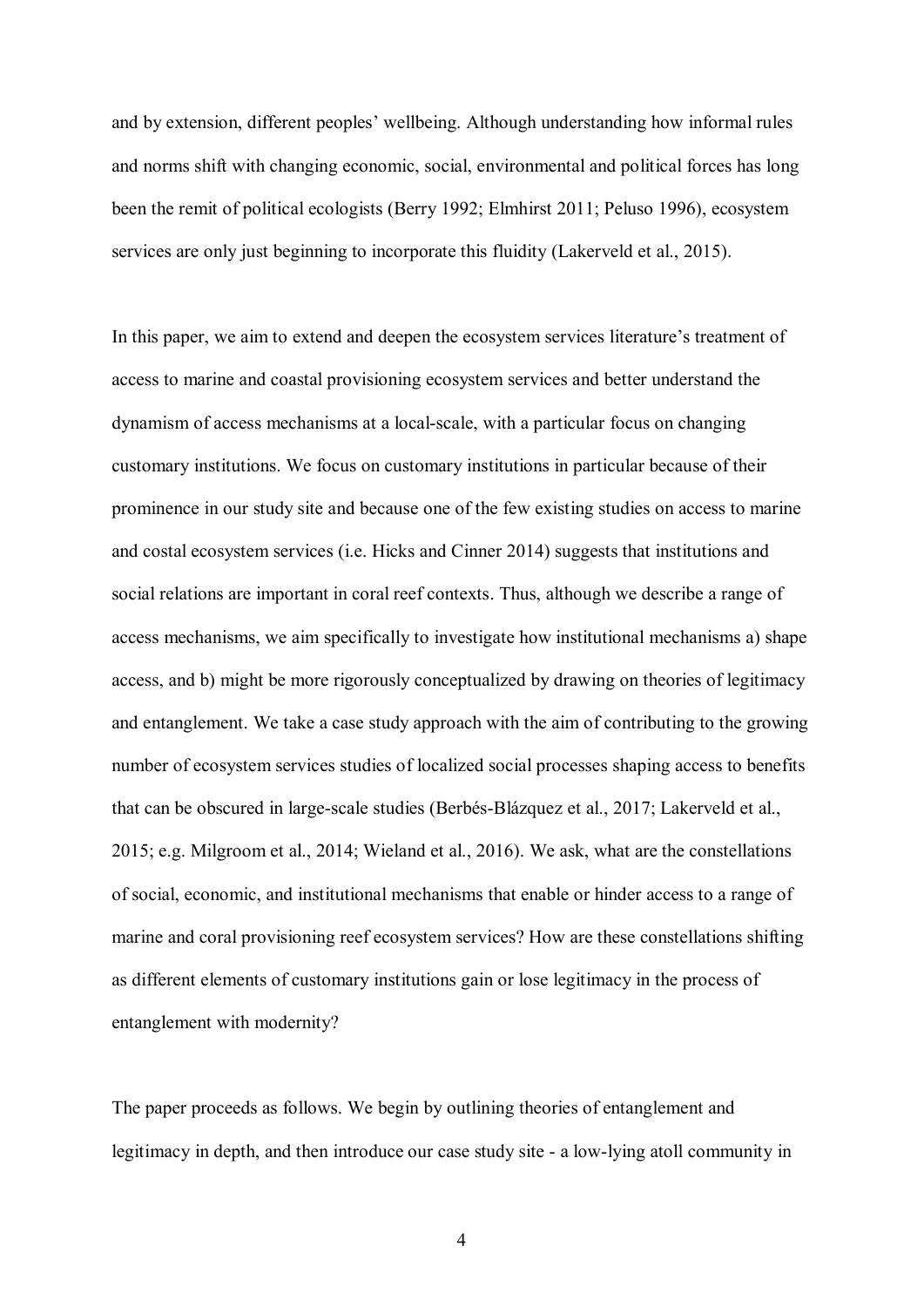Papua New Guinea - and methods. We present our results thematically. First, we broadly describe access to ecosystem services across marine ecosystem services value chains; the range of activities that bring a service from catch or extraction, through production, to consumption and disposal (Kaplinsky and Morris, 2000). We contextualize the socioeconomic shift towards a cash economy through a description of market access mechanisms, before examining entangled customary institutions at the catch stage of the value chain. Finally, we situate these findings in broader questions about the co-management of smallscale fisheries, the changing nature of access, and how to theorize legitimacy of institutions in ecosystem services. By investigating how institutions retain or lose legitimacy to shape access to a range of ecosystem services, and for whom, we aim to help ecosystem services approaches navigate shifting governance of ecosystems at a local level, and identify points across value chains where intervention may improve wellbeing (or be more equitable, or have fewer ecological consequences); crucial in a period of global social and environmental change.

#### **2. Theoretical background: Modernity, entanglement, and legitimacy**

Theories of entanglement and legitimacy can further extend ecosystem services' approach to access, especially in contexts where customary and modern uses and practices around resources co-exist. Theoretical progress in anthropology emphasizes that customary systems are 'entangled' unevenly with modernity. The task of defining the characteristics of modernity is beyond the scope of this paper (and the topic of much theoretical debate). Broadly, the modern and modernity is conceptualized as an extension of the ideals of the industrial era, with features (both symptomatic and constitutive) including scientific rationality, individualism, commitment to progress, and capitalist-based forms of exchange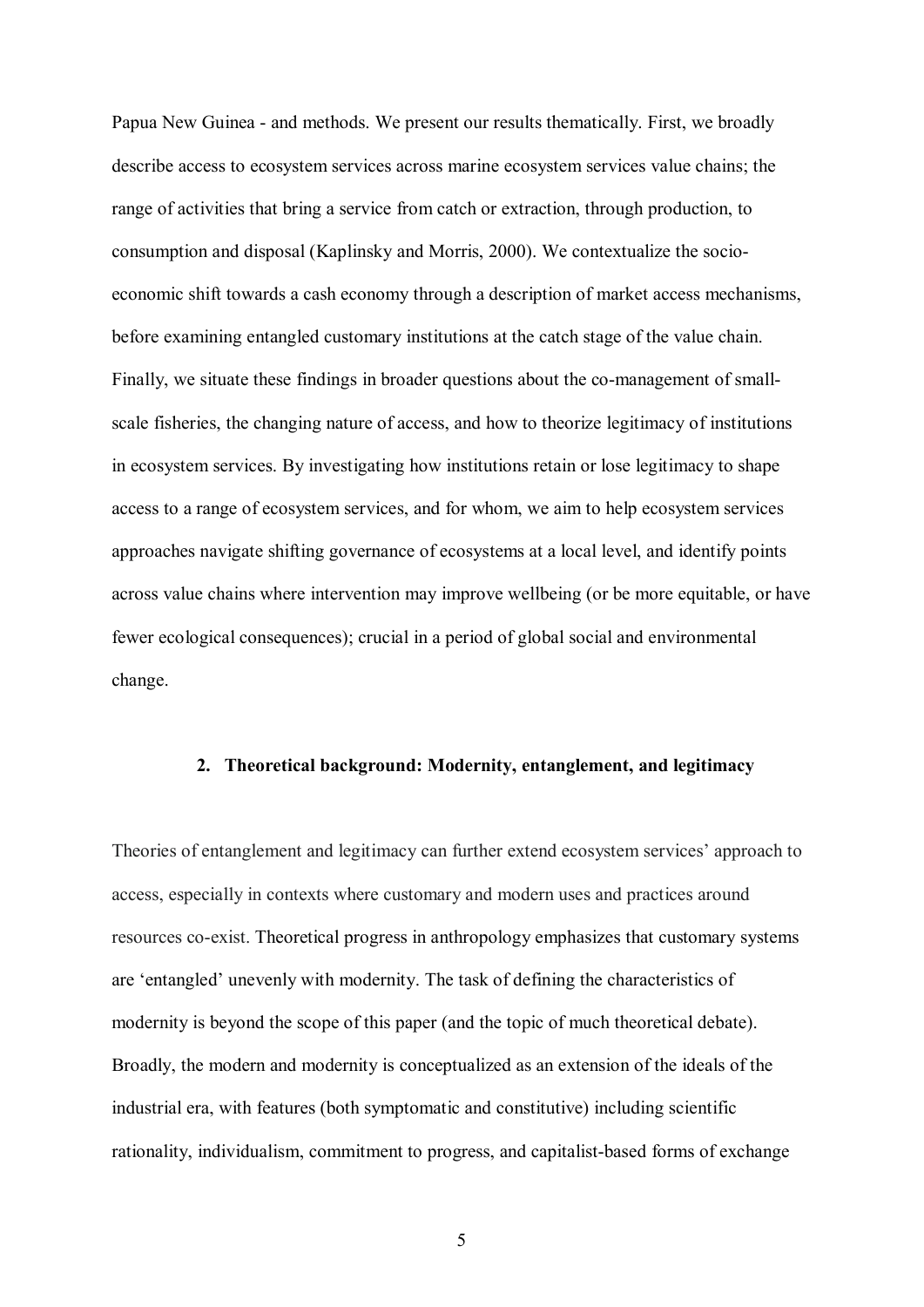(Pratt, 2002). The project of modernity (and capitalism) has been to move towards universalizing relationships of exchange as a framework for power (Tsing, 2005). However, rather than a set, and unchanging configuration of specific relations that constitute the 'modern', social theorists and geographers have emphasized how contemporary societies continually make and re-make 'a multiplicity of cultural programs' (Eisenstadt, 2000, p. 2). This idea of 'multiple modernities' posits that rather than a clear-cut dichotomy between traditional and modern, modernities manifest in multiple ways, never completely consistent or coherent. Rather than being superseded, customary systems and the values and social relations they underpin, endure in new configurations, as they meet with global changes (Arce and Long, 2000; Erazo and Jarrett, 2017; Filer, 1997; LiPuma, 2000).

The idea of entanglement emphasizes how coexisting modern and customary forms shape and reshape one another through conflicts and clashes. Entanglement thus refers to how 'new forms of relations weave their way into and throughout existing ones, pushing them out of the way or bending to accommodate them' (Stead 2013:19). This process has also been thought of as 'friction', whereby 'cultures are constantly co-produced… [through] the awkward, unequal, unstable, and creative qualities of interconnection across difference' (Tsing, 2005, p. 4). For instance, in West New Britain and Oro, Papua New Guinea, customary land tenure rights have been able accommodate the changes brought by growth in the oil palm, not through the commodification of land, but rather through new forms of tenure arrangements that reflect and draw on prior customary tenure rights embedded in social relationships (Curry and Koczberski, 2009). In Lihir, Papua New Guinea, the establishment of a nearby goldmine and consequent commodification of sea access resulted in a shift in the meaning and strength of customary land-ownership, clan belonging, and marine tenure rules (Macintyre and Foale, 2007). Thus, entanglement captures how local practices and values are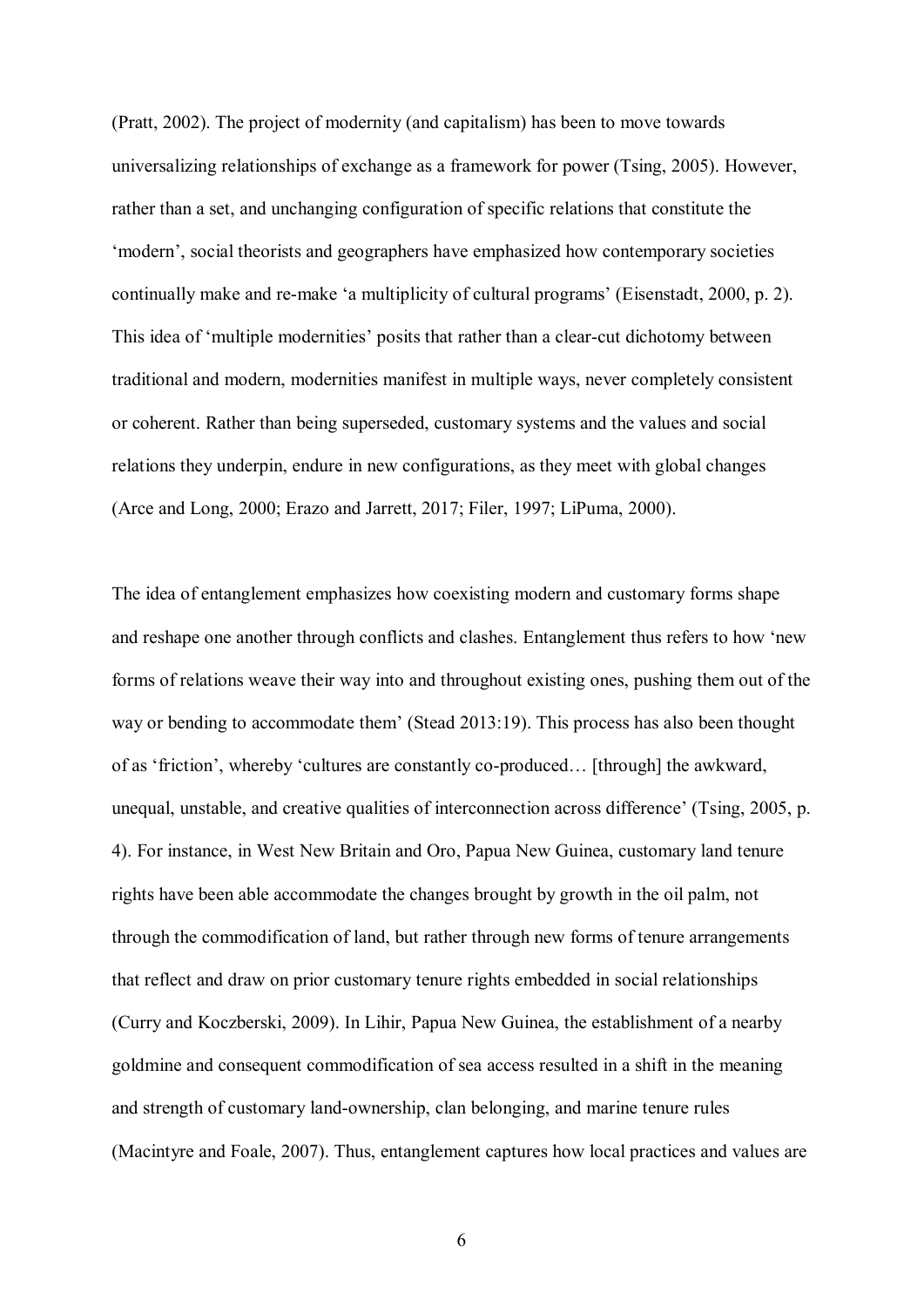the outcomes of continual tensions between the customary, and the modern, and are not easily characterized as one or the other.

Whether and how different parts of customary institutions endure in their entanglement in modernity is linked to legitimacy (or the power of legitimation). Legitimation refers to the process of justifying 'what is or… what should be and appeal[ing] to moral values' (Hall et al. 2011: 18). Legitimation, and the resulting legitimacy of different forms of regulation or market forces or customary institutions, is therefore itself a form of relational power that shapes access and exclusion to resources (Hall et al. 2011). Legitimation is a relational power because it is through conflict and interplay of different discourses and values that access or exclusion are legitimized or not. Thus, the legitimacy of customary or other management institutions rests on more than legal codification. Instead, legitimacy depends on whether an institution meets the standards set by the moral principles and values held by those abiding by it, and by extension, whether the authority or institution they comply with acts in a way congruent with these values (Haugaard, 2008; Jentoft, 2000). In an extension of access theory, political ecologists argue that the legitimacy of institutions and governance systems is constantly established and re-established through conflict and negotiation (Sikor and Lund, 2009). This dynamism means that 'not all forms of power to decide who gets access to what resources and benefits, and on what terms, are legitimized with equal effect' (Sikor and Lund, 2009, p. 2). Thus, how aspects of customary institutions are legitimized or not, reflect dynamic and context-specific power relations or 'entanglements'.

## **3. Background and case study**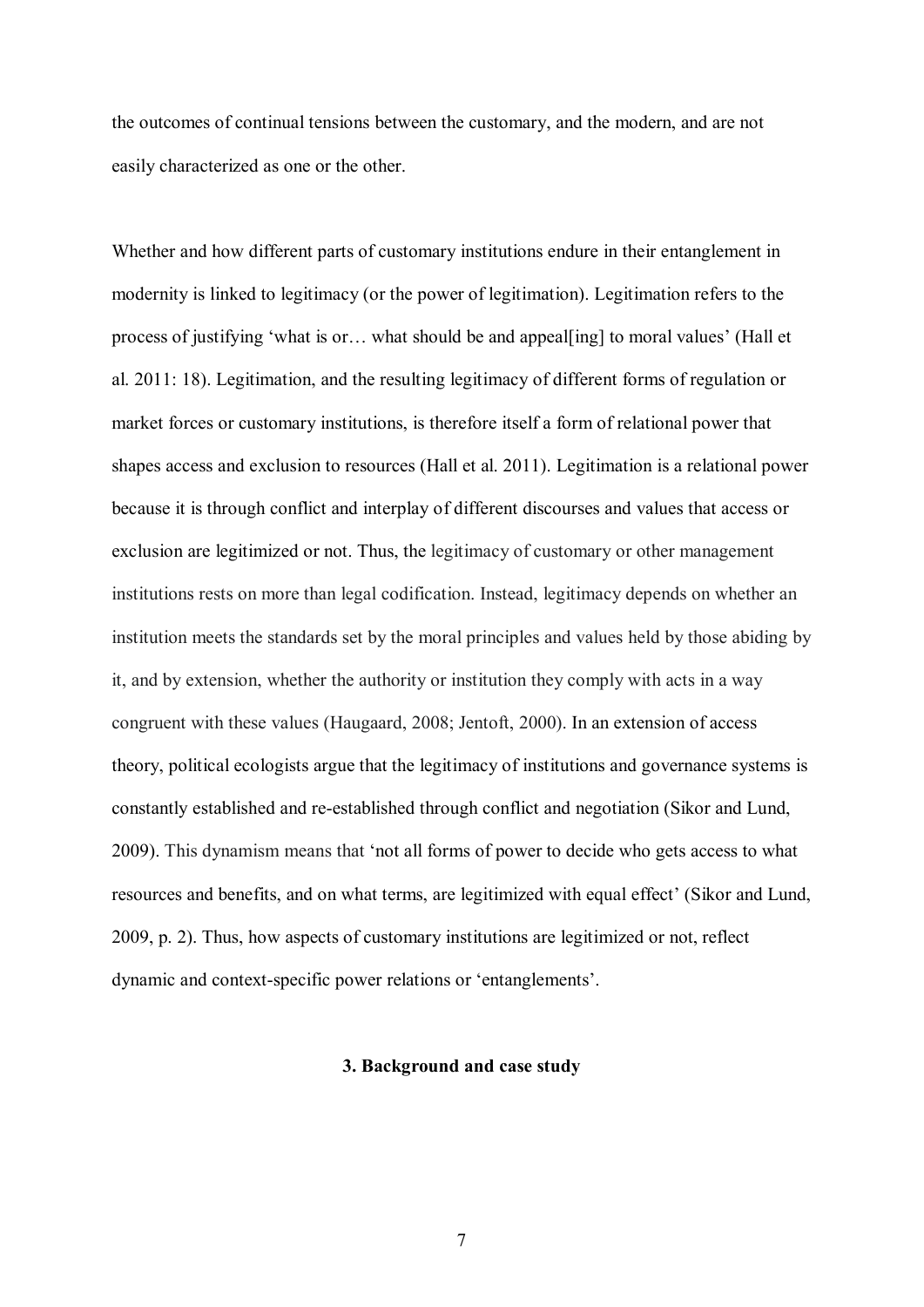Our case study focuses on access to marine ecosystem services in a coastal community in Papua New Guinea. Coastal and marine ecosystems are crucial for the wellbeing and food security of millions of people in coastal communities and small-scale fisheries (Selig et al. 2018), but face the challenges of vast ecological change and depletion (Barbier, 2017), in the context of shifting institutions (Schlüter et al. 2013) and governance (Song et al., 2018). Many small-scale fisheries are navigating changing configurations of customary and formal management (Aswani, 2005; Evans et al., 2011), particularly those at the frontiers of marine commodity expansion (Fabinyi et al., 2019). Changes in access will have implications for the interrelated ideals of sustainability (Steffen and Stafford Smith, 2013), wellbeing (Berbés-Blázquez et al., 2017), equity (Fisher et al., 2013; McDermott et al., 2013), and adaptive capacity (Cinner et al., 2018).

Across the Pacific, customary and modern ways of being are often very entangled. Shifts in customary management systems – in the form of sea-tenure, closed systems, taboo areas, socially-differentiated uses of species – have been documented since at least the 1970s (Hickey, 2006; Hviding, 1998; Johannes, 1978; Macintyre and Foale, 2007; Robbins and Wardlow, 2005). Yet, even as they become increasingly entangled with the socio-economic shifts accompanying capitalism and modernity, customary systems continue to shape local existence, including resource use and rights, in changing forms (Aswani, 2002; Curry et al., 2012; McCormack et al., 2013). In the late 1990s, overlays between traditional and modern fishing rights and sea-tenure complicated the distribution of benefits from baitfish royalties, across the western part of Manus province, Papua New Guinea (Otto, 1997). Thus broadly, customary systems are re-worked to face the new requirements and desires wrought by cash economies and development across the Pacific (Curry et al., 2012; Patterson and Macintyre,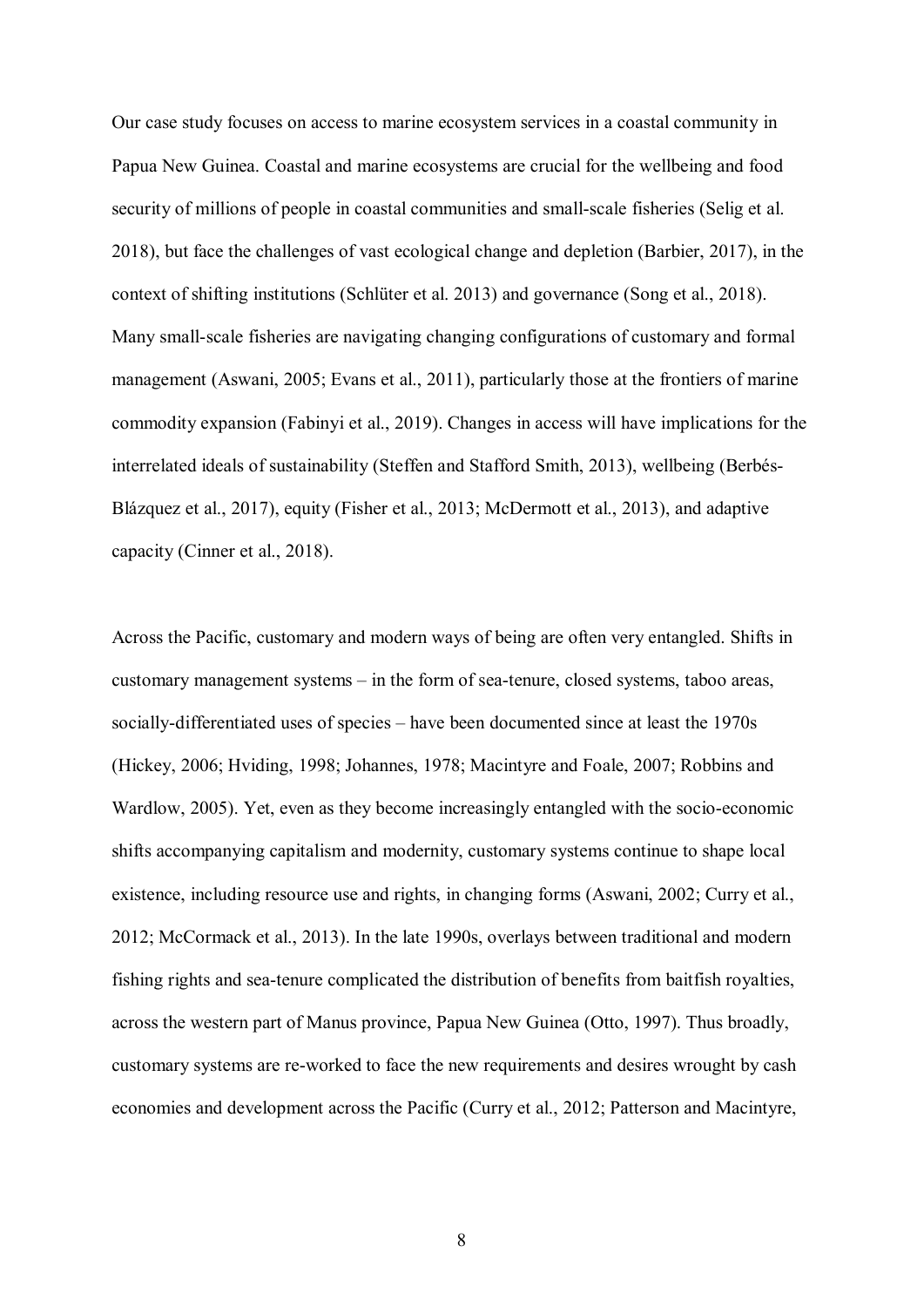2014), and it makes little sense to categorize land and sea tenure systems as either wholly customary or wholly modern.

Our in-depth case study is from Ahus island, a low-lying atoll, north of the Manus island mainland in the Manus province of Papua New Guinea (see Figure 1). Ahus island is particularly pertinent to understanding access, because historically, the use of the surrounding sea has been governed by a complex customary sea-tenure system (Cinner, 2005; see also G. Carrier, 1981, for a description of the sea-tenure arrangements of the nearby island, Ponam; and Otto, 1997 for a description of sea-tenure in Manus more broadly). Ahus has a population of approximately 750 people (including children), and has been identified as highly vulnerable to climate change (Maina et al., 2016), particularly sea-level rise. Like many other parts of Papua New Guinea, Ahus has a clan system, with a customary clan leadership, that intersects with elected officials (local level government representatives), and a local ward development officer. Although the people of Ahus are predominantly fisher-folk, there are many highly-educated Ahus islanders who have migrated to pursue careers in capital cities (as business-folk, teachers, pilots, carpenters), and send remittances home. These migrants have supported numerous community projects to improve people's living situation on Ahus.

Ahus islanders have a mixture of cash economy, and local, customarily managed subsistence fishing. Ahus islanders catch reef and pelagic fish (using a variety of methods and technology including spear-fishing, trolling, and line fishing), glean molluscs and echinoderms (including shells, octopus, sea cucumbers), harvest coral (although rarely), and hunt larger animals including turtles, dugongs and, opportunistically, dolphins. Fish are usually boiled or smoked to be eaten, shared, or sold at local, mainland, or provincial markets. Molluscs are also eaten or sold for meat (octopus or clam shell), as shell handicrafts including necklaces,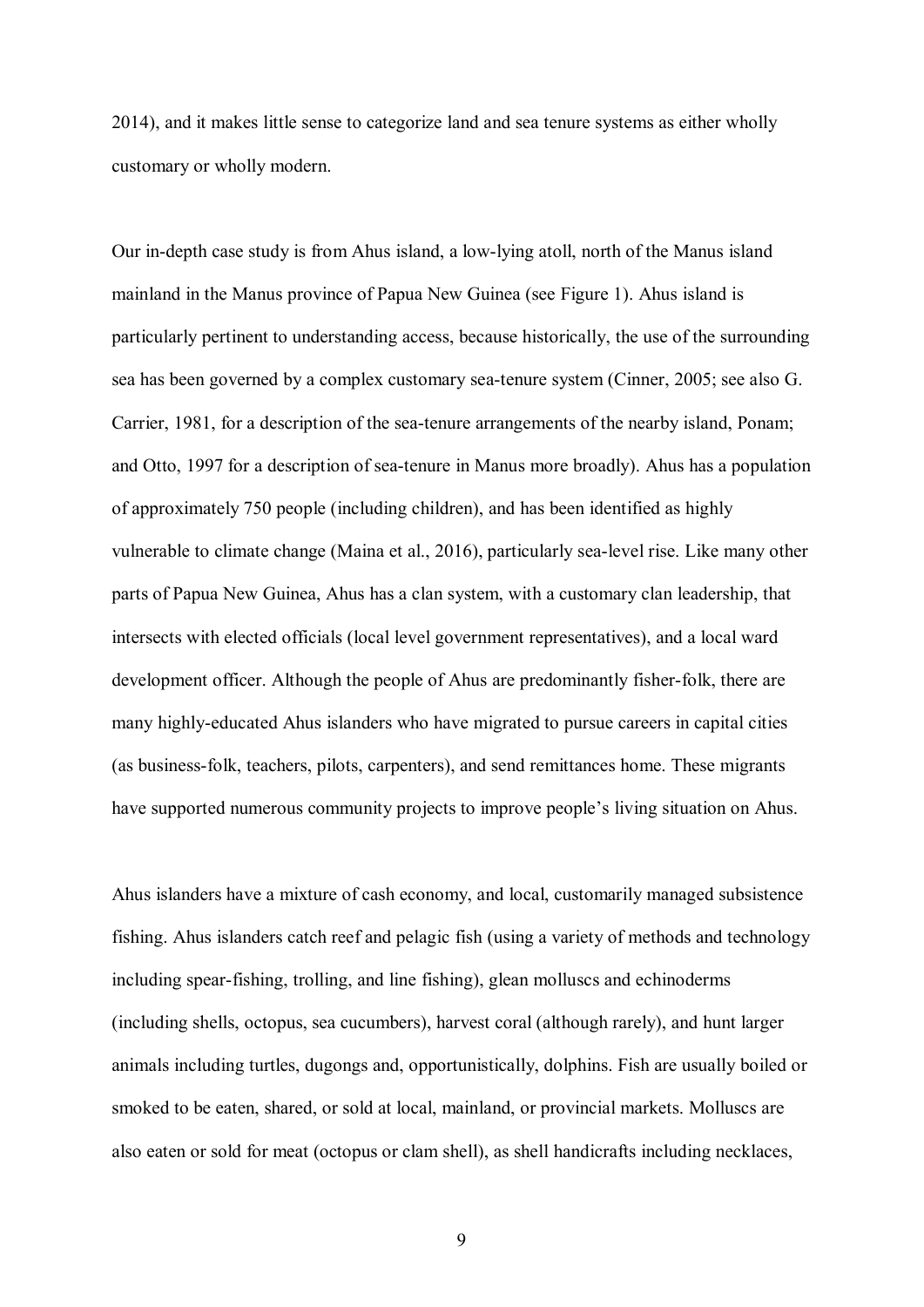headbands, wrist-bands and belts, or purely as shells (in this case of trochus shells). Sea cucumbers are sold to middle-men when the fishery is open. Turtles were traditionally hunted for special religious and customary occasions (e.g. St John's day, funerals, weddings), and are now also sold at market. Ahus is approximately a thirty minute boat ride from the provincial capital, Lorengau. Aside from weekly markets in Lorengau, there are weekly markets held on the island, and in a neighbouring village on the mainland.



Figure 1 Location of Ahus Island, Manus Province, Papua New Guinea.

## **4. Methods**

We used a qualitative mixed-methods case study approach (Bernard, 2017; Flyvbjerg, 2006; Mason, 2006) including 30 semi-structured interviews with a range of community members conducted by the first author in 2016 (over two months) and again in 2018. Interviewees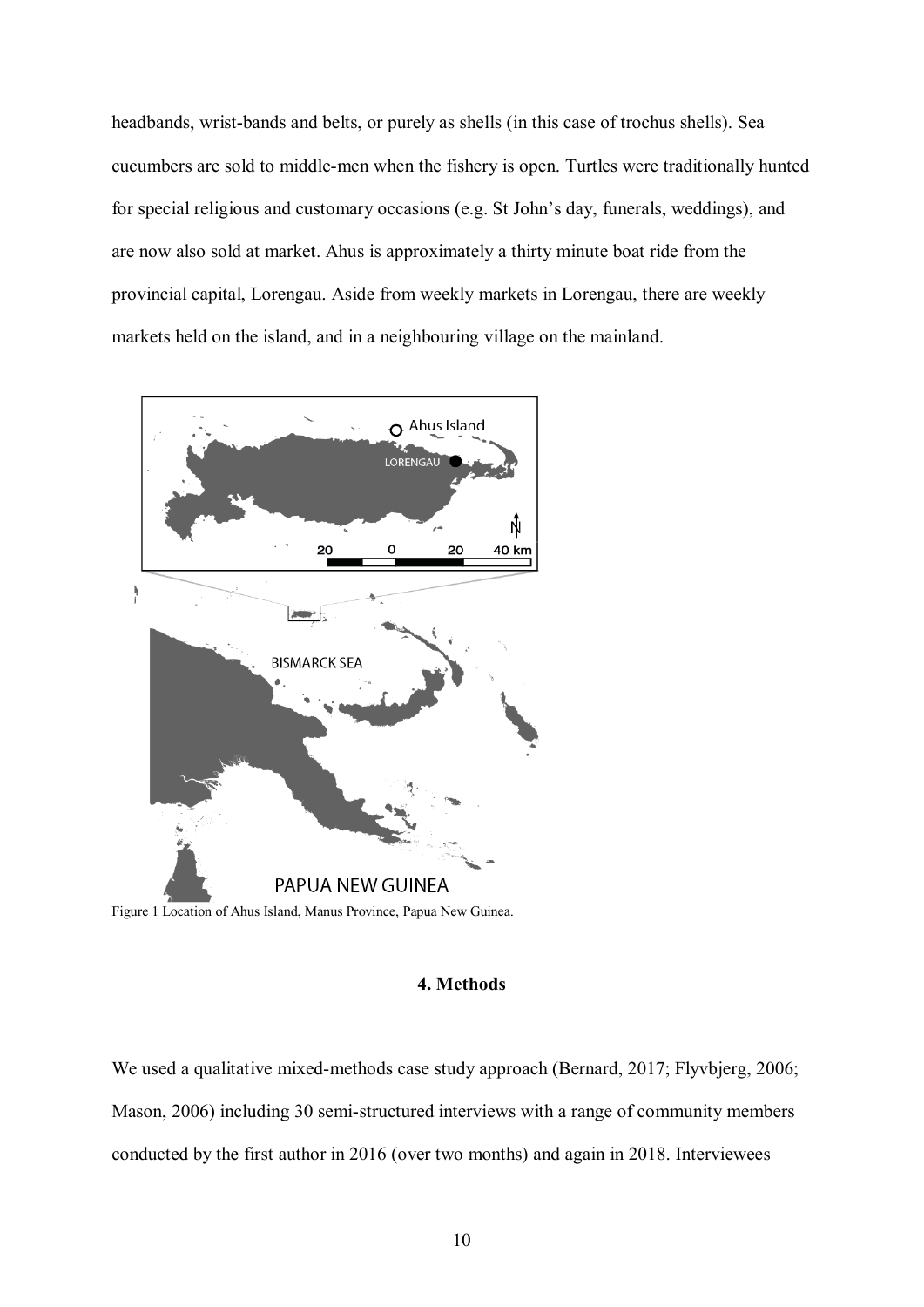were purposefully selected in liaison with clan chiefs, the local ward development officer, and local research assistants to ensure a mixture of ages, genders, fishing style, wealth and clans. Interviewees were purposefully selected to gain perspectives across gender, age, and clans. We also conducted informal interviews, and participant observation in reef harvesting activities, at local, mainland and town markets, and at homes. Interviews were conducted in Tok Pisin by the first author, transcribed and translated by a native speaker of Tok Pisin and checked by the first author. In interviews, we asked people to describe practices of extraction, (i.e. fishing, gleaning, harvesting), transporting and marketing, and the formal and informal rules about physical access to the sea-scape, as well as the barriers and enablers they perceived to benefiting from marine provisioning services. We asked about gender specific activities related to marine resource use (e.g. shell-jewellery making), gendered divisions of labour and space, the use of marine resources in important cultural events (e.g. Church events, weddings), and how customary management systems had changed. The first author also compiled detailed fieldnotes (Emerson et al., 2011) during her stay on Ahus island, on community markets, daily life, gleaning, fishing, jewellery making, sharing and bartering.

We coded interviews thematically (Flick et al., 2013) around access mechanisms identified as relevant to coasts and small-scale fisheries (Table 1, see Appendix A for details of qualitative analysis), which access mechanisms were identified as enablers or a barriers to benefiting and how, who this applied to, and how this differed for different provisioning services. In addition, we coded for preferred benefits (for example, people mentioned that when they were unable to sell fish, they tried to trade it, or brought it home to eat). We triangulated the results from interviews with observational fieldnotes, and notes on informal interviews and direct observations (Flick et al., 2004). In the following section we present a broad overview of key access mechanisms in Ahus island, identify market access as illustrative of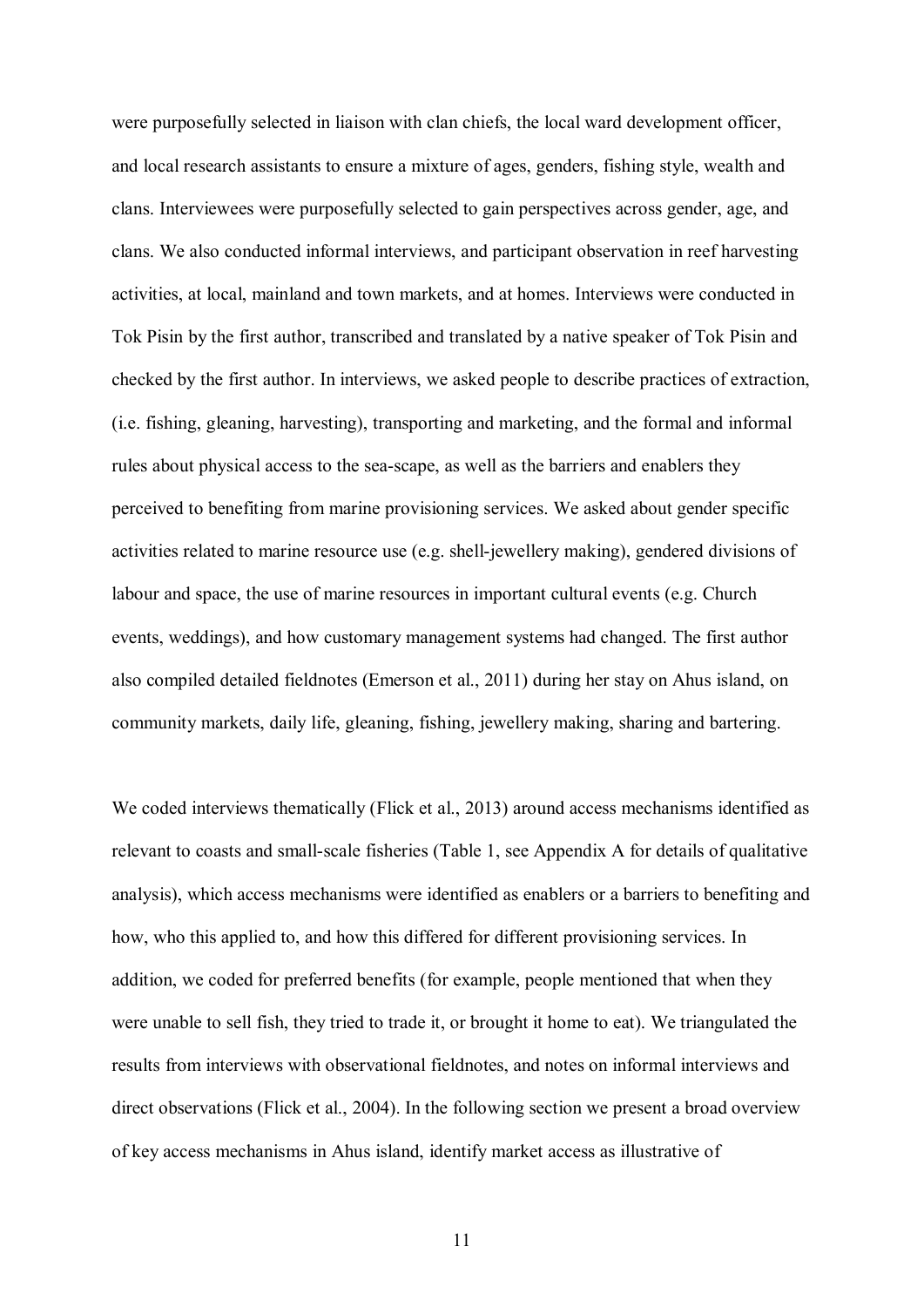#### 'entanglement' in Ahus, and finally describe the shifting legitimacy of the customary

institutions governing catch.

Table 1 Access mechanisms relevant to coasts and small-scale fisheries loosely categorized (Berbés-Blázquez et al., 2017; Brown et al., 2008; Hicks and Cinner, 2014; Ribot and Peluso, 2003).

#### *Access mechanisms relevant to coasts and small-scale fisheries*

| Rights-based             | Rights-based (legal/illegal)                                                     |  |  |
|--------------------------|----------------------------------------------------------------------------------|--|--|
|                          | Permits and licenses                                                             |  |  |
| Knowledge                | Knowledge                                                                        |  |  |
|                          | Social relations (including user conflicts)                                      |  |  |
| Social and institutional | Identity/socially differentiated divisions of labor/ access (e.g. gender, caste) |  |  |
|                          | Physical ability                                                                 |  |  |
|                          | Marine protected areas                                                           |  |  |
|                          | Capital                                                                          |  |  |
|                          | Technical capacity (assets)/ technology (e.g. fishing gear, boats, processing    |  |  |
| Economic                 | facilities, storage equipment)                                                   |  |  |
|                          | <b>Markets</b>                                                                   |  |  |
|                          | Pollution                                                                        |  |  |
| Contextual               | Climate change                                                                   |  |  |
|                          | Land availability                                                                |  |  |
|                          | Geographical location                                                            |  |  |

## **4. RESULTS**

## **4.1 Overview of access to marine provisioning ecosystem services**

A constellation of access mechanisms shape how Ahus islanders benefit from marine provisioning ecosystem services (summarized in Table 2). From catching, preparing (by smoking or boiling), to eating, contributing to community celebrations, selling, sharing or bartering, there are distinct processes around benefiting from each marine provisioning service. Different access mechanisms both enable and block who participates in and benefits from these processes along the value chains of each ecosystem service (Figure 2). Figure two depicts these key access mechanisms along the local fish value chain, and Table 2 includes a summary of access mechanisms for marine provisioning services.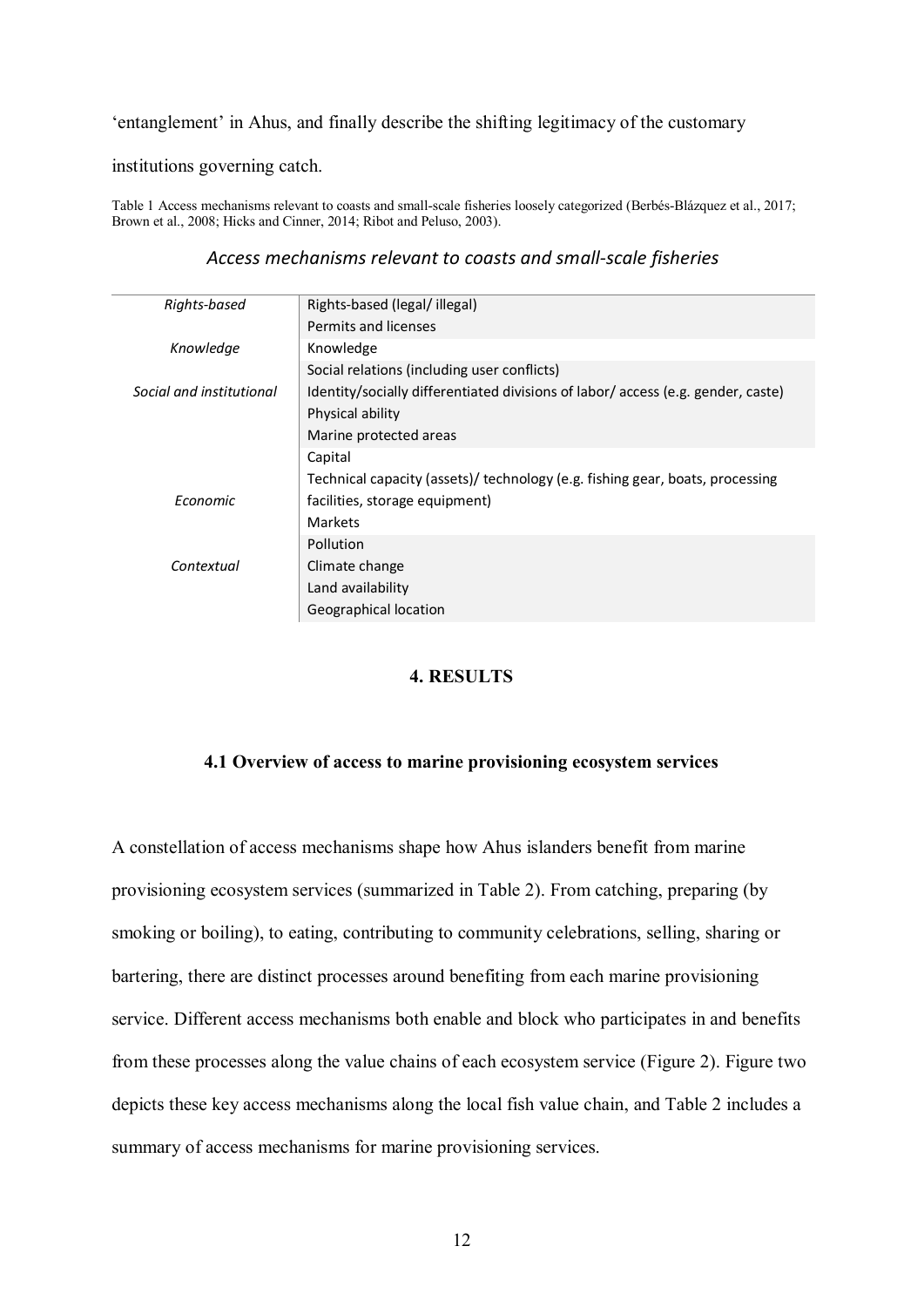

Figure 2. Enablers and barriers to accessing benefits along the fish value chain. Important access mechanisms are depicted below the relevant part of the value chain, and are broadly categorized as institutional, social, economic and contextual. Note that these categories overlap (e.g. gender and clan identity define which institutional rules apply to whom). \*Access mechanisms described in detail in the following sections.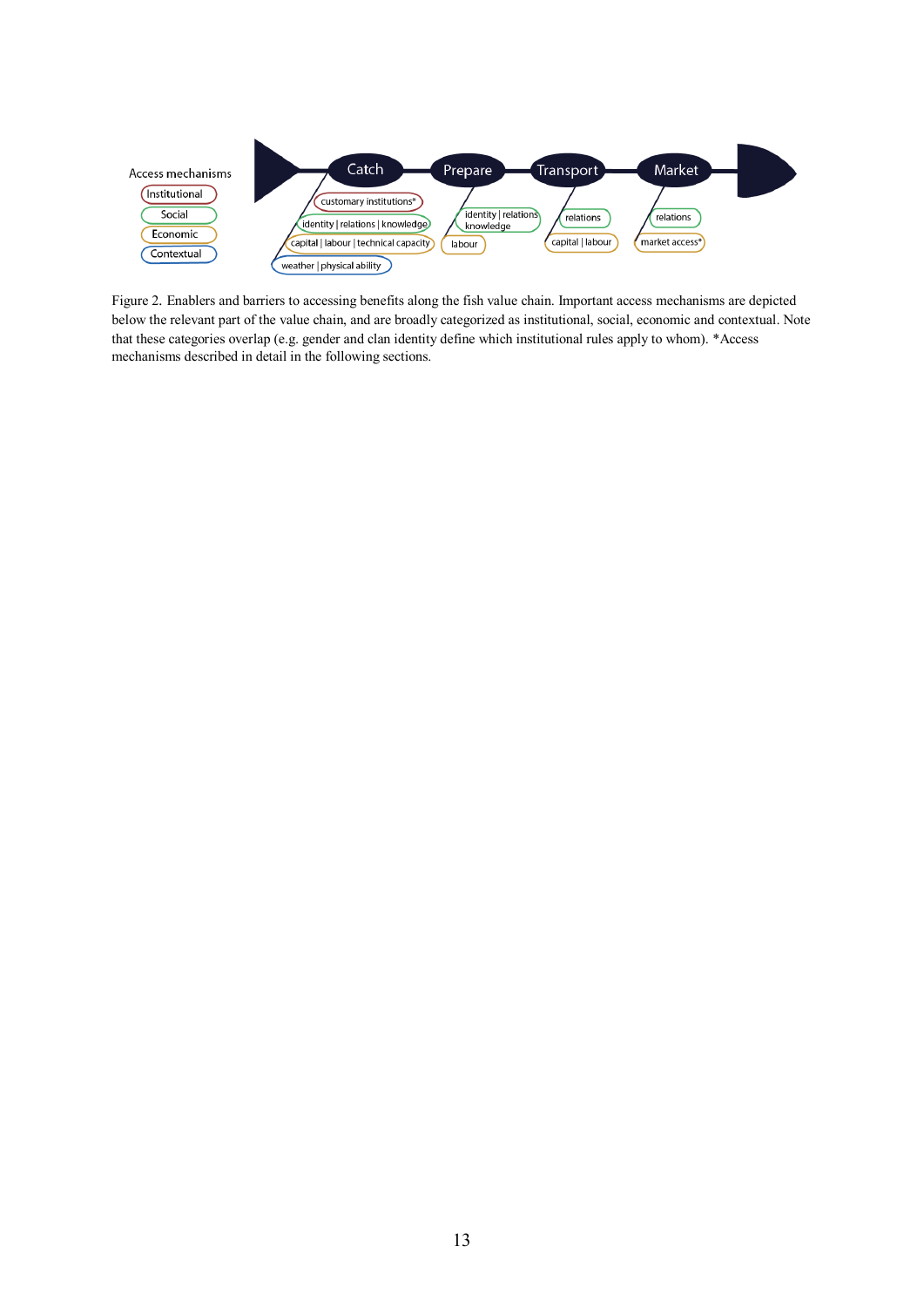Table 2 Key access mechanisms to marine provisioning services, description of how mechanism enables or blocks benefits, the specific ecosystem services each mechanism applies to on which part of the value chain. \* denotes access mechanisms that have weakened or are uneven, discussed in more depth in section 4.3.2.

| <b>Access mechanism</b>       | <b>Enabler</b>                                                       | <b>Barrier</b>                                            | <b>Ecosystem service</b> | Part of value chain  |
|-------------------------------|----------------------------------------------------------------------|-----------------------------------------------------------|--------------------------|----------------------|
| Rights-based                  |                                                                      | Illegal to harvest bêche-de-mer (until 2017)              | Bêche-de-mer             | Catch                |
| Social relations              | Clan relations allow fishing in certain areas, linked to customary   | Shifted social relations = more difficult to barter.      | All                      | Catch, preparation,  |
|                               | institutions. Good relations and requesting permission grants        |                                                           |                          | transport, marketing |
|                               | access.*                                                             |                                                           |                          |                      |
|                               | Gender relations within households = gendered division of labour     |                                                           |                          |                      |
|                               | (e.g. preparation, markets)                                          |                                                           |                          |                      |
| Identity                      | Gendered and clan-identity based access to reef areas for fishing    | Barrier to fishing or gleaning in other clan's areas*     | Fish, molluscs           | Catch, preparation,  |
|                               | and gleaning (see also customary institutions), gendered division    |                                                           |                          | transport, marketing |
|                               | of labour across value chain                                         |                                                           |                          |                      |
| Knowledge                     | Knowledge of areas, techniques, seasons for more effective           |                                                           | All, particularly fish   | Catch, preparation,  |
|                               | fishing, knowledge of preparation (smoking), knowledge of how to     |                                                           |                          | market               |
|                               | make Ahus-style shell jewellery                                      |                                                           |                          |                      |
| <b>Customary institutions</b> | Physical access to clan owned fishing areas*                         | Taboo on collecting bêche-de-mer, trochus shells          | Reef fish, Bêche-de-mer, | Catch                |
| (rules)                       | Rights to certain gears, areas, timing for fishing*                  | Inability to access another clan's fishing areas*         | trochus shells, molluscs |                      |
|                               | Deviance from customary rules easier fishing (e.g. diving at night)  |                                                           |                          |                      |
| Capital                       | Able to purchase fuel to fish, transport to market, or boat and      | Inability to make a profit after transport costs, lack    | Fish                     | Catch, transport,    |
|                               | motor ownership for trawling for pelagic fish                        | of motorized boat a barrier to catching pelagic fish      |                          | market               |
| Labour                        | Ability to catch, prepare, transport, and market ecosystem           |                                                           | All                      | Catch, preparation,  |
|                               | services. Often a gendered division of labour within families (i.e.  |                                                           |                          | transport, market    |
|                               | link to social relations)                                            |                                                           |                          |                      |
| <b>Technical capacity</b>     | Able to target specific fish (e.g. trawling with boat and motor),    | Lack of access to freezers creates time limit on          | Fish, molluscs           | Catch                |
| (assets, technology)          | torch diving at night to target bigger reef fish                     | selling fish, Low price of trochus shells is unprofitable |                          |                      |
| Markets                       | Temporary middle-man for Tuna (ceased)                               | Over-stock at markets (particularly Lorengau) creates     | Fish                     | Market               |
|                               | Temporary government-run market with freezers (ceased)               | a barrier to sell fish for desired price                  |                          |                      |
| Weather                       |                                                                      | Inclement weather and large-tides a barrier to            | Fish                     | Catch                |
|                               |                                                                      | fishing within and beyond the reef                        |                          |                      |
| Physical ability              | Ability to spearfish deeper, and longer and withstand cold at night. |                                                           | Large reef fish          | Catch                |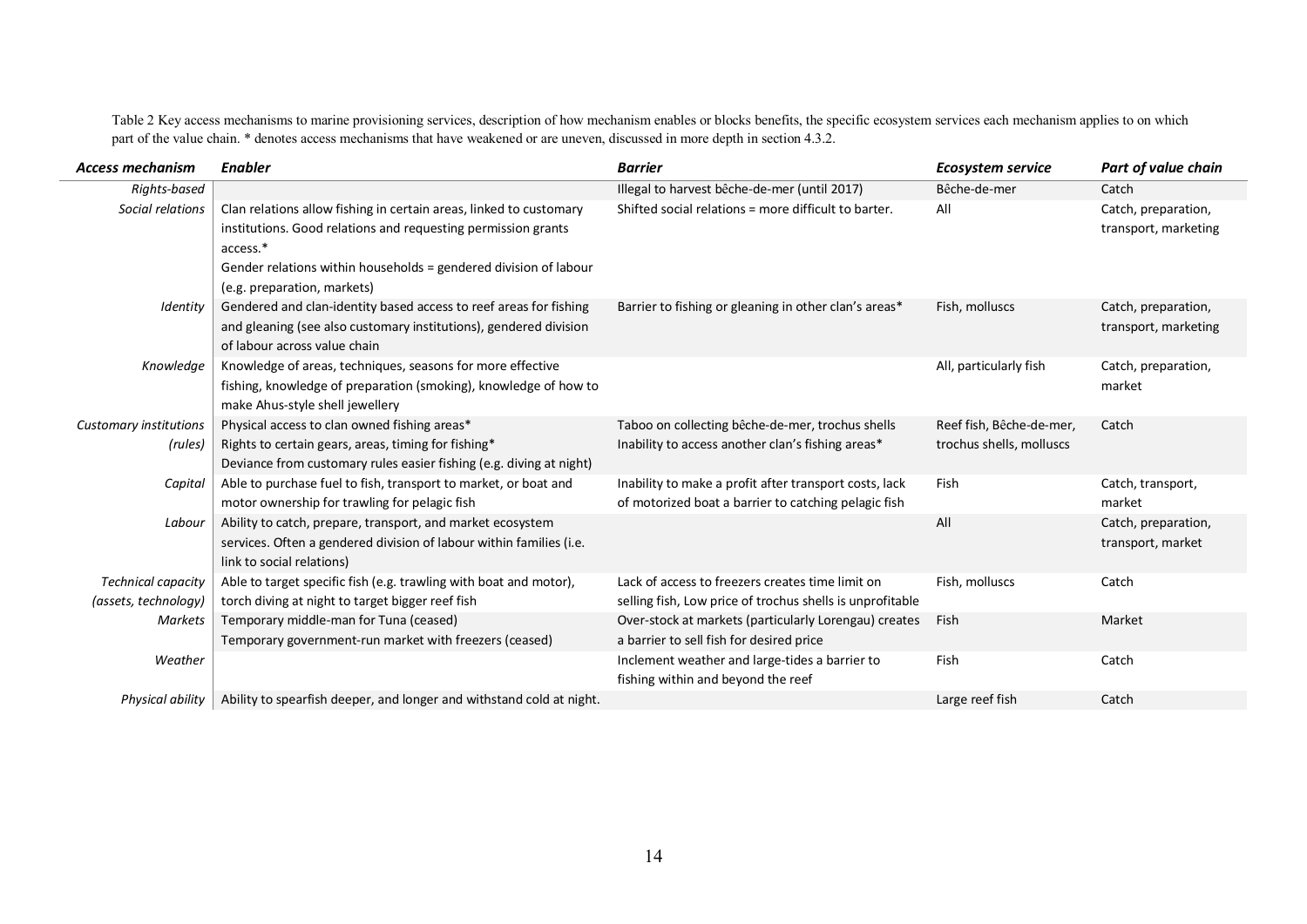#### **4.2 Market access and the entanglement of cash and barter economies**

Imperfect market access and the way people navigated their preferences for cash from selling fish exemplifies the way that customary (e.g. barter economy) and modern (e.g. cash economy) forms are entangled in Ahus island. Many identified a lack of well-functioning markets at Lorengau and in neighbouring mainland villages as a barrier to benefits from marine provisioning services. Although many Ahus islanders depend directly on fishing for their livelihood, many struggle to sell fish when the Lorengau market is overstocked, or when customers wait for the price to be dropped at the end of the day. People perceived that market volatility and the overstock of fish had worsened. For example, one woman (33) explained how her husband;

"gets the fish, I take the fish to the market. When there's a lot of fish it spoils my chances of selling all the fish. Too many fish makes the price drop... there's not a lot of markets for fish so everyone goes to the one place and there is too many people selling fish so the price drops. It does not fulfil my intentions/ needs, it does not fulfil the family's intentions/ needs."

Women selling fish at the markets in Lorengau sometimes do not obtain their desired price, or even recoup enough money to cover the transport costs to and from Ahus.

In the face of an imperfect market, people draw on existing social relations and relations of exchange (e.g. bartering) to gain benefits from ecosystem services. Yet, with increasing participation in, and preference for a cash economy, the norms and practices of bartering have shifted. One woman (50) described how,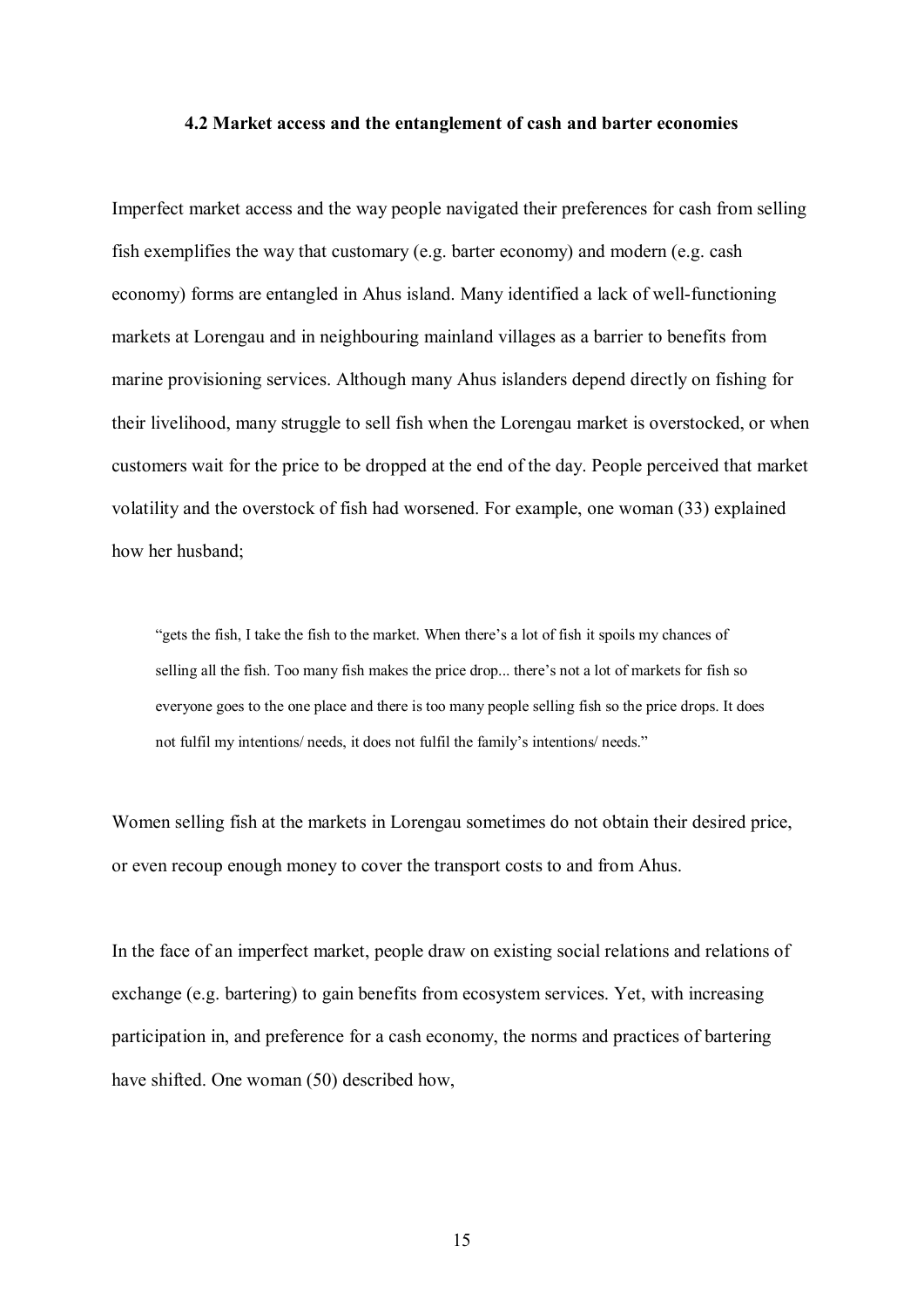"…if one of your friends or sister, brother sees you and says I need this and that, then we will barter or change foods. One will say "I have sago" or "I have fish" then we will barter. But it is hard now, everyone wants money instead. At the local market, yes it happens, we barter for food but in town it is hard at times, they want money. If it is one of your relatives, like a brother or sister, if they wanted fish then you barter with other foods."

People described bartering with people with whom they already have social connections, for instance relatives or friends from the mainland who will trade sago or garden vegetables for fish. However, bartering is considered second to selling fish for money. For instance, one woman explained that she barters with "people from the mainland too, I ask to exchange and it helps me out a little bit, so I am not paid for it using money, I change it for some sago." (Woman, 33). Even at local markets in Ahus, or on the mainland, people rarely barter straightaway. Rather, bartering becomes a second option when people are unable to sell their goods, which they attempt to exchange as the market closes.

This lack of market access may dampen some of the differences in wealth and assets on Ahus. Although some fishers in Ahus own motorized boats for trolling, this does not always translate into better sales of fish. In interviews, men who owned outboard motors and boats expressed particular frustration with the lack of stable markets. For a short time, a government sponsored market provided both fish freezers and a stable price for fish (determined by weight and grade). However, with no onward buyers, this project failed. Thus, lack of market access may curtail the benefits of capital and technology to a degree; while owning a boat and outboard motor does enable people to catch bigger and more fish, they still face barriers at the market stage. In sum, rather than a perfectly functioning market, there is a tension between desired cash benefits, and bartering practices. However now,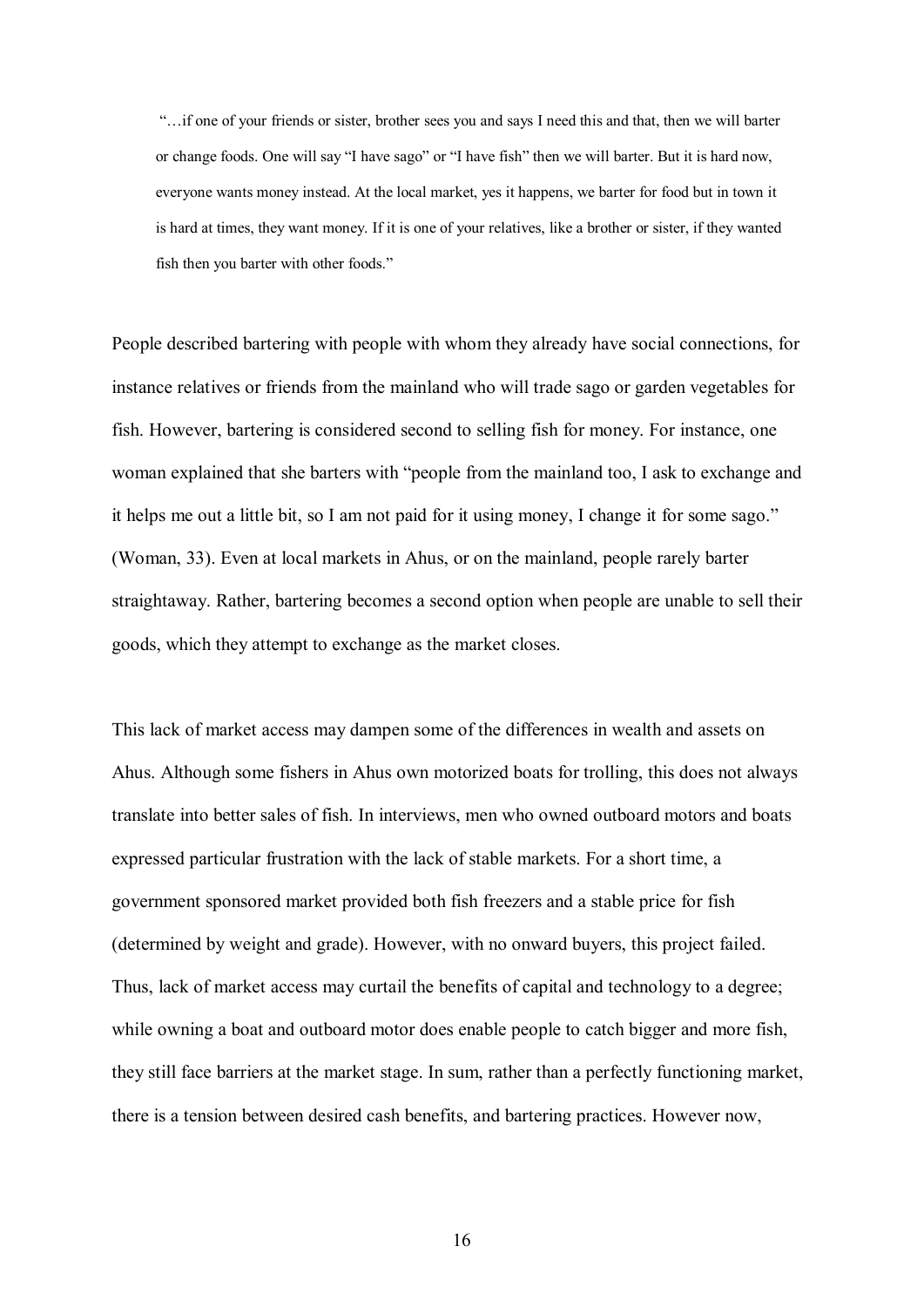people tend only to barter with their extended family or friends. In these ways, market access exemplifies the way that modernity and custom entangle.



Figure 3. Hierarchy of desired benefits from fish. Fish may either be directly contributed to community events, eaten, shared, bartered or marked out for sale. Light blue lines indicate direct benefits, red arrows indicate the choices people make if they are unable to sell fish at market, or barter. People rarely prepare fish for the sole purpose of bartering. The need to draw on family relationships to barter emphasizes the entanglement of customary and modern modes of exchange.

## **4.3 Shifting access mechanisms: the legitimacy of customary institutions**

Historically, customary institutions shaped who had access to space, species, gears, and times for fishing across Ahus island. However, these rules have shifted unevenly for different groups of people, and different provisioning ecosystem services. In this section we describe the ideal or historical customary rules, before describing changes in their legitimacy and who these apply to.

## **4.3.1 Customary institutions shaping access**

For certain parts of the sea-scape (including reefs flats, reef passages, the reef slope, sand flats, and reef areas), there are complex customary rules overseen by those in ownership or caretaker roles. Within clans, certain sub-clans, families or individuals are responsible for a type of method, area, or time, or a combination of these (Table 4). Within sub-clans, families or individuals will hold the consanguine role of *papa long solwara*, (literally father of the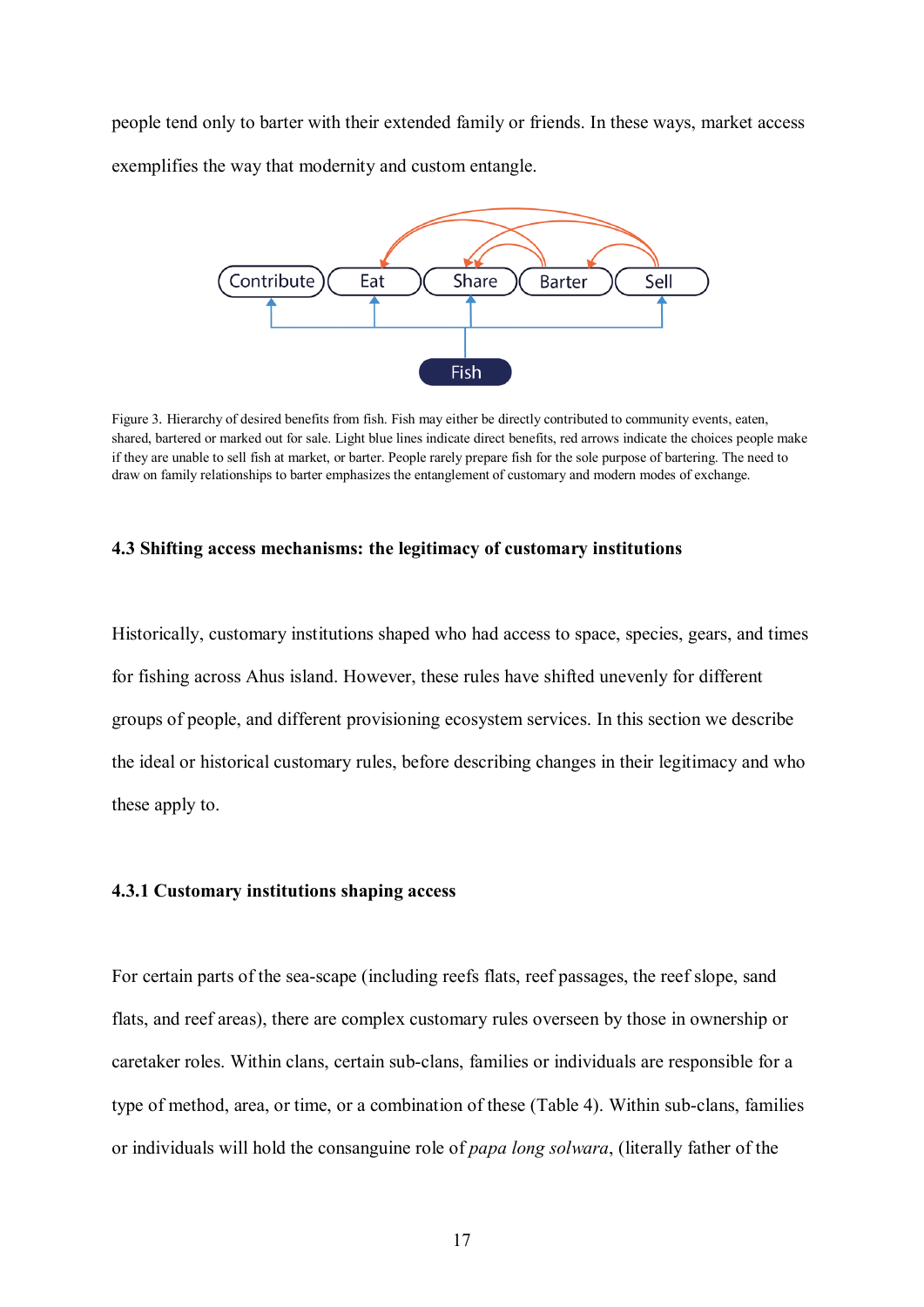sea/reef, figuratively caretaker and steward). With the role *papa long solwara* come certain rights. People hold the rights to close (or 'tambu') certain areas or fisheries (e.g. trochus shells). Others may have the right to withhold permission from people seeking to use a certain method (e.g. diving). For example, different historical fishing methods were 'owned' by different people or groups, meaning that only they had the right to use them, or to allow others to do so (Table 3).

Table 3. Rights and ownership of traditional fishing methods and which sub-clan, family, or individual within each of the four main clans in Ahus holds these rights.

|        | <b>Traditional fishing method</b>                                                                         | <b>Clan Green</b> | <b>Clan Red</b>         | <b>Clan Blue</b>                              | <b>Clan Yellow</b>       |
|--------|-----------------------------------------------------------------------------------------------------------|-------------------|-------------------------|-----------------------------------------------|--------------------------|
| M'Bruh | Large, woven cane and<br>banana leaf net cast outside<br>the reef - large woven cane<br>for turtles/ fish | Family A          | Sub-clan i:<br>Family B | Clan C (different<br>clan to<br>individual C) | Sub-clans ii, iii,<br>iv |
| Chur   | Fire using coconut leaf and<br>bamboo inside the reef -<br>night only                                     | <b>NA</b>         | Individual B            | Individual C                                  | Individual D             |
| Panho  | Basket for attracting fish<br>'natural FAD'                                                               | Family A          | Family B                | Individual C                                  | Sub-clans ii, iii,<br>iv |
| Hu     | Chasing bait fish into<br>traditional net inside reef<br>(still used today but using<br>net)              | Family A          | <b>NA</b>               | <b>NA</b>                                     | Sub-clans ii, iii,<br>iv |

Historically, these customary rights also dictated the types of benefits that were obtained from marine provisioning services. For instance, one clan had rights to fishing for bait fish that schooled seasonally in their reef flat area using specific nets. Depending on the type of bait fish, they were either shared between direct family (including women who had married into other clans) or shared out between the four main clans on the island.

Areas beyond the remit of a *papa long solwara* are open to anyone to use any method at any time of the day or night. Clans tend to fish and glean in the areas close to, and owned by, their clans; rarely if ever fishing in other clan's areas. Beyond the reef, the open ocean is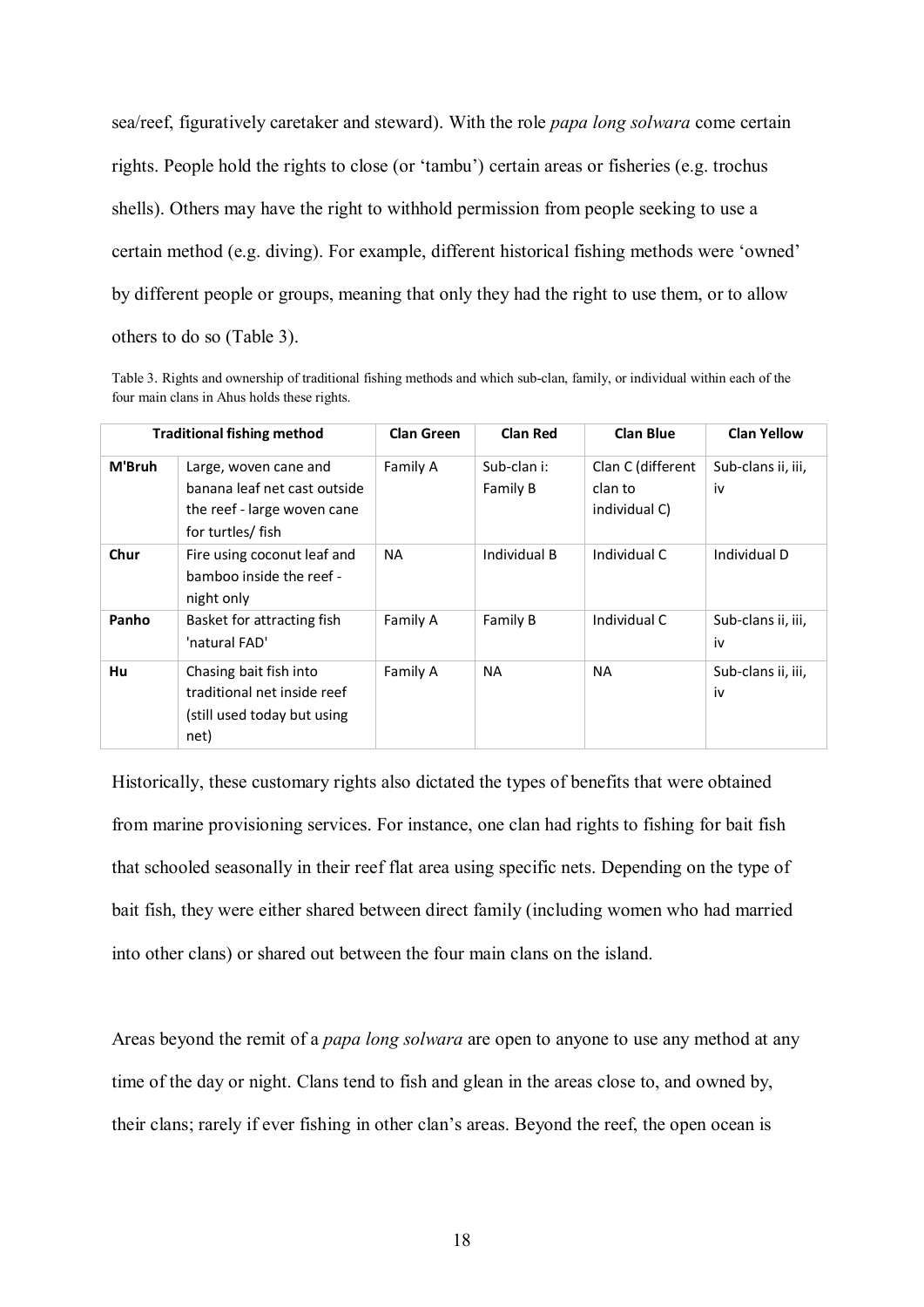broadly considered open to anyone from Ahus, however for both convenience and due to social norms, people tended to stick to their side of the island (Figure 4).

Alongside clan sea tenure, is a strong custom of gendered access to the sea-scape. Both women and men explained that inside the reef crest is for women, and the open sea is for men. This gendered division of space is seen as a combination of respecting customary ways, and because women are perceived to lack the strength necessary to paddle canoes in the open ocean.

"The women go to the reef nearby and come back. Where the waves break, that is their boundary where they fish. They won't go further out. The big [deep] ocean and further out is for the men to go fishing, and trolling is for the men" (Man, 42).

"I'd say we all just follow our ancestors and customs from before up to now, and [outside the reef] is not for us, it's something for the men only. The men have rights to go dive outside and the women just stay on the inside part. And maybe we are not strong enough to go further out and that is why we don't go further out" (Woman, 30).

Customarily, outside the reef belongs to men, and inside to women, although younger men do spearfish in the deeper parts of the reef, particularly at night (see section 4.3.2).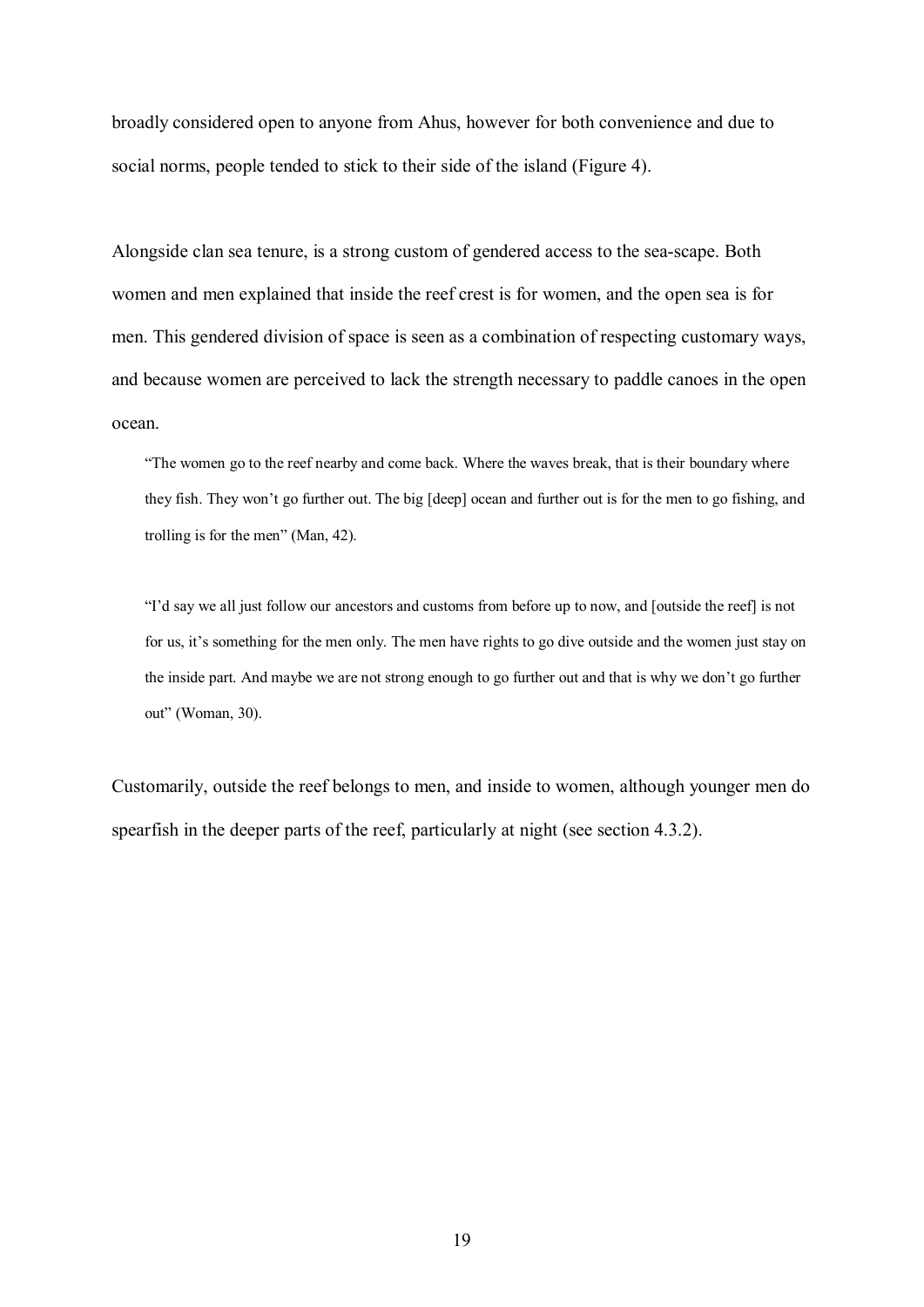

Figure 4 Symbolic and anonymized representation of customary rules and ownership in Ahus, described in Table 4*.* Colours refer to different clans, bold coloured areas represent those areas owned by clan, families or individuals (at different times and for different gears – see Table 4 for details), while transparent coloured lines represent the tendency for fishers in the open ocean to stay within their sides of the island.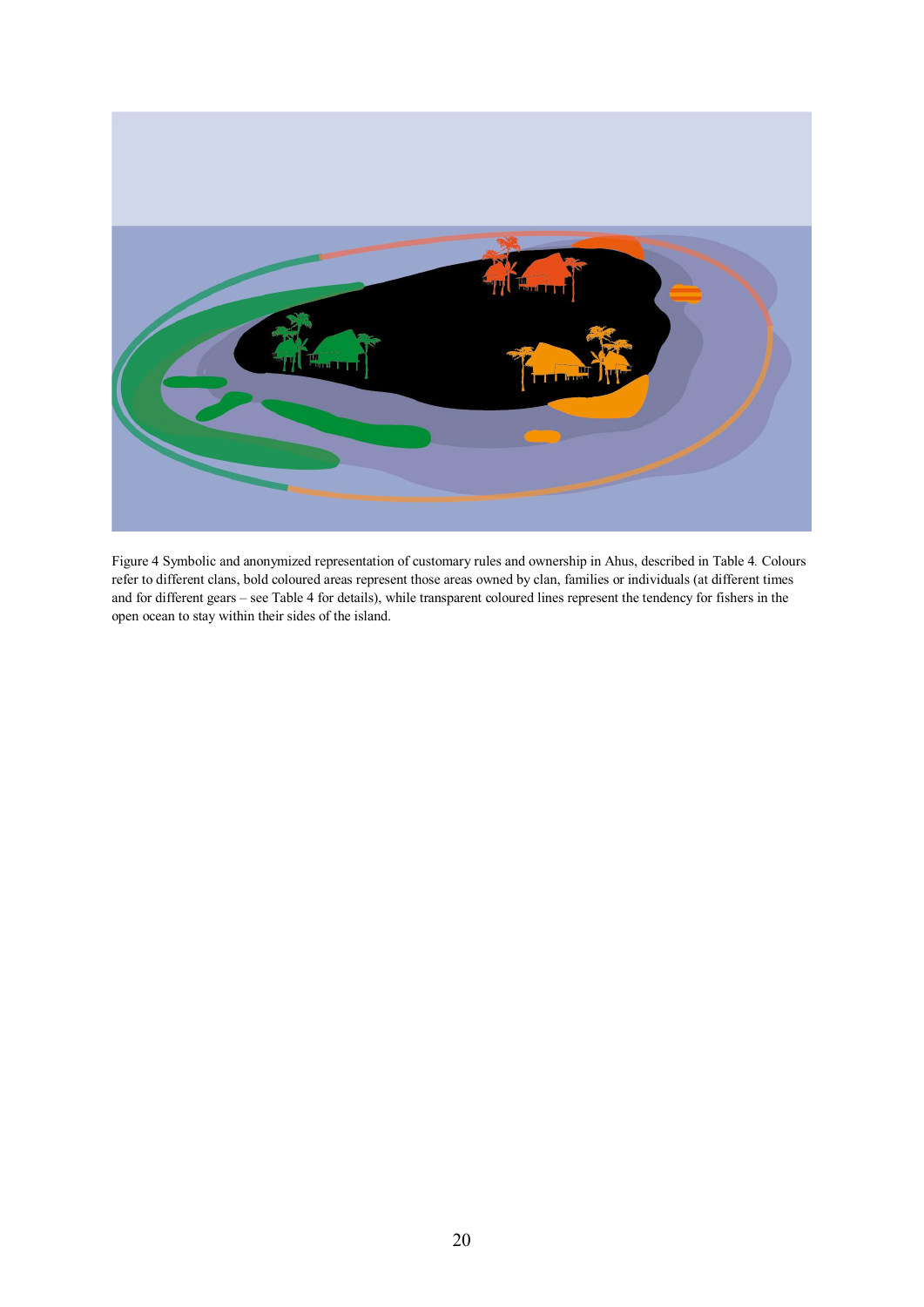Table 4 Selected subset of customary rules and ownership across three clans (anonymized using colours) in Ahus island including the person or group in charge, a description of the area, timing, methods, and perceived legitimacy. Outside applicable times the areas and methods are open to anyone, although women glean and fish within the area of reef adjacent to their clan, and men tend to fish in their clan's reef or side of the island.

| Clan    | Individual or group        | Area description              | Species/ method                        | <b>Times applicable</b> | <b>Perceived legitimacy</b>                     |
|---------|----------------------------|-------------------------------|----------------------------------------|-------------------------|-------------------------------------------------|
| Green   | Sub-clan A                 | Sandy flat within reef        | Running motorboat to catch stingrays,  | Day and night           | Active. People can catch fish or turtles        |
|         |                            |                               | sharks and turtles                     | (full moon)             | opportunistically here if passing through, but  |
|         |                            |                               |                                        |                         | cannot fish here in this way without            |
|         |                            |                               |                                        |                         | permission.                                     |
| Green   | Sub-clan B                 | Reef passage A (inside reef)  | Harvesting fish by chasing them into a | Day                     | Still legitimate but no longer coupled with     |
|         |                            |                               | net strung across passage-way          |                         | active tambus in this area.                     |
| Green   | Sub-clan C                 | Reef passage B (inside and    | Harvesting fish by chasing them into a | Day                     | As above.                                       |
|         |                            | outside reef)                 | net strung across passage-way          |                         |                                                 |
| Green   | Individual A               | As above                      | Spearfishing at night                  | Night                   | Often broken.                                   |
| Green   | All sub-clans              | Behind the reef drop-off (20- | All activities                         | All times               | Spearfishing was banned but this rule is        |
|         |                            | 30m) for 500m                 |                                        |                         | broken.                                         |
| Red     | Sub-clan D                 | As above                      | As above                               | As above                | A sub-clan from a neighbouring clan shares      |
|         |                            |                               |                                        |                         | rights to this area.                            |
| Red +   | Individual B (Clan Red)    | Small area within the reef    | M'Bruh fishing (see table 3), line     | Night only              | Not respected.                                  |
| Yellow  | Individual C (Clan Yellow) | $(100m*100m)$                 | fishing                                |                         |                                                 |
| Yellow  | Individual D               | Reef flat                     | Very low-tide gleaning with bush knife | Night only              | Unclear.                                        |
|         | (widow of clan leader)     |                               | and torch                              |                         |                                                 |
| Yellow  | Individual C               | Area of reef 40m*100m         | Spear-fishing (banned)                 | Night only              | Not respected but few people go here.           |
| $Red +$ | Sub-clan E (Clan Red)      | Beach area in front of clan   | Net fishing for bait fish              | Bait fish seasons       | Rights to net are only with Sub-clan E in their |
| Yellow  | Sub-clan F (Clan Yellow)   |                               |                                        |                         | area, and sub-clan F in their area. Customarily |
|         |                            |                               |                                        |                         | baitfish were shared but are now also sold.     |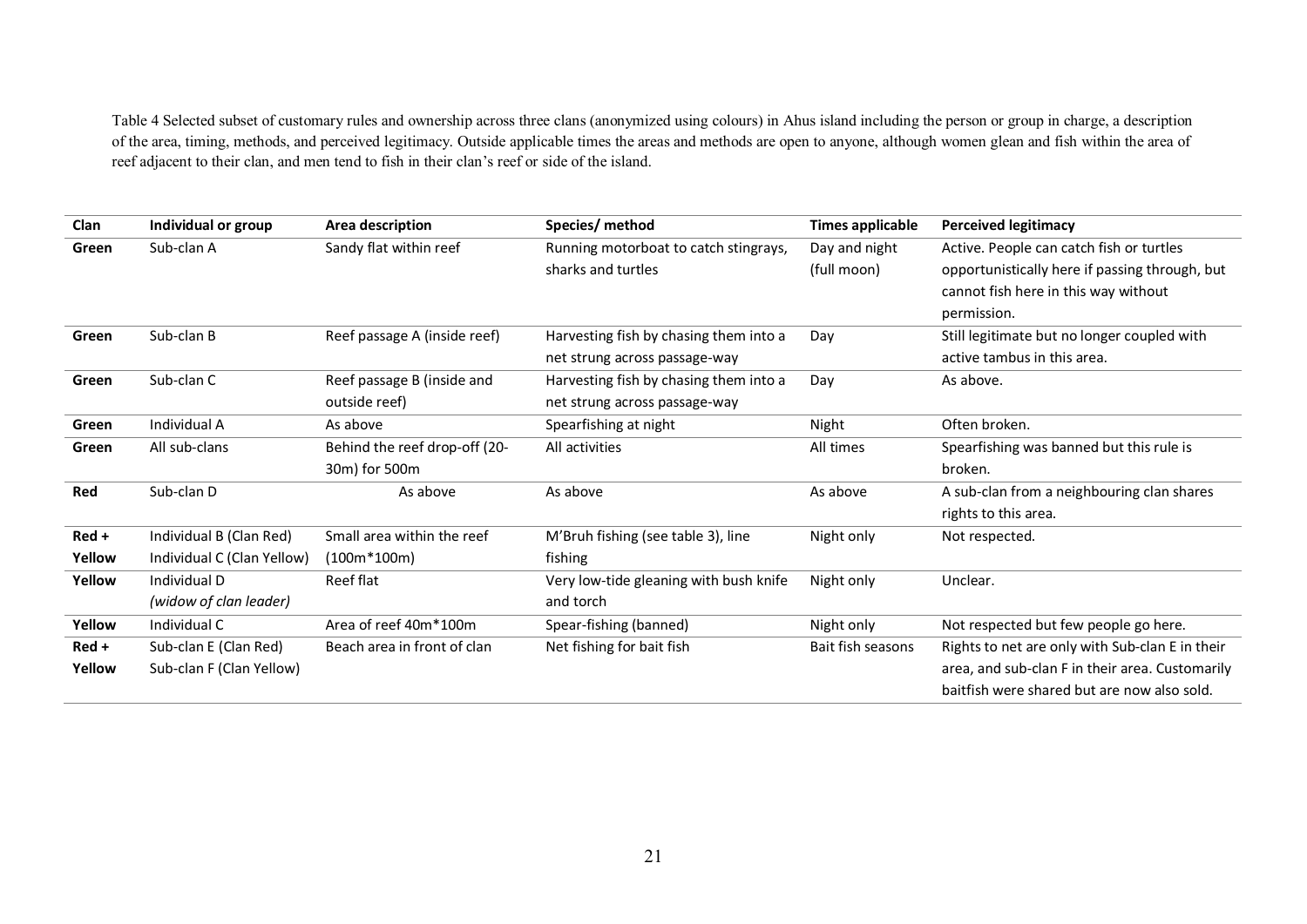#### **4.3.2 Entanglement and shifts in legitimacy**

Access shaped by customary institutions has retained legitimacy for some people within the community (e.g. women) and some ecosystem services (e.g. trochus shells, bêche-de-mer) and not others (e.g. younger men, reef fish). The complex customary systems that dictate who may fish where and how are increasingly fragmented. Specifically, the practice of clan leaders and *papa long solwara* to ban certain practices and areas of aspects of these customary systems have lost legitimacy over time as people, particularly young men, break the rules (Table 4). The fading legitimacy of customary bans on certain practices is reflected in people's descriptions of 'stealing' from others. The notion that fishing another clan's area is stealing suggests that people still hold a sense of rightful ownership, and believe this ownership is being violated. Many people argue that population increase, and the need to feed one's family justify this violation. One man (48) explained how everyone was complicit in disrespecting customary stewardship of the ocean.

"There are areas down there where the people from [clan A] go to, and we just follow them and go there. The ancestors have their ocean areas where we go looking for fish but now there are too many people we do not follow the old ways. *We steal from them and they do the same thing here.* Now that there are too many people, no one listens so we still go diving in the ocean when there are restrictions in place. There are so many people that there is shortage of food, and that is why we must still go look for fish or not we will starve" (authors' italics).

Deviance from customary rules is also coupled with physical ability and identity (youth and masculinity), both enable some people to benefit more (by catching more, and bigger fish), and are also implicated in the shifting legitimacy of customary institutions. Men emphasized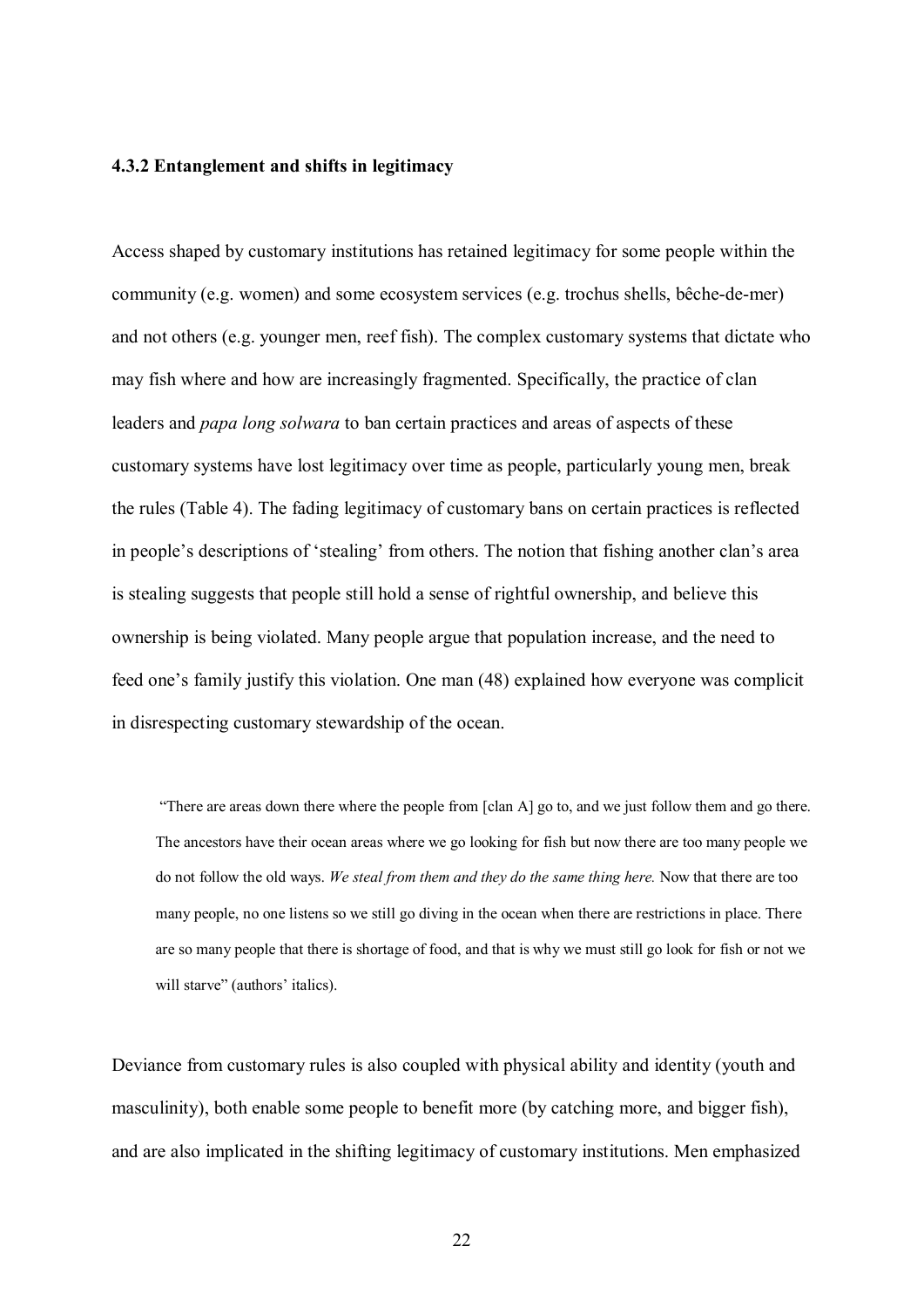that physical ability enabled people dive deeper and for longer periods when spear fishing. Being young, fit and able to withstand the cold means that younger men can go spearfishing for longer periods, including at night.

"[Older men] are not strong enough to dive at this present time, because they would have to dive for long periods, and they are scared of the cold and that's is why they won't go to the ocean. Because for us, younger men like me, I can dive go all the way there to that point and come back to the front of the village. The older men can't do it anymore, they will just go to the middle or half way and they might get cold, the young men are still strong and don't feel cold and we can dive for long periods" (Man, 23).

Clan leaders have been unable to enforce bans in clan-owned deeper passages of the reef, because at night, young men spearfish with torches and are hard to detect and also impervious to threats of court or other consequences. In one clan leader's words;

"Both of us [clan leaders] put a tambu on diving at night - that's our right - but all the youth go at night while we sleep. I think that happens often. I'm someone with a short-temper! I've fought them countless times, but then if I keep doing that I'll just end up in jail" (Man, 50).

Younger men also more willing to push common boundaries around fishing grounds in the day. For instance, one woman described an incident between young men from one side of the island, and young men from the other side.

"The young men from here, the boys from the other side went to the ocean and they went fishing there, and they [the boys from here] got angry saying you guys should stay in your area and fish in your area" (Woman, 47).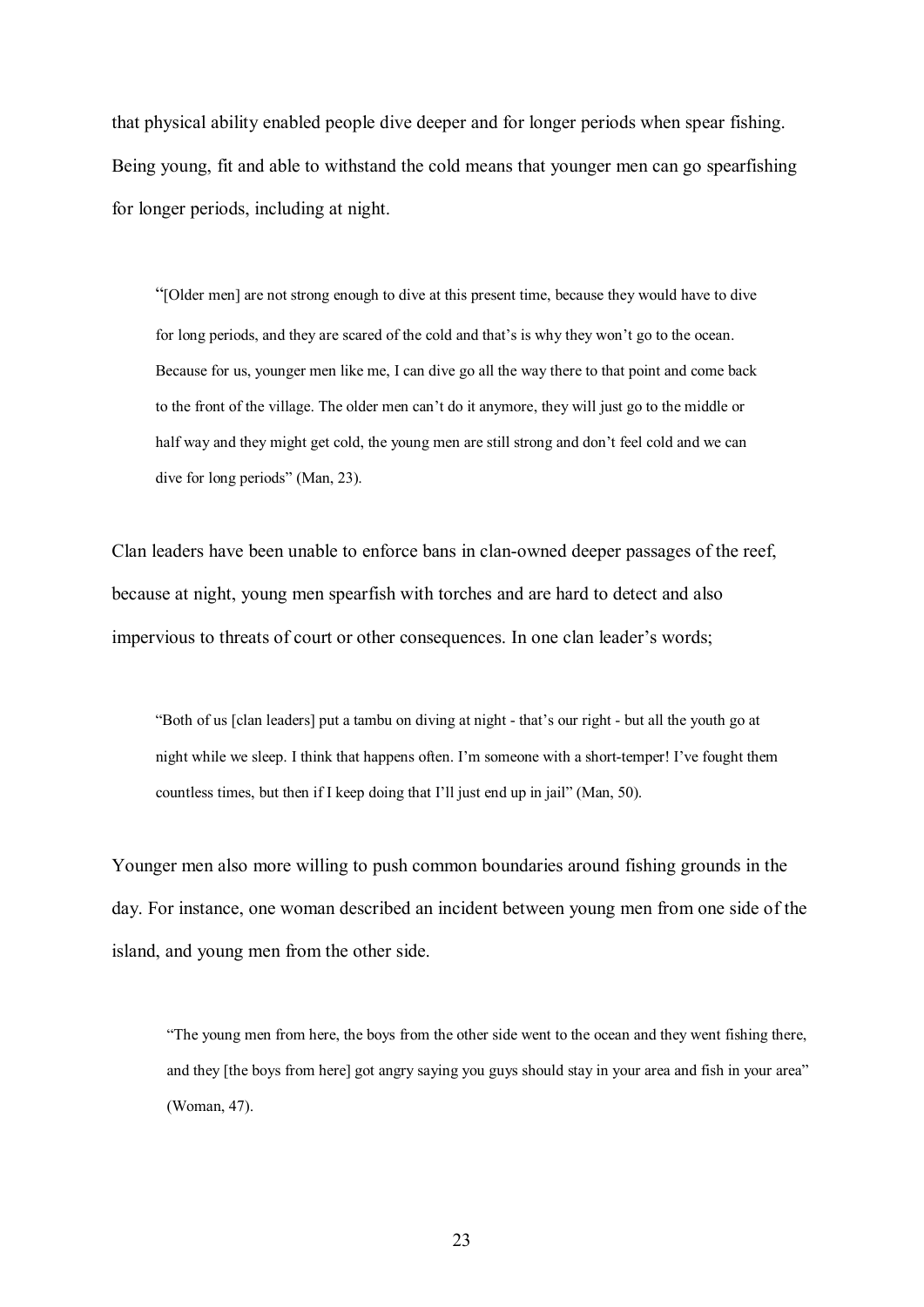Young men appear more willing to test the boundaries of customary norms and rules around fishing, and less concerned about the consequences of doing so.

In contrast, women continue to fish solely within their clan's fishing areas. All women interviewed noted that they only fished in their clan areas, or, if they had married in from another clan, would only return to their original clan's fishing ground if they received permission:

"My clan, on the other side, they can't come here to catch fish, etc. We can only find fish on the other side. It's taboo to come here. And it's the same for here, we go fishing in the area that belongs to us. We can't go fishing or gleaning on the other side. If someone goes fishing here, outside their area, then everyone from here will talk, warn them, or take them to court. So we only go fishing, and diving on our side" (Woman, 38).

Thus, the customary rules that remain are the looser norms around areas of fishing, and the broad ownership (particularly of particular passages), while specific bans no longer retain much legitimacy. Women's use of the sea-scape remains limited by customary systems while the stronger restrictions banning fishing using specific methods in certain areas have gradually eroded, alongside the custom of asking permission to fish in a clan's area.

In addition, for some ecosystem services, the continuing legitimacy of customary access is shaped in part by legal and market access mechanisms at a broader scale (i.e. national and regional) and underscores the usefulness of the idea of 'entanglement' for understanding how different institutions retain or lose legitimacy for certain groups within communities. Customary rules remain strong for several species that are bolstered by broader scale rights and market access mechanisms. Specifically, there are strong clan taboos on collecting sea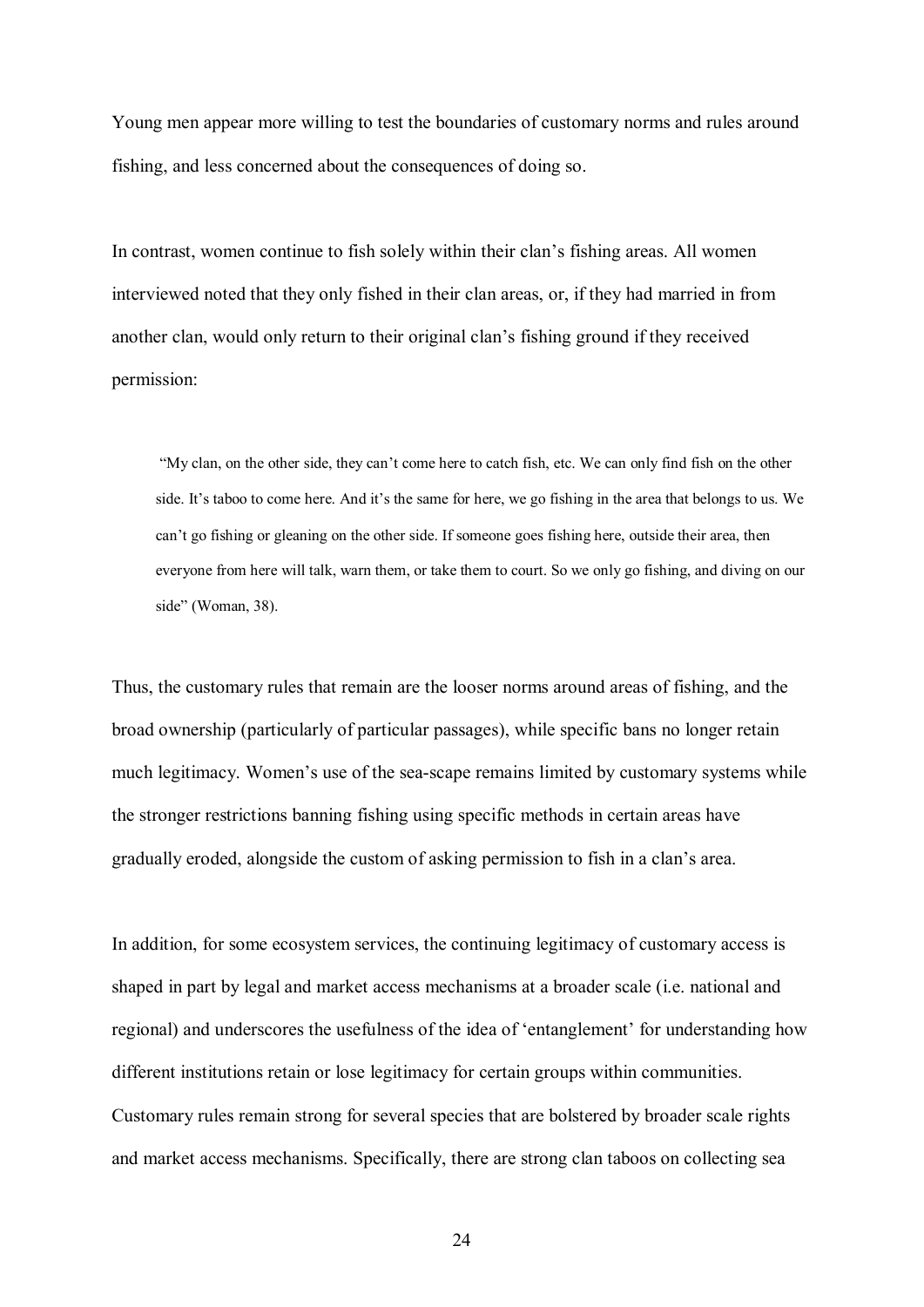cucumbers (bêche-de mer) and trochus shells. The ban on sea cucumbers aligned with a nation-wide moratorium on collecting sea cucumbers (lifted in 2017). At the time of fieldwork, no one collected sea cucumbers, because there was no one to sell them to, they were tabooed in the customary system. In this way, the customary ban was aligned with and gained legitimacy from the government's moratorium. Access to and benefits from trochus shell are likewise still shaped strongly by customary systems. The clan-based taboos on collecting trochus shells are strengthened, in part, due to a drop in the price of trochus shell (see Appendix B).

## **5. Discussion**

Our case study emphasizes how entanglement and legitimacy can extend understanding of how customary institutions mediate access to ecosystem services in the context of environmental and social change. Consistent with a growing number of studies, we found that people access a variety of marine ecosystem services through social, economic, and institutional mechanisms that have shifted over time (Berbés-Blázquez et al., 2017; Felipe-Lucia et al., 2015; Hicks and Cinner, 2014; Lakerveld et al., 2015). Here, we highlight several key theoretical implications of incorporating entanglement and legitimacy into studies of access to ecosystem services, particularly around the extension of power.

Our findings suggest that the legitimacy of customary institutions may change subtly over time, be socially differentiated, and impacted by governance at broader scales. In Ahus, we found uneven legitimacy in how customary institutions shaped access to marine provisioning ecosystem services for different groups of people, and different services. Some benefits from some provisioning services are still shaped strongly by customary institutions (e.g. ban on collecting trochus and gendered access to the sea-scape), while some are not (e.g. non-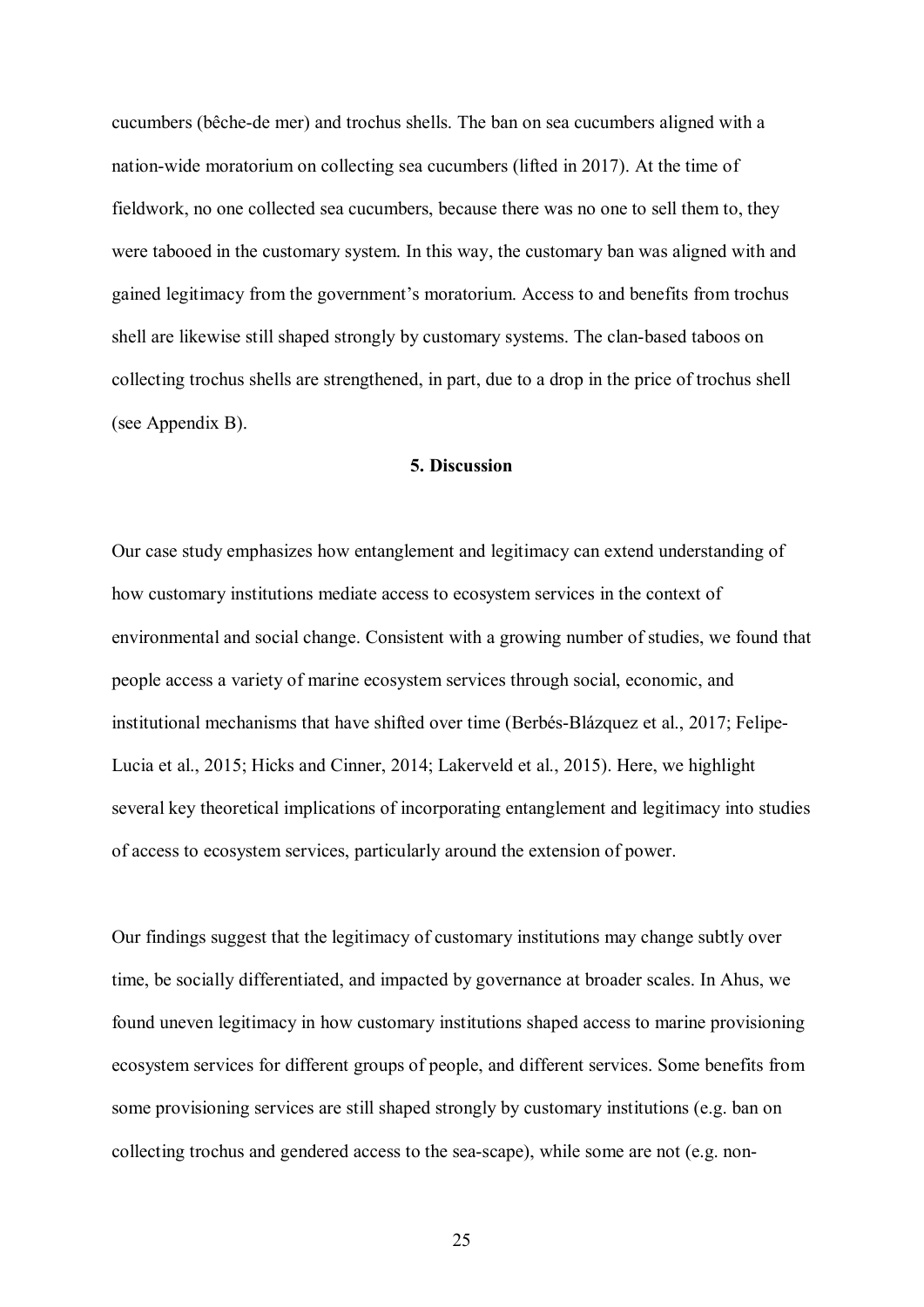compliance to gear bans). Customary taboos around harvesting sea cucumbers were reinforced by a Papua New Guinea-wide moratorium. However, customary institutions and leaders have not retained their legitimacy over the past two decades, in part by ceding their power to government elected officials to call community meetings and make binding decisions. In our case study, changing legitimacy around customary institutions are less obvious and contested than the 'messy' battlefield of legitimacy brought about by new institutions like payments for ecosystem services (Ishihara et al., 2017). Instead, in Ahus, the legitimacy of customary institutions has gradually faded. This change mirrors a more creeping change in legitimacy found in an institutional analysis in Hawai'i, where comanagement legitimized different parts of local institutions by recognizing and codifying historically legitimate claims and fusing them across governance-scales, within the constraints of the legitimacy of previous governance arrangements (Ayers et al., 2018). Thus, while we agree that decision-makers must 'consider historically legitimate claims by actors... to manage the landscape' (Berbés-Blázquez et al., 2017, p. 139), our findings caution that what is considered historically legitimate may be contested. The contested nature of legitimacy is more readily visible through the relational view of power.

In their original theory of access, Ribot and Peluso (2003) suggest a relational approach to power, within a broad definition of power (Myers and Hansen, 2019). Rather than arguing for one definition or approach to power, we instead contend that ecosystem services' studies of access (in particular) would benefit from a broader view of power offered by the theory of access itself, and the social sciences more broadly (Svarstad et al., 2019). In light of our findings, we contend that rather than 'identifying the stakeholders… who are able to impose their views on specific issues related to [ecosystem services] management, elucidating their sources of power, and identifying the other stakeholders on which they exercise this power'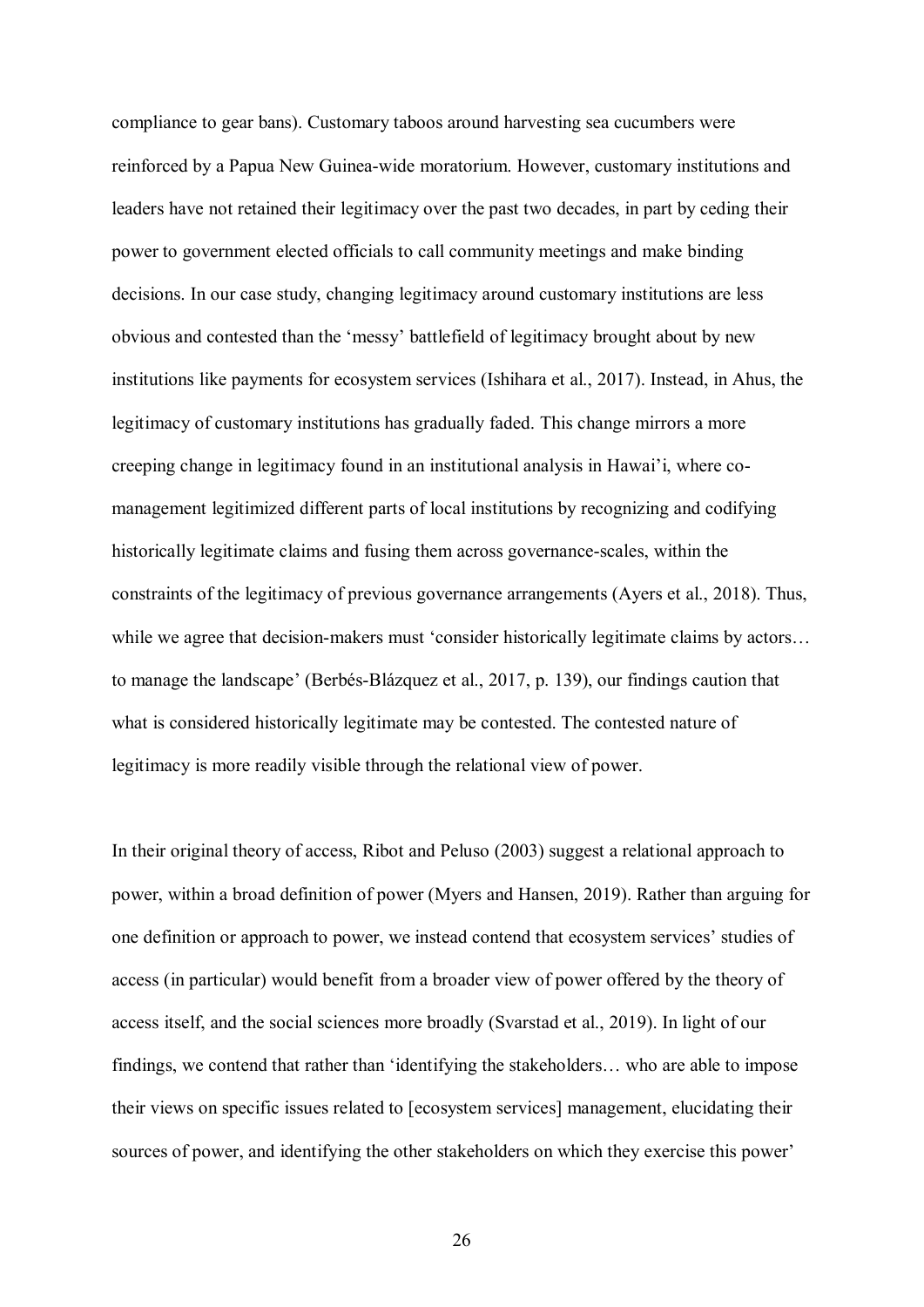(Barnaud et al., 2018, p. 7), examining entanglement and legitimacy extend ecosystem services' treatment of power by incorporating a relational approach to power as well as structural approach of 'power over'. In Ahus, we found an entanglement of different social relations around access rather than actors making conscious and calculated bids for control over ecosystem services. For example, the decreasing legitimacy of clan leaders, and the *papa long solwara* to enforce use rights in their sea-areas, partly reflects their inability to realize values of stewardship rather than their inability to control resources for their own direct benefit. The changing identities and masculinities of young men in Ahus challenged the legitimacy of customary institutions. In Papua New Guinea, it is likely that the legitimacy of customary institutions will be shaped by the changing meaning of labor, and changing intergenerational relationships (Curry and Koczberski, 2012). Thus, entanglements of custom and modernity reflect entanglements of relationships of power (Sharp et al., 2000). When studying access, investigating where legitimacy lies in 'entangled' institutions, shifts the ecosystem services' treatment of power beyond embodied, possessed and wielded by individuals or institutions themselves, to one where power is emergent (or co-produced) through everyday relationships between institutions, people, and ecosystems.

The metaphor of entanglement can also help to conceptualize how power shifts values related to ecosystem services. In line with the idea that different values for ecosystem services are embedded in changing institutions (Berbés-Blázquez et al., 2017; Pascual et al., 2017), we found that the demise of de-jure clan rights to ban access to certain areas of the reef, was in part a clash of values over protecting bequest values, the relational values of stewardship, and the desire to make a living. In Ahus, there is tension between the desire to benefit monetarily from marine provisioning services, a lack of secure and functioning markets to do so, and the authority of those historically responsible for the customary management of the reefs. Clan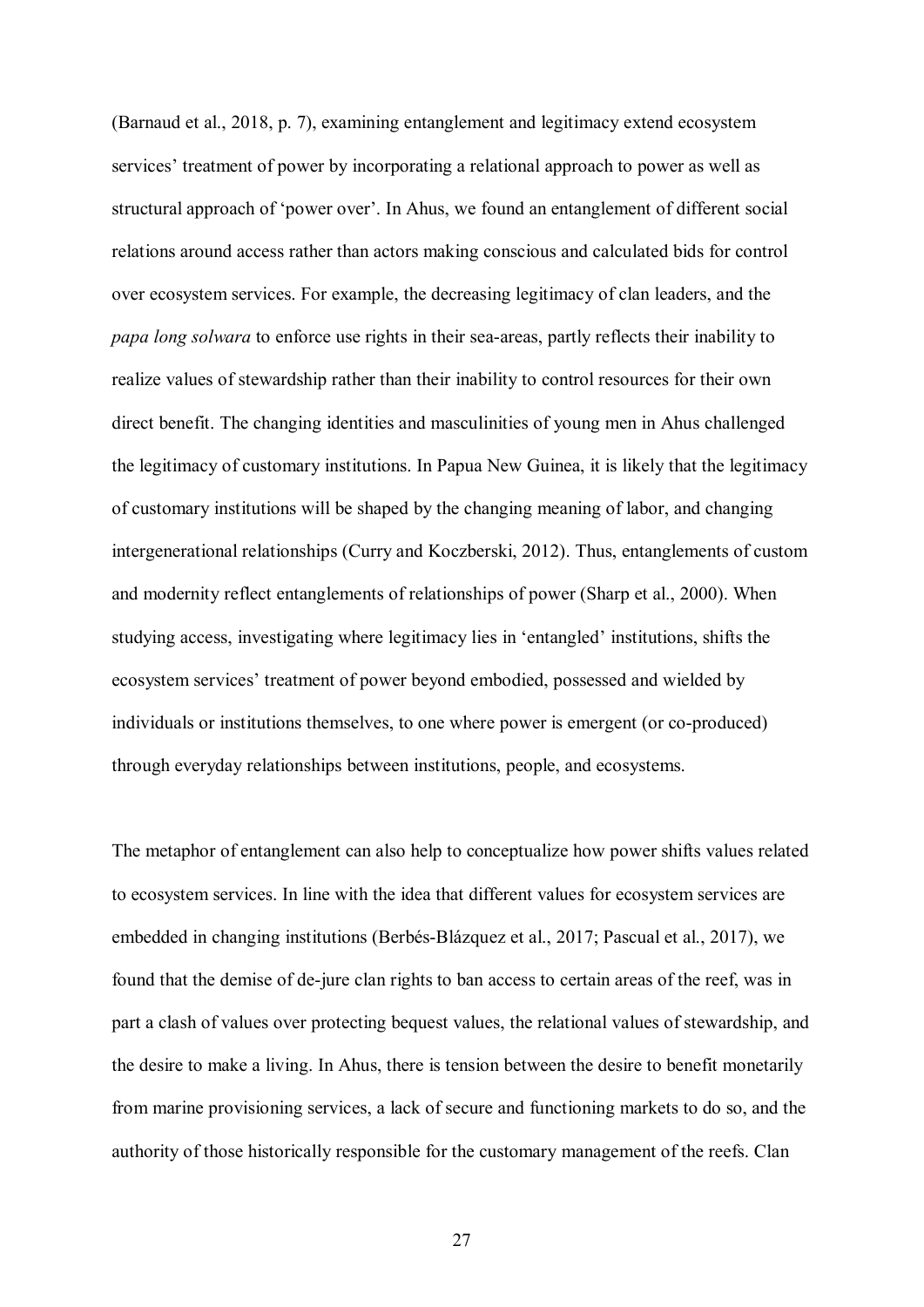chiefs often expressed a sense of frustration and failure at being unable to enforce closures of their reefs, reflecting a decline in relational wellbeing founded on identity and a sense of agency (Weeratunge et al., 2014). Stealing fish by breaking traditional tambus and fishing in other areas has become a social norm ("they steal, so we steal too"). Many Ahus islanders explained these transgressions with narratives of Malthusian overfishing, population growth and material needs (Finkbeiner et al., 2017). In Ahus this 'entanglement' of priorities for material wellbeing (i.e. food and income) and relational wellbeing (i.e. continued customary practices around managing the reef, and identities of stewardship) will continue to play out as the community faces socio-ecological changes like new markets, or environmental degradation. This finding aligns with work in Costa-Rica that found different agricultural institutions and access mechanisms cohered around different values (profits versus cultural identity and continuity) (Berbés-Blázquez et al., 2017). Given the entanglement of values and legitimacy, how and which aspects of institutions retain or lose legitimacy has important implications for people's wellbeing.

Alongside and related to these theoretical contributions, we suggest two key practical implications from our case study. First, identifying and understanding how different mechanisms enable (or block) benefits from provisioning ecosystem services, can illuminate where certain groups might be vulnerable to change in a value chain, and thus where development or conservation initiatives might find leverage to change access patterns for poverty alleviation and wellbeing. Constellations of access mechanisms shape who is able to benefit from marine provisioning services and how they do so. For example, in Ahus island, enabling access to motorized boats may alleviate some pressure on reef fisheries, but a lack of direct buyers and fish freezers mean that this might not translate directly into increased livelihood benefits. Similarly, when the National Fisheries Authority introduced a fish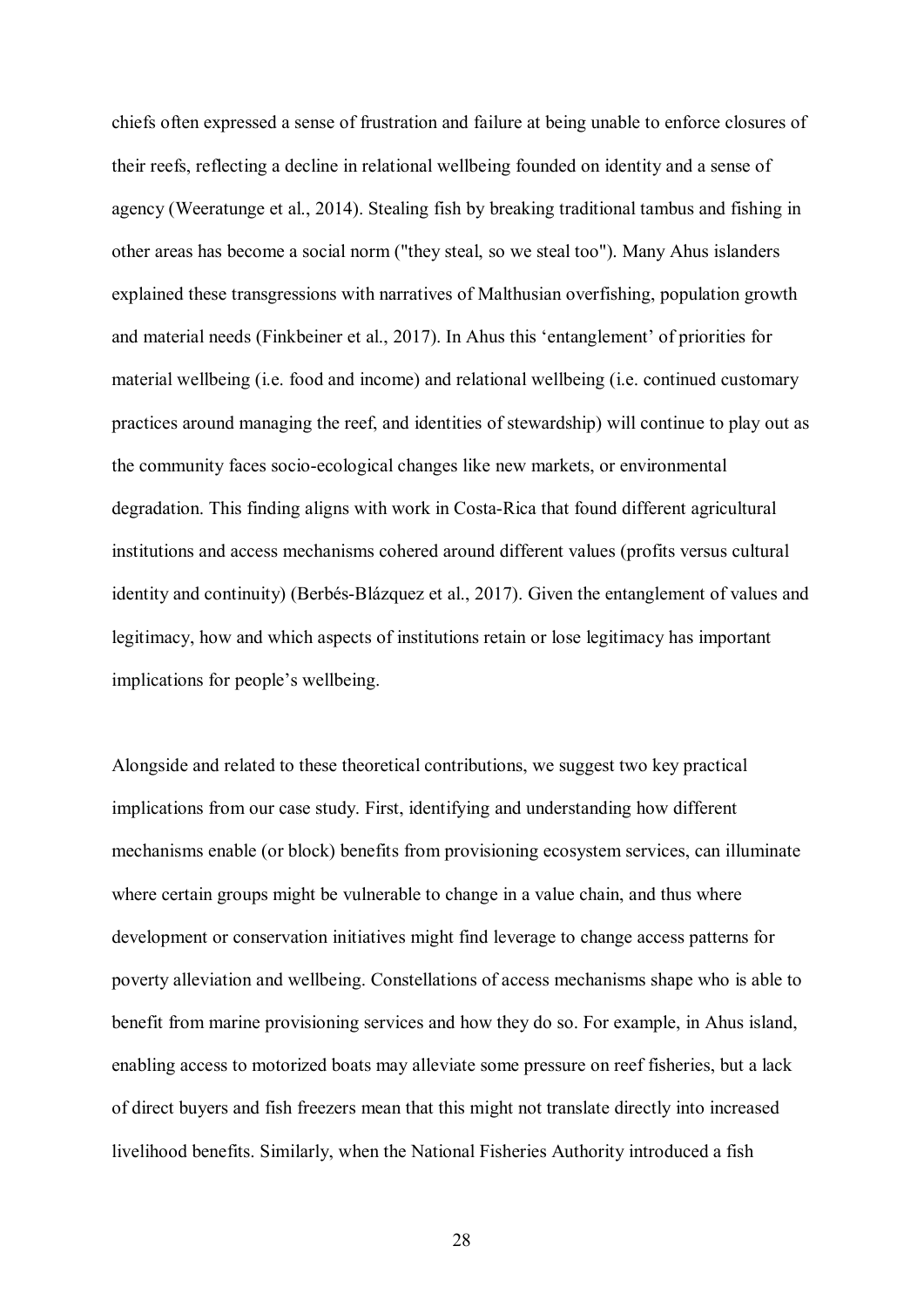aggregating device (FAD) to Ahus, it helped those without motorized boats to catch larger fish but did not enable access to a more stable or lucrative market. However, providing a stable or more lucrative market will benefit those with existing capital first; those fishers who can both catch and directly transport fresh fish. Providing other fishers with fish freezers, however, may also have ecological consequences for the reef (Cinner et al., 2016). Thus, investigating access mechanisms across the value chain of marine provisioning services can help identify where interventions might be successful or where they may be blocked by different barriers to access.

The second key recommendation for practice stemming from our work is that recognizing the role that conservation or development practices play in strengthening or undermining certain 'entanglements' can help avoid (even inadvertently) legitimizing inequitable access patterns. Development, conservation, and resource management projects themselves entangle in different ways with local institutions (Ishihara et al., 2017). Attention to the role of conservation projects remains particularly important in community-based natural resource management, where the way projects engage with and identify communities may first obscure, and then institutionalize socially-stratified and inequitable resource benefits (Agrawal and Gibson, 1999). For instance, in the Philippines, efforts to institutionalize and foster participation in a state-led program to manage coastal resources, missed the opportunity to examine where existing institutions could be strengthened or altered, and instead unequally distributed the burdens of the project across class, ethnic, and gender lines (Eder, 2005). The metaphor of entanglement gives practitioners and researchers a lens to identify where institutions or discourses at different scales, for instance global governance and local management (McDermott et al., 2019), may clash, and what this tension might mean for access.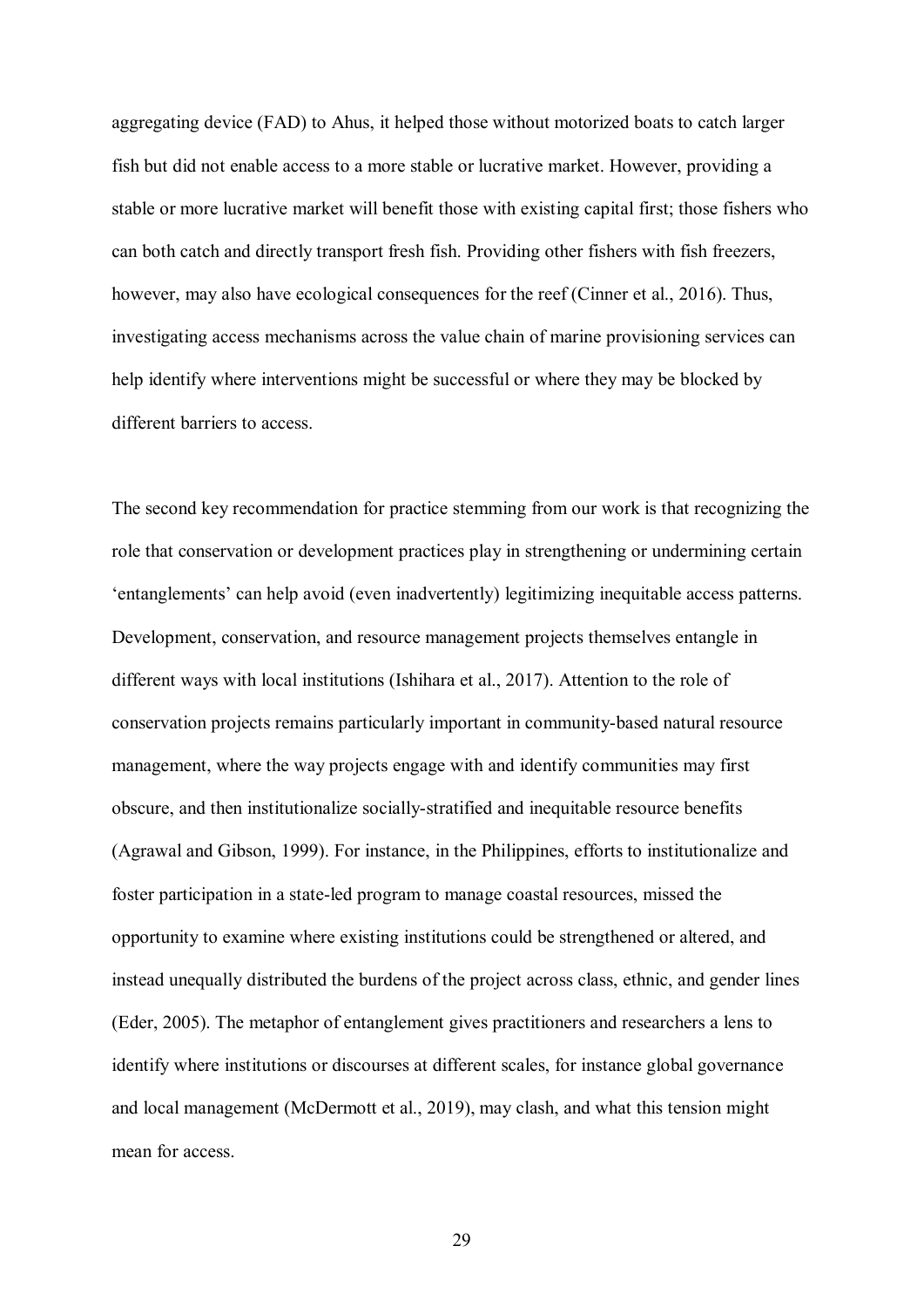## **6. Conclusion**

Ecosystem services research is beginning to more deeply interrogate the role of power in shaping how people access benefits from their environments. Broadly, we found that access to ecosystem services within a single coastal community is complex and changing in an entanglement of relations from customary and market-based systems. In the context of changing patterns of exchange and preferences for benefits, we found that the legitimacy of customary systems, and thus their power in shaping access, has eroded around the use of space and time for some (e.g. younger men), and less for others (e.g. women). Thus, we argue that institutional access mechanisms may be entangled in ways that are socially differentiated. We also found that customary access has eroded for some ecosystem services, but not for others, emphasizing the way that multiple access mechanisms (e.g. national levellaws) intersect to shape access at a local level. Identifying what aspects of customary systems remain legitimate and which fade can contribute to a relational understanding of power in ecosystem services and will ultimately assist more pragmatic approaches to ecosystem governance, including the equitable co-management of fisheries.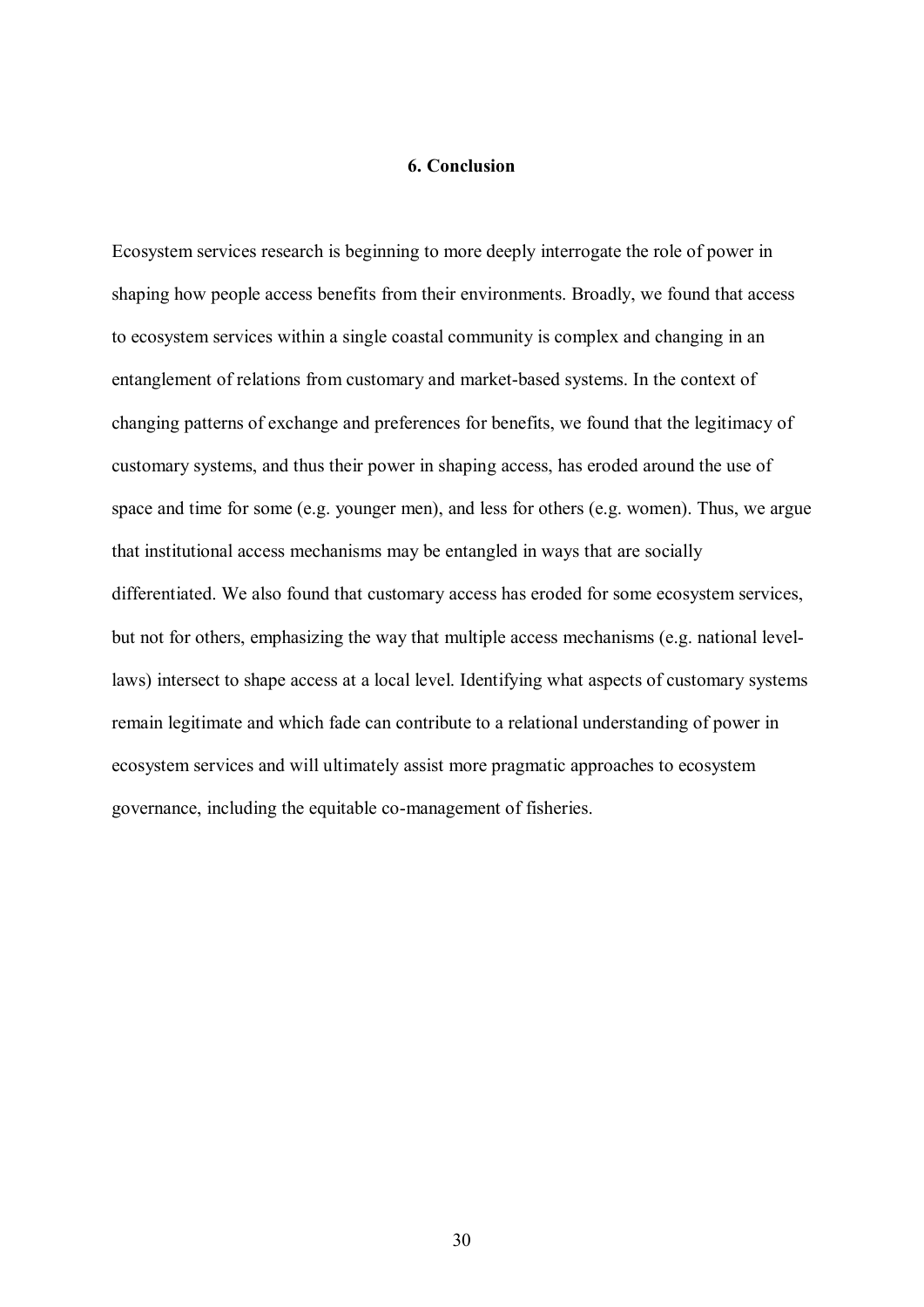#### **References**

Adams, W.M., 2014. The value of valuing nature. Science (80-. ). 346, 549–552.

Agrawal, A., Gibson, C.C., 1999. Enchantment and Disenchantment: The Role of Community in Natural Resource Conservation. World Dev. 27, 629–649. doi:http://dx.doi.org/10.1016/S0305-750X(98)00161-2

Allen, J., 2011. Lost Geographies of Power. Blackwell Publishing, Oxford.

- Arce, A., Long, N., 2000. Anthropology, development, and modernities: exploring discourses, counter-tendencies, and violence. Routledge.
- Aswani, S., 2005. Customary sea tenure in Oceania as a case of rights-based fishery management: Does it work? Rev. Fish Biol. Fish. 15, 285–307. doi:10.1007/s11160- 005-4868-x
- Aswani, S., 2002. Assessing the Effects of Changing Demographic and Consumption Patterns on Sea Tenure Regimes in the Roviana Lagoon, Solomon Islands. Ambio 31.
- Ayers, A.L., Kittinger, J.N., Vaughan, M.B., 2018. Whose right to manage? Distribution of property rights affects equity and power dynamics in comanagement. Ecol. Soc. 23. doi:10.5751/ES-10124-230237
- Barbier, E.B., 2017. Marine ecosystem services. Curr. Biol. 27, 507–510. doi:10.1016/j.cub.2017.03.020
- Barnaud, C., Corbera, E., Muradian, R., Salliou, N., Sirami, C., Vialatte, A., Choisis, J., 2018. Ecosystem services, social interdependencies, and collective action: a conceptual framework. Ecol. Soc. 23, 1–14.
- Beitl, C.M., 2012. Shifting policies, access, and the tragedy of enclosures in Ecuadorian mangrove fisheries: Towards a political ecology of the commons. J. Polit. Ecol. 19, 94– 113.
- Bennett, E.M., Cramer, W., Begossi, A., Cundill, G., Díaz, S., Egoh, B.N., Geijzendorffer,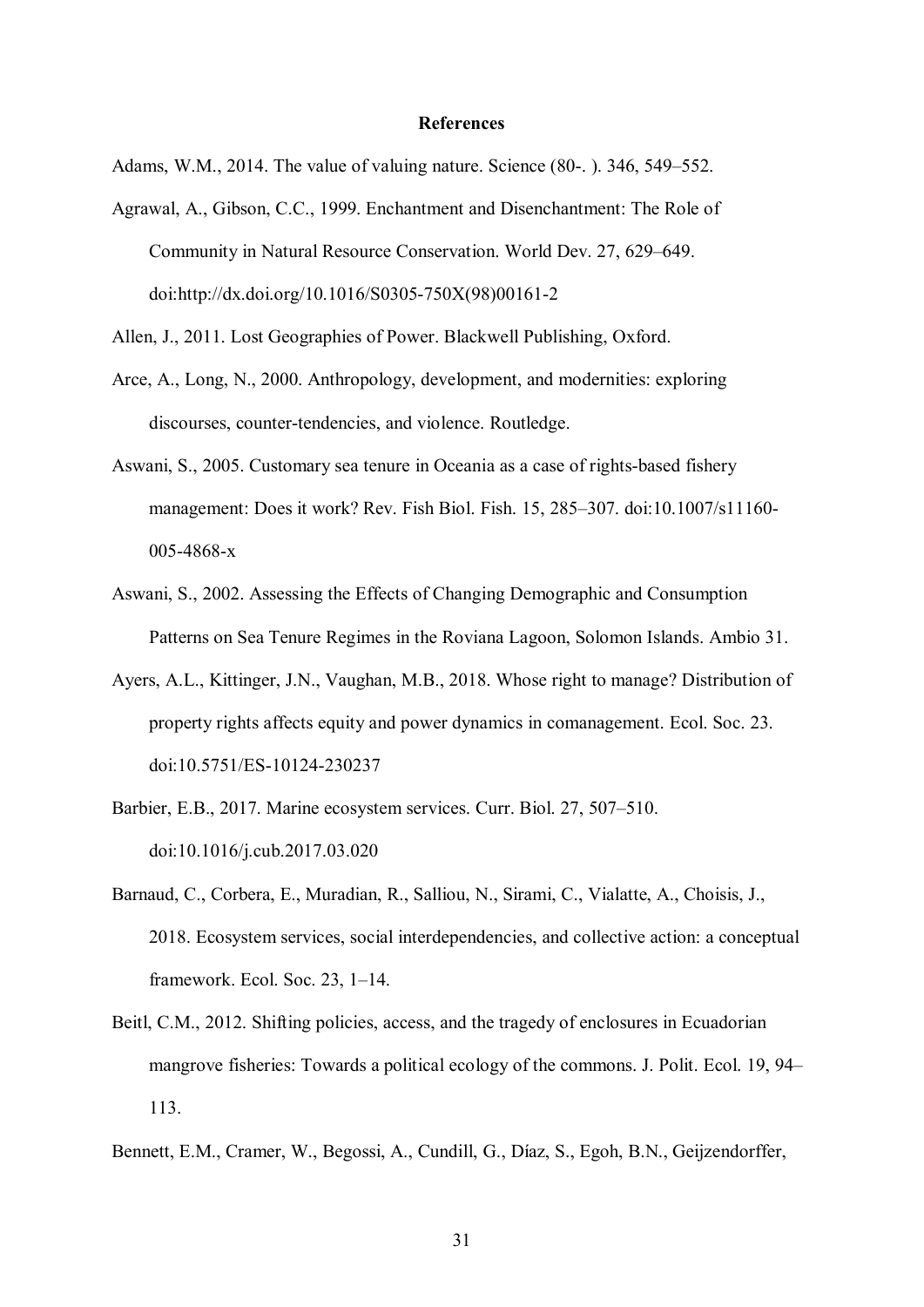I.R., Krug, C.B., Lavorel, S., Lazos, E., Lebel, L., Martín-López, B., Meyfroidt, P., Mooney, H.A., Nel, J.L., Pascual, U., Payet, K., Harguindeguy, N.P., Peterson, G.D., Prieur-Richard, A.H., Reyers, B., Roebeling, P., Seppelt, R., Solan, M., Tschakert, P., Tscharntke, T., Turner, B.L., Verburg, P.H., Viglizzo, E.F., White, P.C.L., Woodward, G., 2015. Linking biodiversity, ecosystem services, and human well-being: three challenges for designing research for sustainability. Curr. Opin. Environ. Sustain. 14, 76–85. doi:10.1016/j.cosust.2015.03.007

- Berbés-Blázquez, M., Bunch, M.J., Mulvihill, P.R., Peterson, G.D., van Wendel de Joode, B., 2017. Understanding how access shapes the transformation of ecosystem services to human well-being with an example from Costa Rica. Ecosyst. Serv. 28, 320–327. doi:https://doi.org/10.1016/j.ecoser.2017.09.010
- Berbés-Blázquez, M., González, J.A., Pascual, U., 2016. Towards an ecosystem services approach that addresses social power relations. Curr. Opin. Environ. Sustain. 19, 134– 143. doi:10.1016/j.cosust.2016.02.003
- Bernard, H.R., 2017. Research methods in anthropology: qualitative and quantitative approaches, 6th ed. Rowman and Littlefield Publishers, Lanham.
- Brown, K., Daw, T., Rosendo, S., Bunce, M., Cherret, N., 2008. Synthesis Report Ecosystem Services for Poverty Alleviation: Marine & Coastal Situational Analysis. Norwich.
- Cinner, J., 2005. Socioeconomic factors influencing customary marine tenure in the Indo-Pacific. Ecol. Soc. 10. doi:Artn 36
- Cinner, J.E., Adger, W.N., Allison, E.H., Barnes, M.L., Brown, K., Cohen, P.J., Gelcich, S., Hicks, C.C., Hughes, T.P., Lau, J., Marshall, N.A., Morrison, T.H., 2018. Building adaptive capacity to climate change in tropical coastal communities. Nat. Clim. Chang. 8, 117–123. doi:10.1038/s41558-017-0065-x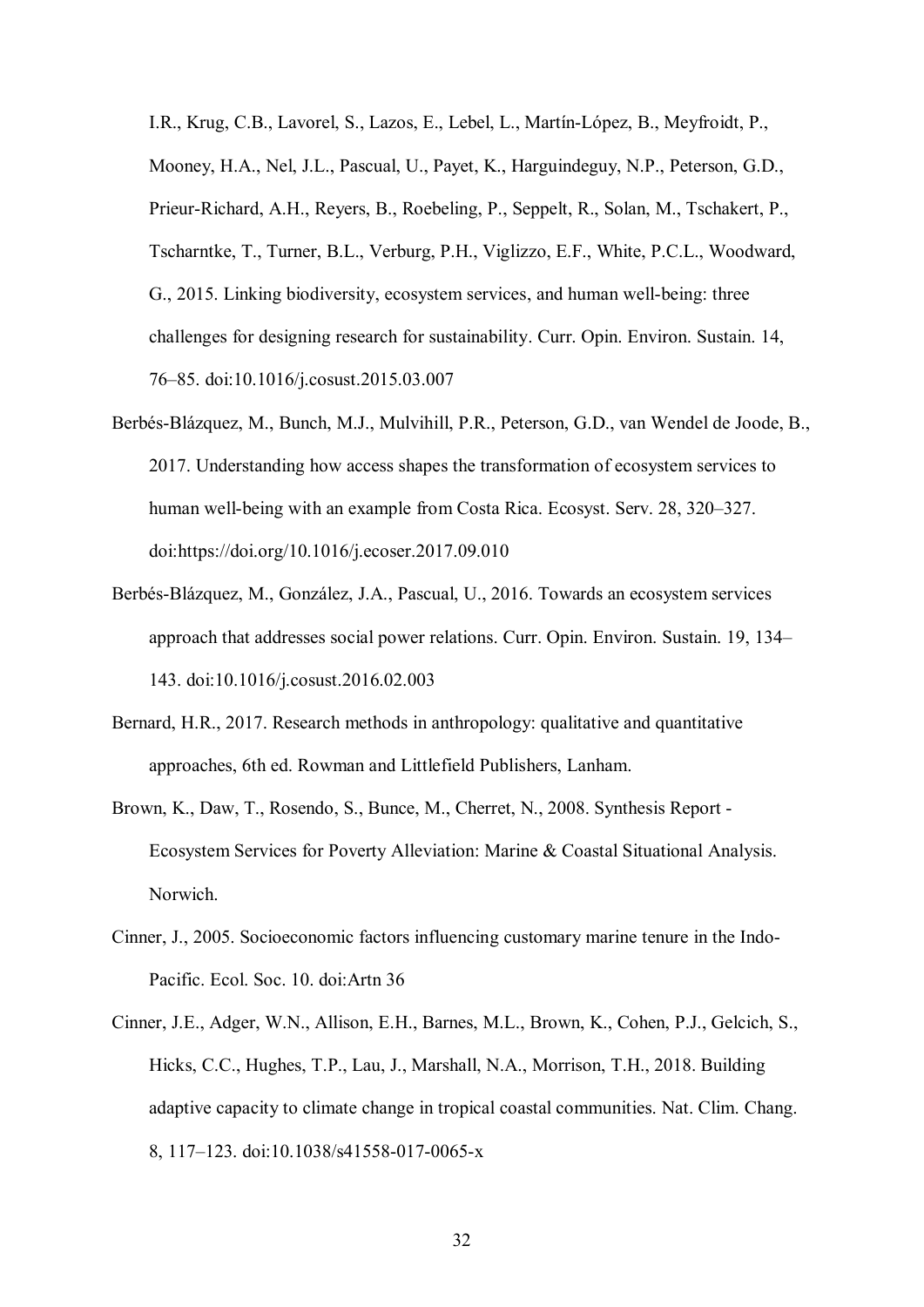- Cinner, J.E., Huchery, C., MacNeil, M.A., Graham, N.A.J., McClanahan, T.R., Maina, J., Maire, E., Kittinger, J.N., Hicks, C.C., Mora, C., Allison, E.H., D'Agata, S., Hoey, A., Feary, D.A., Crowder, L., Williams, I.D., Kulbicki, M., Vigliola, L., Wantiez, L., Edgar, G., Stuart-Smith, R.D., Sandin, S.A., Green, A.L., Hardt, M.J., Beger, M., Friedlander, A., Campbell, S.J., Holmes, K.E., Wilson, S.K., Brokovich, E., Brooks, A.J., Cruz-Motta, J.J., Booth, D.J., Chabanet, P., Gough, C., Tupper, M., Ferse, S.C.A., Sumaila, U.R., Mouillot, D., 2016. Bright spots among the world's coral reefs. Nature 535, 416– 419. doi:10.1038/nature18607
- Curry, G.N., Koczberski, G., 2012. Relational Economies, Social Embeddedness and Valuing Labour in Agrarian Change: An Example from the Developing World. Geogr. Res. 50, 377–392. doi:10.1111/j.1745-5871.2011.00733.x
- Curry, G.N., Koczberski, G., 2009. Finding common ground: Relational concepts of land tenure and economy in the oil palm frontier of Papua New Guinea. Geogr. J. 175, 98– 111. doi:10.1111/j.1475-4959.2008.00319.x
- Curry, G.N., Koczberski, G., Connell, J., 2012. Introduction: Enacting modernity in the Pacific? Aust. Geogr. 43, 115–125. doi:10.1080/00049182.2012.682291
- Deveaux, M., 1994. Feminism and Empowerment: A Critical Reading of Foucault. Fem. Stud. 20, 223–247.
- Díaz, S., Demissew, S., Carabias, J., Joly, C., Lonsdale, M., Ash, N., Larigauderie, A., Adhikari, J.R., Arico, S., Báldi, A., Bartuska, A., Baste, I.A., Bilgin, A., Brondizio, E., Chan, K.M.A., Figueroa, V.E., Duraiappah, A., Fischer, M., Hill, R., Koetz, T., Leadley, P., Lyver, P., Mace, G.M., Martin-Lopez, B., Okumura, M., Pacheco, D., Pascual, U., Pérez, E.S., Reyers, B., Roth, E., Saito, O., Scholes, R.J., Sharma, N., Tallis, H., Thaman, R., Watson, R., Yahara, T., Hamid, Z.A., Akosim, C., Al-Hafedh, Y., Allahverdiyev, R., Amankwah, E., Asah, T.S., Asfaw, Z., Bartus, G., Brooks, A.L.,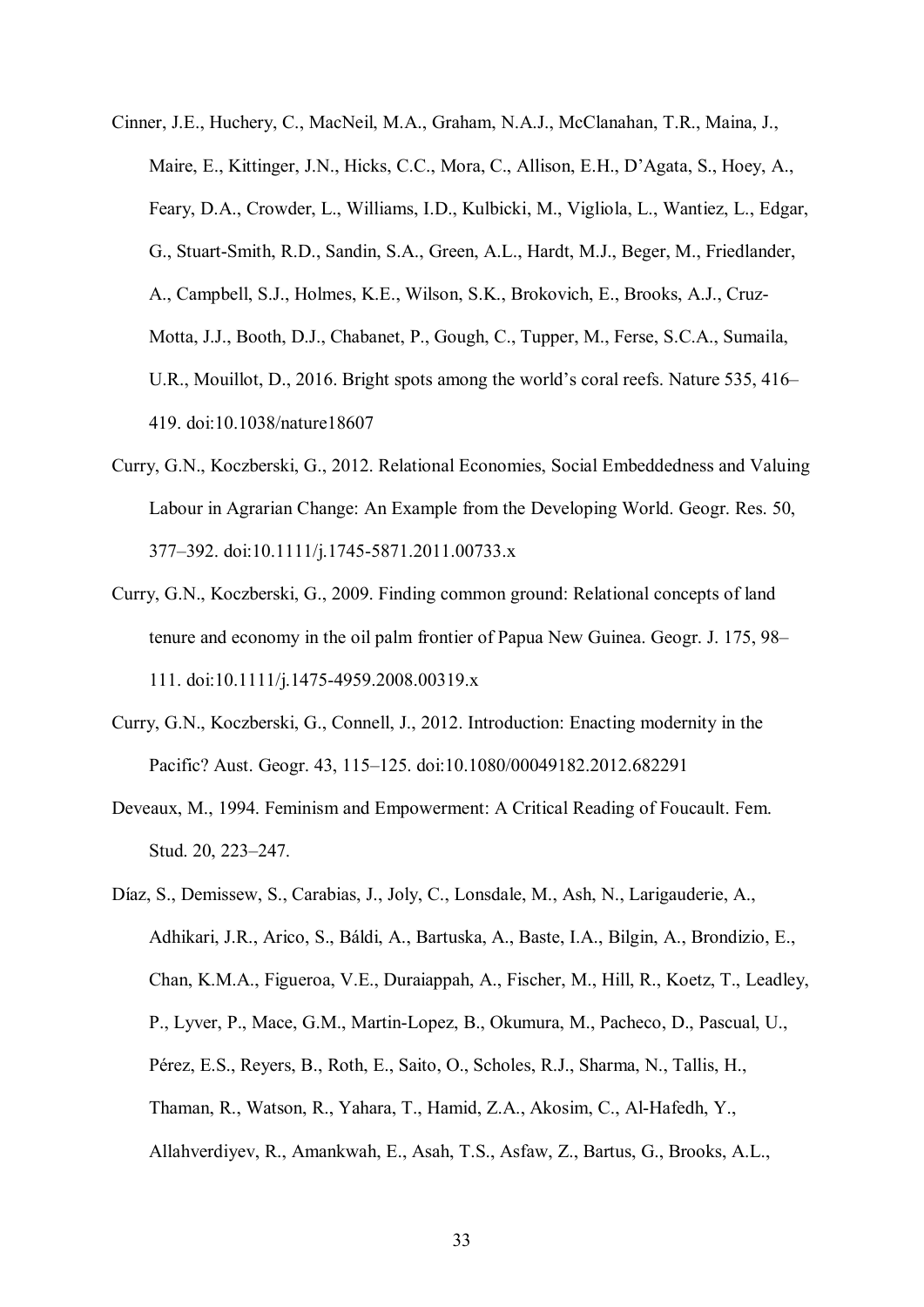Caillaux, J., Dalle, G., Darnaedi, D., Driver, A., Erpul, G., Escobar-Eyzaguirre, P., Failler, P., Fouda, A.M.M., Fu, B., Gundimeda, H., Hashimoto, S., Homer, F., Lavorel, S., Lichtenstein, G., Mala, W.A., Mandivenyi, W., Matczak, P., Mbizvo, C., Mehrdadi, M., Metzger, J.P., Mikissa, J.B., Moller, H., Mooney, H.A., Mumby, P., Nagendra, H., Nesshover, C., Oteng-Yeboah, A.A., Pataki, G., Roué, M., Rubis, J., Schultz, M., Smith, P., Sumaila, R., Takeuchi, K., Thomas, S., Verma, M., Yeo-Chang, Y., Zlatanova, D., 2015. The IPBES Conceptual Framework - connecting nature and people. Curr. Opin. Environ. Sustain. 14, 1–16. doi:10.1016/j.cosust.2014.11.002

- Eder, J.F., 2005. Coastal resource management and social differences in Philippine fishing communities. Hum. Ecol. 33, 147–169. doi:10.1007/s10745-005-2430-Z
- Eisenstadt, S.N., 2000. Multiple Modernities. Daedalus 129, 1–29.
- Emerson, R.M., Fretz, R.I., Shaw, L.L., 2011. Writing ethnographic fieldnotes, 2nd ed. University of Chicago Press, Chicago.
- Erazo, E., Jarrett, C., 2017. Managing alterity from within: the ontological turn inanthropology and indigenous efforts to shape shamanism. J. R. Anthropol. Inst. 24, 145–163. doi:doi/epdf/10.1111/1467-9655.12756
- Evans, L., Cherrett, N., Pemsl, D., 2011. Assessing the impact of fisheries co-management interventions in developing countries: A meta-analysis. J. Environ. Manage. 92, 1938– 1949. doi:10.1016/j.jenvman.2011.03.010
- Fabinyi, M., Dressler, W., Pido, M., 2019. Access to fisheries in the maritime frontier of Palawan Province, Philippines. Singap. J. Trop. Geogr. 40, 92–110. doi:10.1111/sjtg.12260
- Felipe-Lucia, M.R., Martín-López, B., Lavorel, S., Berraquero-Díaz, L., Escalera-Reyes, J., Comín, F.A., 2015. Ecosystem Services Flows: Why Stakeholders' Power Relationships Matter. PLoS One 10, 1–21. doi:10.1371/journal.pone.0132232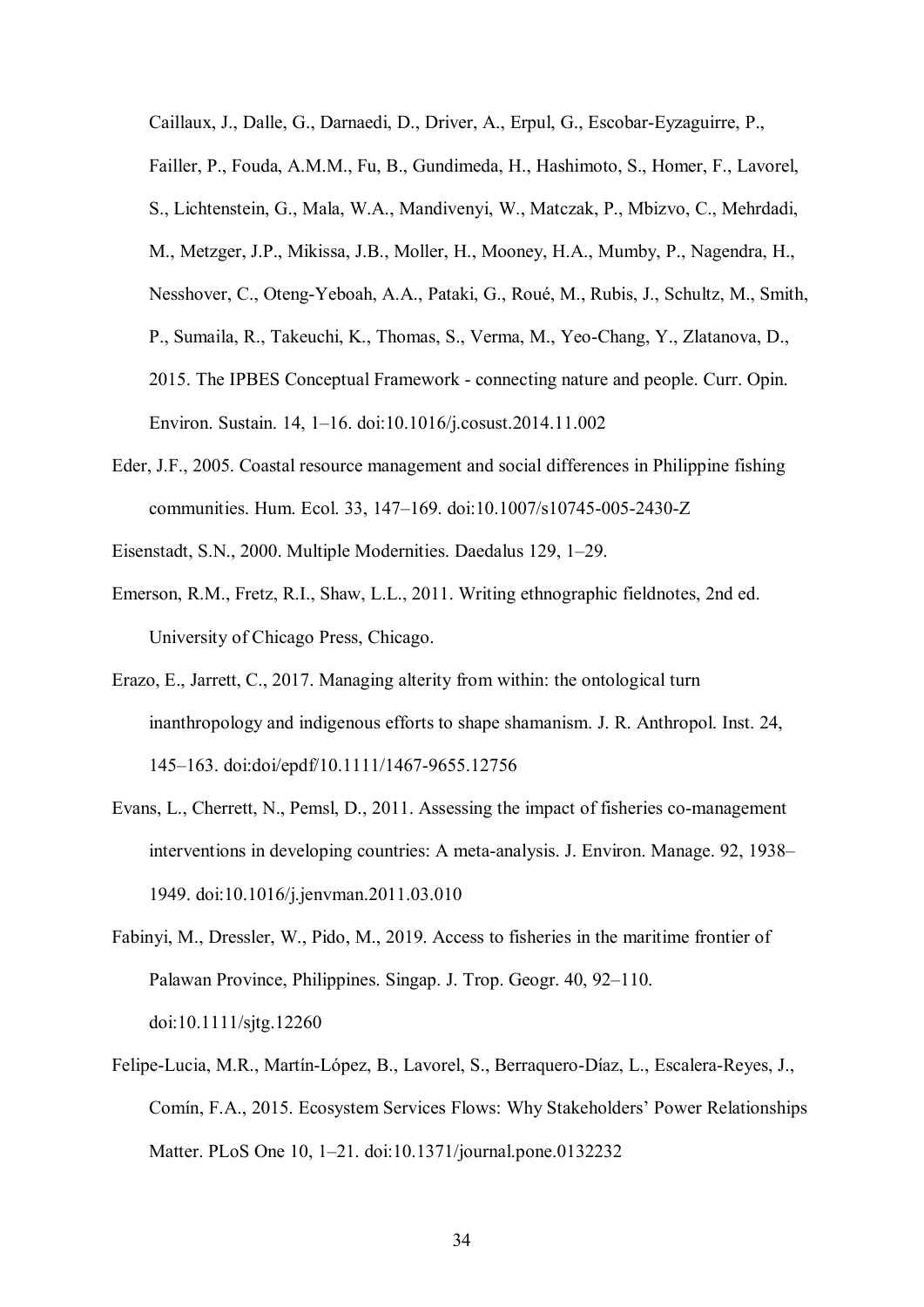- Filer, C., 1997. Compensation, rent and power in Papua New Guinea, in: Toft, S. (Ed.), Compensation for Resource Development in Papua New Guinea. Law Reform Commission of Papua New Guinea and Resource Management in Asia and the Pacific, Research School of Pacific and Asian Studies, Canberra, pp. 156 – 90.
- Finkbeiner, E.M., Bennett, N.J., Frawley, T.H., Mason, J.G., Briscoe, D.K., Brooks, C.M., Ng, C.A., Ourens, R., Seto, K., Switzer Swanson, S., Urteaga, J., Crowder, L.B., 2017. Reconstructing overfishing: Moving beyond Malthus for effective and equitable solutions. Fish Fish. 18, 1180–1191. doi:10.1111/faf.12245
- Fisher, J. a., Patenaude, G., Meir, P., Nightingale, A.J., Rounsevell, M.D. a, Williams, M., Woodhouse, I.H., 2013. Strengthening conceptual foundations: Analysing frameworks for ecosystem services and poverty alleviation research. Glob. Environ. Chang. 23, 1098–1111. doi:10.1016/j.gloenvcha.2013.04.002
- Fisher, J.A., Patenaude, G., Giri, K., Lewis, K., Meir, P., Pinho, P., Rounsevell, M., Williams, M., 2014. Understanding the relationships between ecosystem services and poverty alleviation: A conceptual framework. Ecosyst. Serv. 7, 34–45. doi:https://doi.org/10.1016/j.ecoser.2013.08.002
- Flick, U., Kardorff, E. von, Steinke, I., Flick, U., 2004. A companion to qualitative research. Sage Publications, London.

Flick, U., Metzler, K., Scott, W., 2013. The SAGE handbook of qualitative data analysis.

- Flyvbjerg, B., 2006. Five Misunderstandings About Case-Study Research. Qual. Inq. 12, 219–245. doi:10.1177/1077800405284363
- Foucault, M., 2008. The history of sexuality : the will to knowledge: vol. 1. Penguin.
- G. Carrier, J., 1981. Ownership of productive resources on Ponam Island, Manus Province. J. Soc. Ocean. 37, 205–217. doi:10.3406/jso.1981.3061

Hall, D., Hirsch, P., Li, T.M., 2011. Introduction to Powers of Exclusion: Land Dilemmas in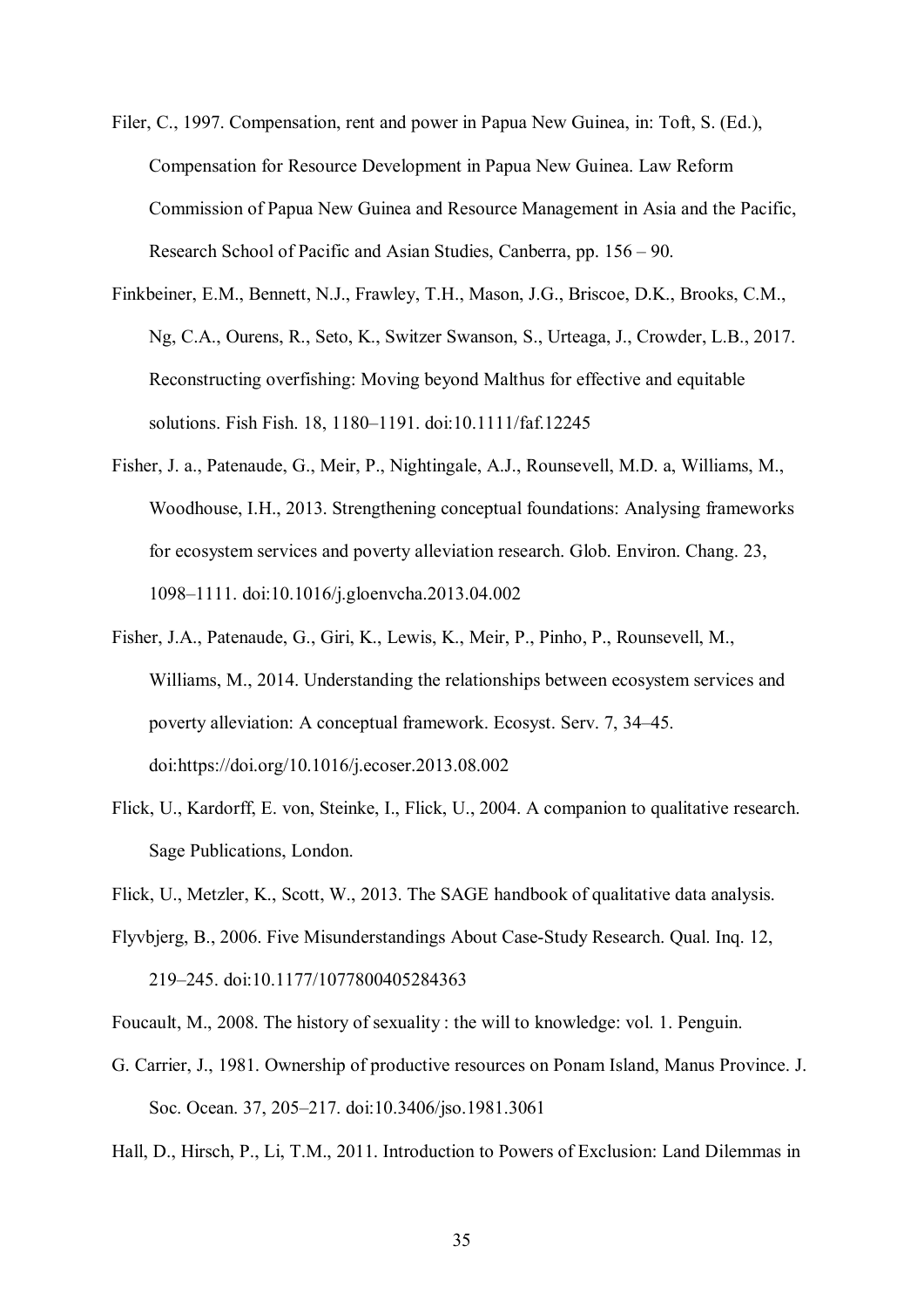Southeast Asia. National University of Singapore Press and University of Hawaii Press, Hawaii.

Haugaard, M., 2008. Power and habitus. J. Power 1, 189–206. doi:10.1080/17540290802227593

- Hickey, F., 2006. Traditional marine resource management in Vanuatu: Acknowledging, supporting and strengthening indigenous management systems. SPC Tradit. Mar. Resour. Manag. Knowl. Inf. Bull. 11–23.
- Hicks, C.C., Cinner, J.E., 2014. Social, institutional, and knowledge mechanisms mediate diverse ecosystem service benefits from coral reefs. Proc. Natl. Acad. Sci. 111, 17791– 17796. doi:10.1073/pnas.1413473111
- Hviding, E., 1998. Contextual flexibility: Present status and future of customary marine tenure in Solomon Islands. Ocean Coast. Manag. 40, 253–269. doi:10.1016/S0964- 5691(98)00042-8
- Ishihara, H., Pascual, U., Hodge, I., 2017. Dancing With Storks: The Role of Power Relations in Payments for Ecosystem Services. Ecol. Econ. 139, 45–54. doi:10.1016/j.ecolecon.2017.04.007
- Jentoft, S., 2000. Legitimacy and disappointment in fisheries management. Mar. Policy 24, 141–148. doi:10.1016/S0308-597X(99)00025-1
- Johannes, R., 1978. Traditional Marine Conservation Methods in Oceania and their Demise. Annu. Rev. Ecol. Syst. 9, 349–364.
- Kaplinsky, R., Morris, M., 2000. A handbook for value chain research, Institute for Development Studies: Brighton, UK. Institute for Development Studies, Brighton. doi:10.1057/9781137373755.0007
- Lakerveld, R.P., Lele, S., Crane, T.A., Fortuin, K.P.J., Springate-Baginski, O., 2015. The social distribution of provisioning forest ecosystem services: Evidence and insights from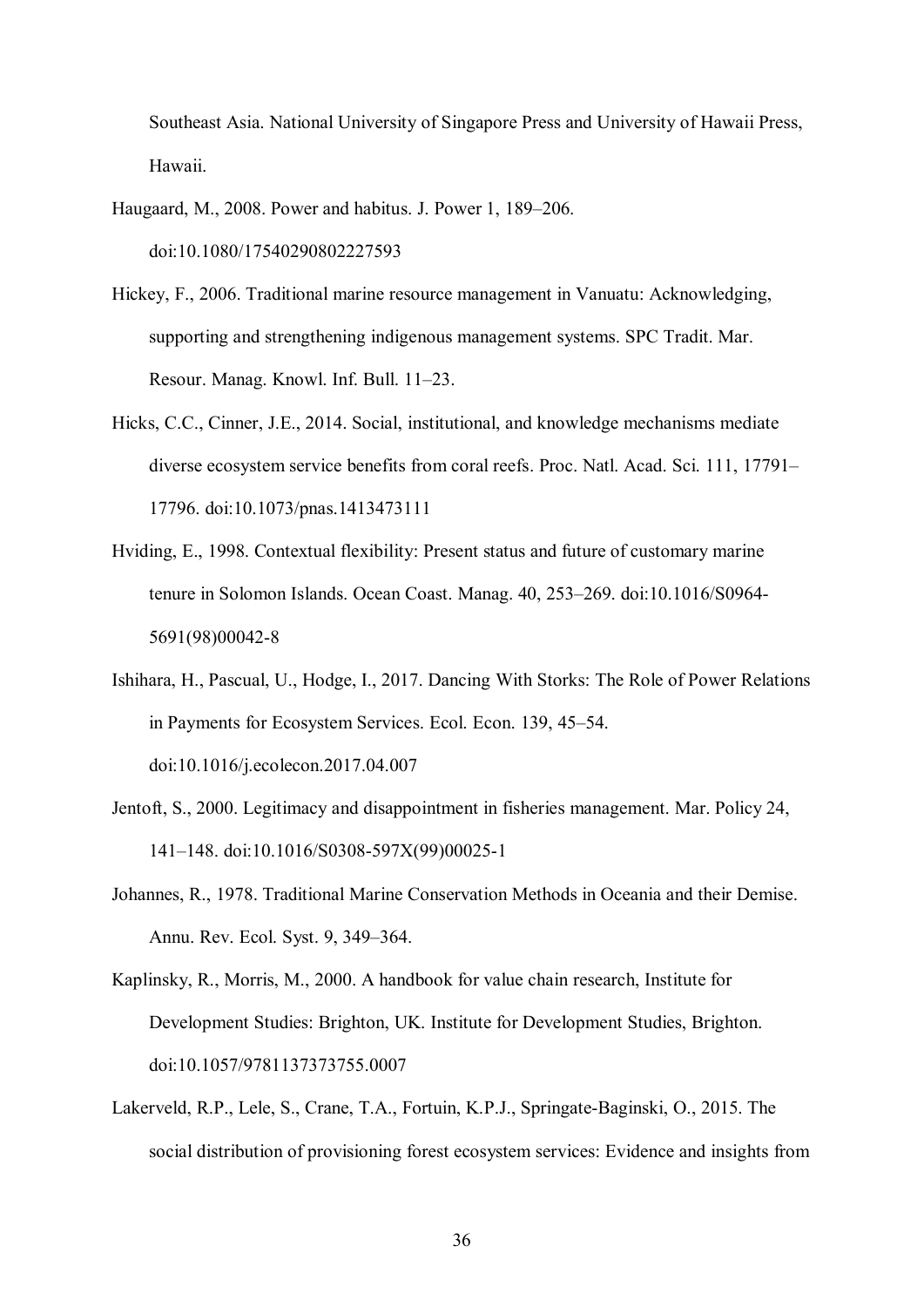Odisha, India. Ecosyst. Serv. 14, 56–66. doi:10.1016/j.ecoser.2015.04.001

- LiPuma, E., 2000. Encompassing Others: the magic of modernity in Melanesia. The University of Michigan Press, Michigan.
- Macintyre, M., Foale, S., 2007. Land and Marine Tenure, Ownership and New forms of Entitlement on Lihir: Changing Notions of Property in the Context of a Goldmining Project. Hum. Organ. 66, 11. doi:10.17730/humo.66.1.g81616400585qk75
- Maina, J., Kithiia, J., Cinner, J., Neale, E., Noble, S., Charles, D., Watson, J.E.M., 2016. Integrating social–ecological vulnerability assessments with climate forecasts to improve local climate adaptation planning for coral reef fisheries in Papua New Guinea. Reg. Environ. Chang. 16, 881–891. doi:10.1007/s10113-015-0807-0
- Mason, J., 2006. Mixing methods in a qualitatively driven way. Qual. Res. 6, 9–25. doi:10.1177/1468794106058866
- McCormack, F., Barclay, K., Wood, D., 2013. Engaging with capitalism: cases from Oceania. Emerald, Bingley.
- McDermott, C.L., Hirons, M., Setyowati, A., 2019. The Interplay of Global Governance with Domestic and Local Access: Insights from the FLEGT VPAs in Ghana and Indonesia. Soc. Nat. Resour. 0, 1–19. doi:10.1080/08941920.2018.1544679
- McDermott, M., Mahanty, S., Schreckenberg, K., 2013. Examining equity: A multidimensional framework for assessing equity in payments for ecosystem services. Environ. Sci. Policy 33, 416–427. doi:10.1016/j.envsci.2012.10.006
- Milgroom, J., Giller, K.E., Leeuwis, C., 2014. Three Interwoven Dimensions of Natural Resource Use: Quantity, Quality and Access in the Great Limpopo Transfrontier Conservation Area. Hum. Ecol. 42, 199–215. doi:10.1007/s10745-013-9635-3
- Myers, R., Hansen, C.P., 2019. Revisiting A Theory of Access: A review. Soc. Nat. Resour. 0, 1–21. doi:10.1080/08941920.2018.1560522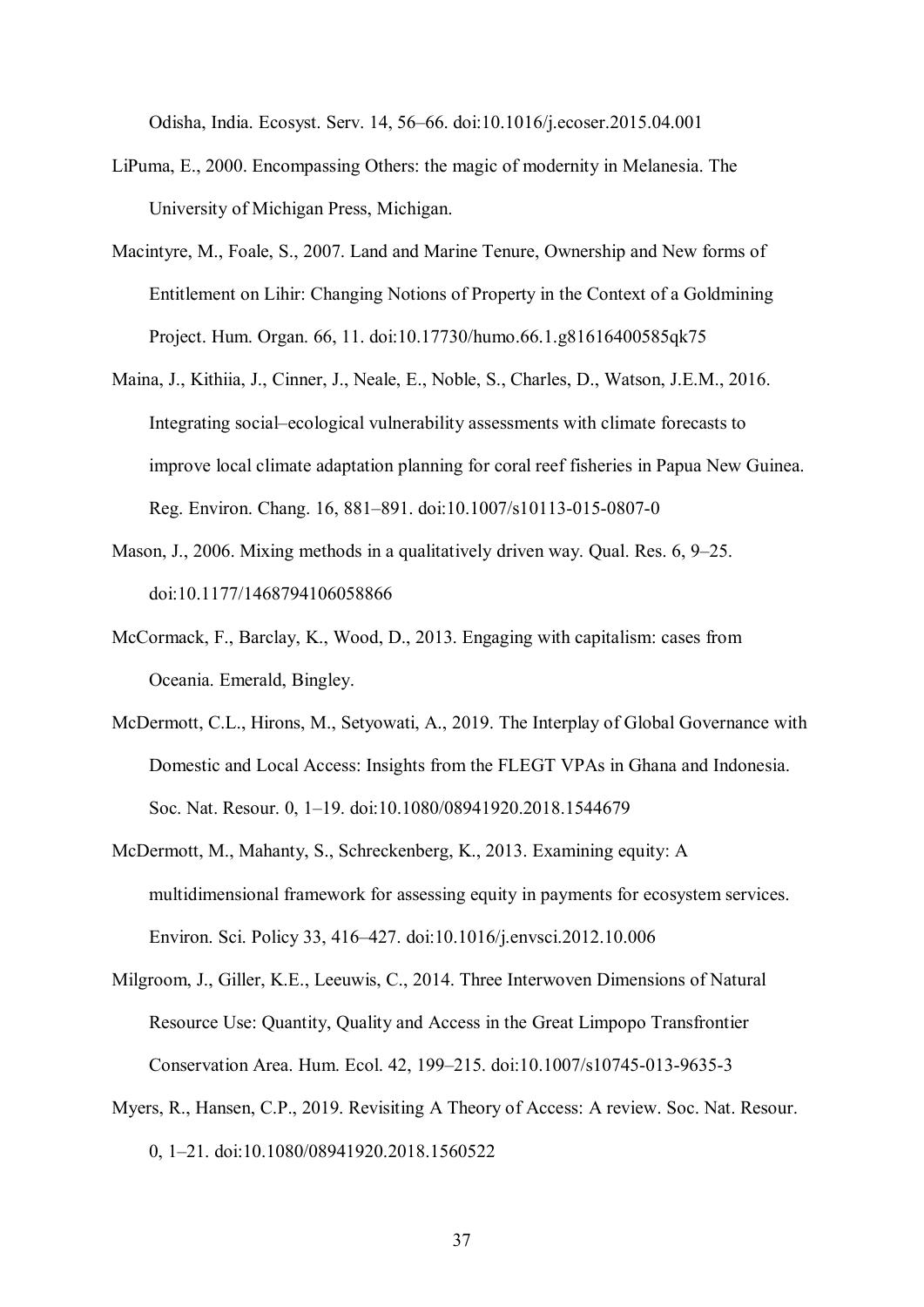- Otto, T., 1997. Baitfish royalties and customary marine tenure in Manus, Papua New Guinea. Anthropol. Forum 7, 667–690. doi:10.1080/00664677.1997.9967479
- Palomo, I., Felipe-Lucia, M.R., Bennett, E.M., Martín-López, B., Pascual, U., 2016. Disentangling the Pathways and Effects of Ecosystem Service Co-Production, in: Woodward, G., Bohan, D. (Eds.), Advances in Ecological Research. Elsevier, London, pp. 245–283. doi:10.1016/bs.aecr.2015.09.003
- Pascual, U., Balvanera, P., Diaz, S., Pataki, G., Roth, E., Stenseke, M., Watson, R., Dessane, E., Breslow, S., Islar, M., Kelemen, E., Keune, H., Maris, V., Pengue, W., Quaas, M., Subramanian, S., Wittmer, H., Mohamed, A., Al-Hafedh, Y., Asah, S., Berry, P., Bilgin, E., Bullock, C., Cáceres, D., Golden, C., Gómez-Baggethun, E., González-Jiménez, D., Houdet, J., Kumar, R., May, P., Mead, A., O'Farrell, P., Pacheco-Balanza, D., Pandit, R., Pichis-Madruga, R., Popa, F., Preston, S., Saarikoski, H., Strassburg, B., Verma, M., Yagi, N., Ahn, S., Amankwah, E., Daly-Hassen, H., Figueroa, E., Ma, K., van den Belt, M., Wickson, F., 2017. Valuing nature's contributions to people: The IPBES approach. Curr. Opin. Environ. Sustain. 26, 7–16. doi:10.1016/j.cosust.2016.12.006
- Patterson, M., Macintyre, M., 2014. Managing modernity in the Western Pacific. UQ EPress, Brisbane.
- Pratt, M., 2002. Modernity and Periphery: Towards a Global and Relational Analysis, in: Mudimbe-boyi, E. (Ed.), Beyond Dichotomies: Histories, Identities, Cultures, and the Challenge of Globalization. State University of New York Press, pp. 21–48.
- Redford, K.H., Adams, W.M., 2009. Payment for ecosystem services and the challenge of saving nature: Editorial. Conserv. Biol. 23, 785–787. doi:10.1111/j.1523- 1739.2009.01271.x
- Ribot, J., 2009. Authority over Forests: Empowerment and Subordination in Senegal's Democratic Decentralization. Dev. Change 40, 105–129. doi:10.1111/j.1467-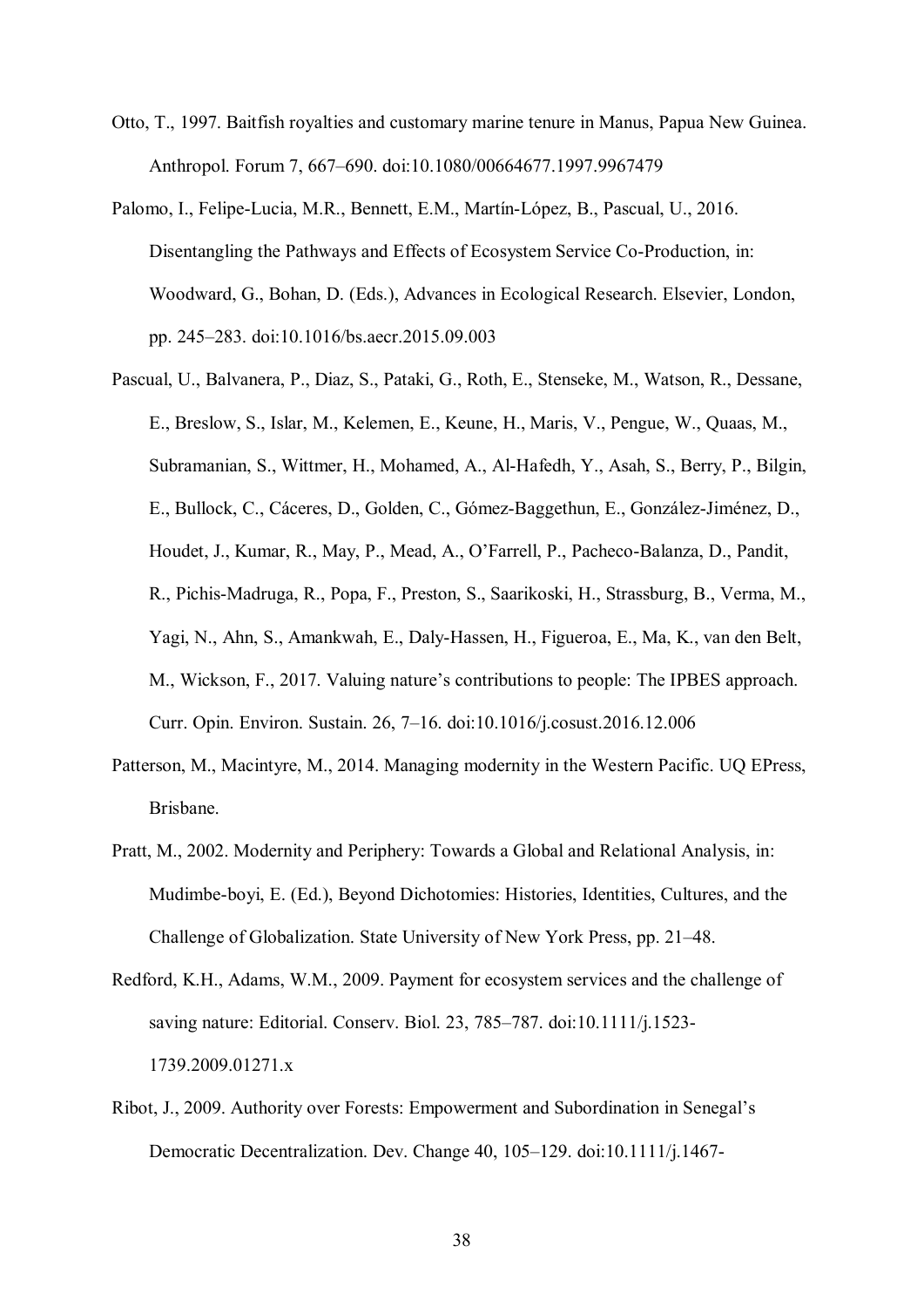7660.2009.01507.x

- Ribot, J., Peluso, N.L., 2003. A Theory of Access. Rural Sociol. 68, 153–181. doi:10.1111/j.1549-0831.2003.tb00133.x
- Robbins, J., Wardlow, H., 2005. The making of global and local modernities in Melanesia: humiliation, transformation, and the nature of cultural change. Ashgate, Burlington.
- Rostow, W., 1971. Politics and the Stages of Growth, Cambridge Books. Cambridge University Press.
- Sharp, J., Routledge, P., Paddison, R., Philo, C., 2000. Entanglements of power: geographies of domination/resistance. Routledge, New York.
- Sikor, T., Lund, C., 2009. Access and Property: A Question of Power and Authority. Dev. Change 40, 1–22. doi:10.1111/j.1467-7660.2009.01503.x
- Song, A.M., Johnsen, J.P., Morrison, T.H., 2018. Reconstructing governability: How fisheries are made governable. Fish Fish. 19, 377–389. doi:10.1111/faf.12262
- Steffen, W., Stafford Smith, M., 2013. Planetary boundaries, equity and global sustainability: Why wealthy countries could benefit from more equity. Curr. Opin. Environ. Sustain. 5, 403–408. doi:10.1016/j.cosust.2013.04.007
- Svarstad, H., Benjaminsen, T.A., Overå, R., 2019. Power theories in political ecology. J. Polit. Ecol. 25, 350. doi:10.2458/v25i1.23044

Tsing, A.L., 2005. Friction: an ethnography of global connection. Princeton University Press.

- Weeratunge, N., Béné, C., Siriwardane, R., Charles, A., Johnson, D., Allison, E.H., Nayak, P.K., Badjeck, M.-C.C., 2014. Small-scale fisheries through the wellbeing lens. Fish Fish. 15, 255–279. doi:10.1111/faf.12016
- Wieland, R., Ravensbergen, S., Gregr, E.J., Satterfield, T., Chan, K.M.A., 2016. Debunking trickle-down ecosystem services: The fallacy of omnipotent, homogeneous beneficiaries. Ecol. Econ. 121, 175–180. doi:10.1016/j.ecolecon.2015.11.007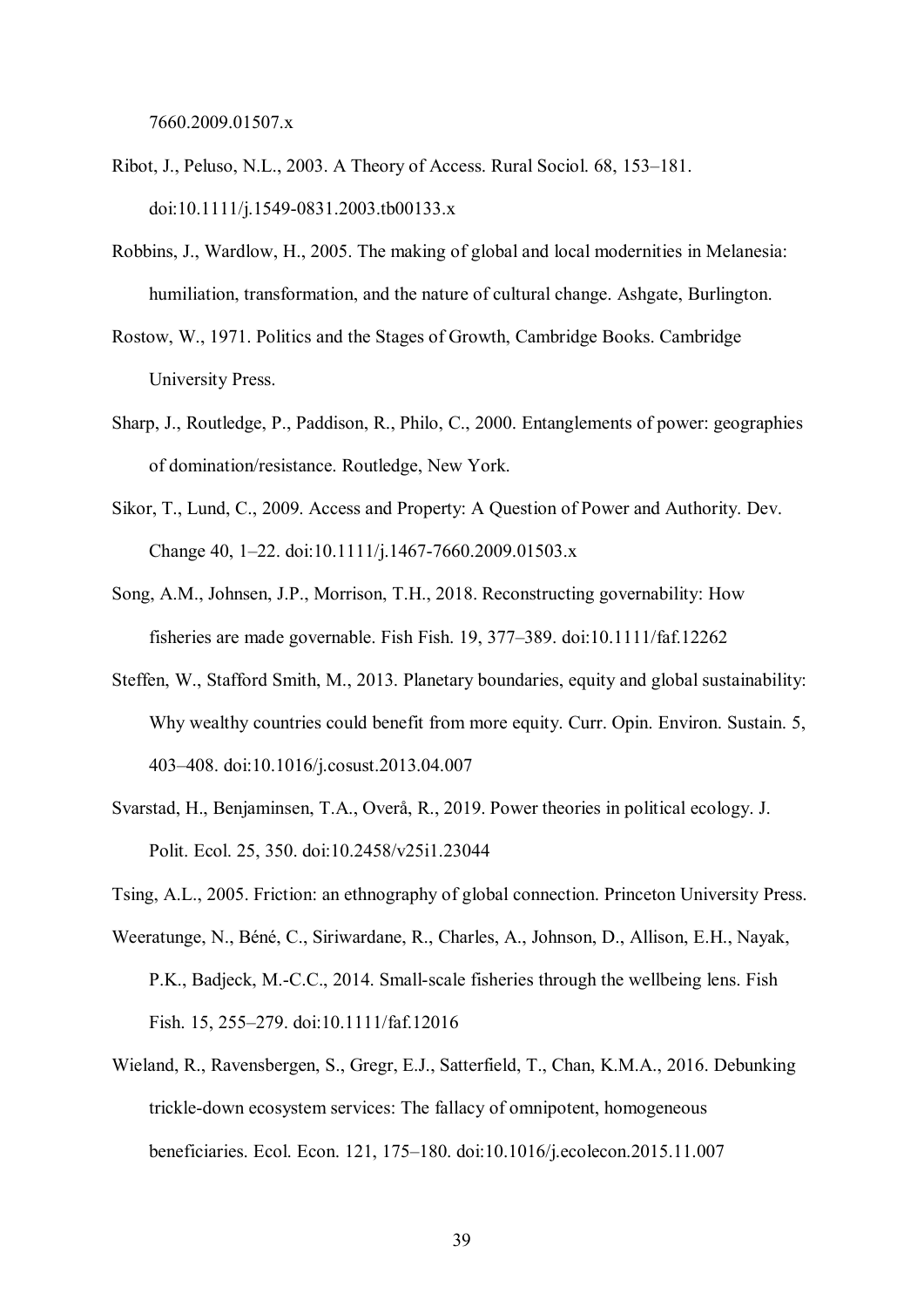## **Supplementary material**

## **Appendix A Qualitative analysis**

We took coded thematically, with codes for benefits derived from an initial reading of the interviews, and codes for access mechanisms derived from those identified by Ribot and Peluso (2003). Table S1 explains each code and provides an illustrative quote.

| Codes                                               | <b>Explanation</b>                                                                                                                                                                  | <b>Illustrative quotes</b>                                                                                                                                                                                                                                                                                                                                                                    |  |  |
|-----------------------------------------------------|-------------------------------------------------------------------------------------------------------------------------------------------------------------------------------------|-----------------------------------------------------------------------------------------------------------------------------------------------------------------------------------------------------------------------------------------------------------------------------------------------------------------------------------------------------------------------------------------------|--|--|
| <b>Types of benefits</b>                            |                                                                                                                                                                                     |                                                                                                                                                                                                                                                                                                                                                                                               |  |  |
| Money (sell)                                        | Sold for money in village,<br>mainland market, town<br>market                                                                                                                       | "When the quality or quantity of the fish is good we sell at the market" (woman, 45)                                                                                                                                                                                                                                                                                                          |  |  |
| Consumption<br>(eat)                                | Consumed either post-<br>market if not sold, or<br>before                                                                                                                           | "during the day it's normal. We go diving and get one or two to eat" (man, 28)                                                                                                                                                                                                                                                                                                                |  |  |
| <b>Barter</b>                                       | Fish exchanged for<br>garden food (sago etc.)                                                                                                                                       | "but if not [selling it] I'll do the barter system and I will change it with another food<br>type because I know that I will go back to the ocean and get more fish. So the fish I<br>have I can change it for a bag of sago or some garden food" (woman, 27)                                                                                                                                 |  |  |
| Contribution (to<br>custom,<br>community<br>events) | Fish or shells contributed<br>to events or a pool of<br>money that goes towards<br>community projects (e.g.<br>building school)                                                     | "When there is a death we will have to go and get fish and there's ways to do that<br>they [Chiefs/ family] put out the word and the next day everyone will go and get<br>fish from that area. We have celebrations like that." (Man, 60)                                                                                                                                                     |  |  |
| <b>Share</b>                                        | Fish are given away (gift)                                                                                                                                                          | "if I get a lot or I only get someif a family member comes along I will still give fish<br>to them. Our way in the village is that when someone goes to the reef or I go to the<br>reef and someone comes to the village and they want fish I would share it with<br>them" (Woman, 27)                                                                                                        |  |  |
| Efficiency/<br>efficacy                             | The ability to benefit<br>from more effective<br>fishing by using certain<br>gears/ methods/ areas.<br>Often linked to social<br>identity, relations and<br>customary institutions. | [Barrier] "Santina and I used the net and the men saw us and reported us to the<br>owners [of the net/ area] but we didn't go to court. They just told us that in our<br>custom only the men are allowed to throw the net or to catch fish using the net but<br>not the women. And that was the first and last time for me to use the net and now I<br>don't use the net anymore" (Woman, 27) |  |  |
| Physical access                                     | Ability to fish/access<br>certain areas                                                                                                                                             | "When I go, I go to our part of the ocean that belongs to my family, I won't go to<br>the other side" (Woman, 45)                                                                                                                                                                                                                                                                             |  |  |

## **Table S1. Thematic codes with explanation and illustrative quote.**

## *Access mechanisms*

| Ассеја Піссікіната        |                                                                                                                                                                |                                                                                                                                                                                                                                                                                   |
|---------------------------|----------------------------------------------------------------------------------------------------------------------------------------------------------------|-----------------------------------------------------------------------------------------------------------------------------------------------------------------------------------------------------------------------------------------------------------------------------------|
| Rights                    | Legal rights (see<br>customary institutions re.<br>informal rights)                                                                                            | "The other things like Beche de mer and all this when the fisheries department<br>gives the ok, then we go and get them." (Man, 51)                                                                                                                                               |
| Capital                   | Money to buy petrol,<br>boat fares, or assets (e.g.<br>outboard motor and<br>boat)                                                                             | "If you are fishing for tuna then you go in an outboard motor so you can go out<br>there You can hire boats. There are hire boats that are there or friends who have<br>motors and cannot go and do heavy fishing, you can ask them and they will give it<br>to you." $(Man, 60)$ |
| Customary<br>institutions | Clan ownership of certain<br>areas, gears, times of<br>fishing. Many have fallen<br>away but fishing on 'your<br>side' of the island, tends<br>to be followed. | "When the boys from the other side come here to Rai - only the people from Rai will<br>go there - and when the people from the other side come here people get angry"<br>(Woman, 45)                                                                                              |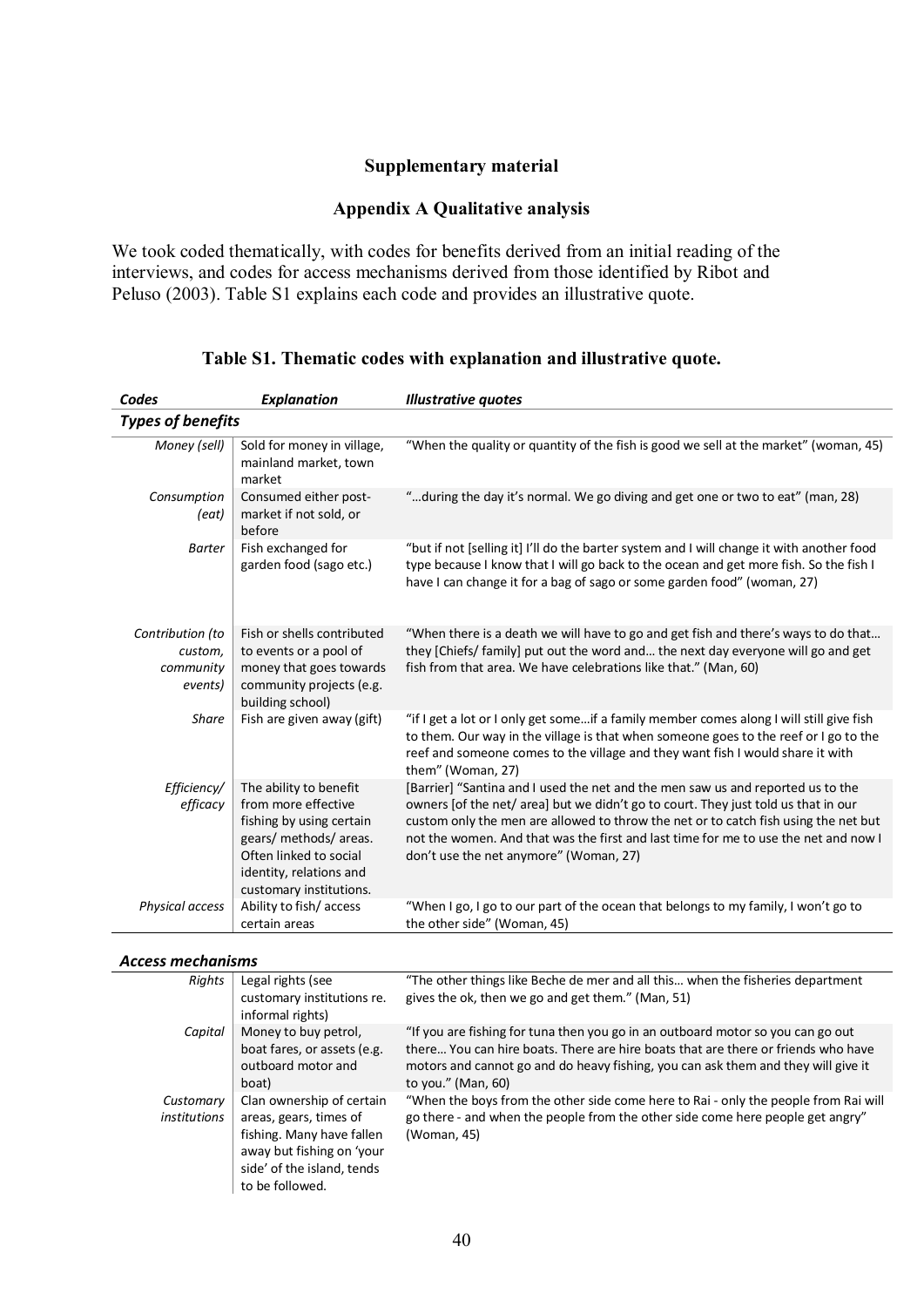| Deviance from<br>rules                                                                                                        | Benefiting by disobeying<br>customary rules around<br>times and places to fish.                                      | "The boys from the other side went to the ocean and they went fishing there and<br>[the young men from here] got angry saying you guys should stay in your area and<br>fish in your area" (Woman, 45)                                                                                                                                                                               |  |
|-------------------------------------------------------------------------------------------------------------------------------|----------------------------------------------------------------------------------------------------------------------|-------------------------------------------------------------------------------------------------------------------------------------------------------------------------------------------------------------------------------------------------------------------------------------------------------------------------------------------------------------------------------------|--|
|                                                                                                                               | Particularly around diving<br>at night, and diving in<br>what used to be<br>restricted areas.                        | "With diving at night time when people don't ask and just go swimming in the area<br>for fish - we all depend on the ocean and when you go and you get good things -<br>and when you don't ask the owner, the person [owner] won't agree with that and<br>arguments happen." (Woman, 27)                                                                                            |  |
| Emotional<br>circumstances                                                                                                    | Beliefs around emotions/<br>social relations (e.g.<br>arguments) and fishing                                         | "If I argue with a family member I won't go to the ocean because I will waste my<br>time going to the ocean." (Man, 27)                                                                                                                                                                                                                                                             |  |
| Environmental<br>circumstances                                                                                                | Weather, tides, rough<br>seas [barriers]                                                                             | "If the water level is high we won't go. If we go the tides might take us to the big<br>ocean and we might die, so if the water level is ok then we will go but not when the<br>water level is high." (Woman, 45)                                                                                                                                                                   |  |
|                                                                                                                               | Low tide [enabler] $-$ can<br>dive deeper                                                                            | "when the north west winds are here then the fathers and the brothers don't go<br>to the ocean. The shells are for times like that and the women will go collect shells<br>we go collect shells when the weather is bad" (Woman, 27)                                                                                                                                                |  |
| Knowledge                                                                                                                     | LEK, fish seasons, areas,<br>patterns, good bait/ gear                                                               | "If I want to look for yellow fin tuna I must go out and I know where the tuna will<br>come out from and there are times for the fish to come, weather" (Man, 60)                                                                                                                                                                                                                   |  |
| Labour                                                                                                                        | To fish, market/ sell,<br>collect (shells), smoke<br>etc.                                                            | "[Collecting trochus shells] is a combined job for the husband, wife and the children<br>and if you have a big family than you are lucky, many hands" (Man, 60)                                                                                                                                                                                                                     |  |
| Market                                                                                                                        | Over-supplied market =<br>key barrier to benefiting.<br>Requires transport<br>money, and labour<br>(women) and is    | "A lot of fish go to the market, or we dry the fish or smoke the fish. It's making<br>things difficult for our women here If only there was a good market and access to<br>exporting to other provinces. We can get into selling fresh fish, someone in Ahus<br>should be a buyer." (Man, 60)<br>"When there is a lot of fish and we go sell it, people won't buy the fish" (Woman, |  |
|                                                                                                                               | unpredictable.                                                                                                       | 27)<br>"If there is a lot of fish at the market then there is no need to go to the market.<br>Sometimes people will buy it and sometimes they won't because the fish might go<br>off." (Man, 27)                                                                                                                                                                                    |  |
| Technology/<br>gear/ methods                                                                                                  | Gear types, technology<br>for catching fish                                                                          | "I must have fishing lines, must have fishing hooks, I must find bait for me to use<br>when fishing, and reels." (Man, 27)                                                                                                                                                                                                                                                          |  |
|                                                                                                                               | (sometimes limitied - i.e.<br>barrier) sometimes<br>shared innovation (e.g.<br>'chicken feather method')             | "we fish out there. Night fishing is with the lamp or torch but that's this area but<br>that area we can't go - it belongs to the clan from the other side." (Man, 60) -<br>linked to social relations/clan/customary rules                                                                                                                                                         |  |
| Social identity<br>(incl. gender, clan,<br>age, family)                                                                       | Intersects with customary<br>institutions, clan<br>ownership (sides of the                                           | "If I wanted to go and fish over there I would have to go and see the chief over<br>there and ask to go and look for fish over there" (Man, 60)                                                                                                                                                                                                                                     |  |
|                                                                                                                               | island) and space (men<br>outside, women inside<br>reef)                                                             | "The custom of the village only men are meant to throw the net but not the<br>women" (Woman, 27)                                                                                                                                                                                                                                                                                    |  |
| Social relations<br>(as above)                                                                                                | Asking permission,<br>borrowing things, sending<br>fish to market with<br>relatives, sharing with<br>friends, family | "You can hire boats. There are hire boats that are there or friends who have motors<br>and cannot go and do heavy fishing, you can ask them and they will give it to you."<br>(Man, 60)<br>"If I wanted to go and fish over there I would have to go and see the chief over<br>there and ask to go and look for fish over there" (Man, 60)                                          |  |
| <b>Combinations</b>                                                                                                           |                                                                                                                      |                                                                                                                                                                                                                                                                                                                                                                                     |  |
| To identify where                                                                                                             |                                                                                                                      | "If I argue with a family member I won't go to the ocean because I will waste my time going to the<br>ocean" (Man, 27) - customary belief that fishing when in an argument = no fish.                                                                                                                                                                                               |  |
| mechanisms work together<br>(e.g. gender and customary<br>(social relations, emotional circumstances, customary institutions) |                                                                                                                      |                                                                                                                                                                                                                                                                                                                                                                                     |  |
|                                                                                                                               | <i>institutions</i> )                                                                                                |                                                                                                                                                                                                                                                                                                                                                                                     |  |

# **Appendix B Access to Trochus shells**

Each clan leader has the right to close and reopen trochus shell collection in their clan area.

During fieldwork, trochus shell collection was banned across the island. Partially, the price of